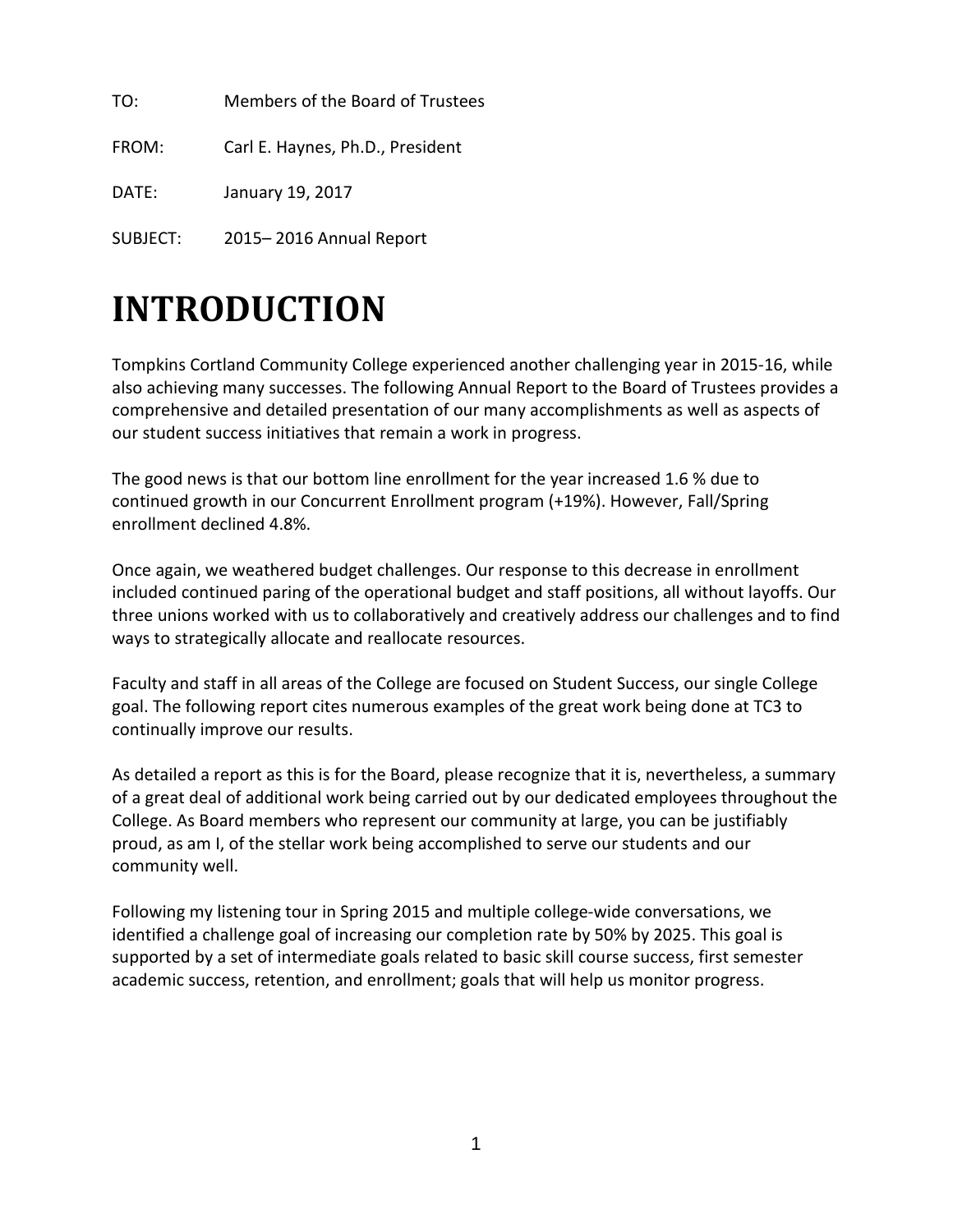To support attainment of our goals, we agreed on four strategic priorities and an action plan to help us focus planning and resource allocation over the next five years:

- THE FIRST SEMESTER MATTERS: ENHANCED TRANSITION AND FIRST SEMESTER SUCCESS This has been the theme of many recent college-wide discussions, all of which, coupled with extensive research, have pointed to the need for increased understanding of the barriers our students face. Framing the conversation as "students should … " is not sufficient. *How can we redesign the transition and first semester experience to increase the success of more of our students?*
- ONGOING SUPPORT FOR ALL STUDENTS, ESPECIALLY HIGH-RISK GROUPS While support for the transition to successful student and academic citizen during the first semester is important, the research is also clear that the need for support and guidance does not end there. *How will we design and integrate policies, programs, and practices that provide ongoing support and development to our students, particularly those who bring or find significant barriers to success?*
- MARKETING We need to approach the concept of marketing holistically, understanding that it is inclusive of our curriculum, academic rigor, support services, campus life, and outcomes. It is not just advertising. *What are the key strategies that will strengthen the TC3 experience in ways that will resonate with current and prospective students?*
- ENHANCED EVIDENCE-BASED DECISION MAKING We create a lot of data and information, but it is not always readily available and known to all who could use it. *How can we strengthen our creation, sharing, and use of meaningful information to provide guidance to our decisions related to planning and resource allocation?*

Several working groups were charged to seek to better understand our students' barriers and to develop new initiatives: entry-level advisement, orientation, and placement processes; basic skills course curricula and methodology; and increasing outcomes for the residence life population. We have had particular success with a model pairing ENGL 100 with a developmental support course for students who would otherwise take at least two semesters to complete ENGL 99 and ENGL 100. Success rates have been significantly higher than those of students in both ENGL 99 and the traditional ENGL 100 course. We are scaling this model up to eventually provide it to all students who do not also require a developmental reading course.

New enrollment demographic dashboards are now available to everyone on our website, and student performance dashboards are in design.

Our new visual brand was developed and rolled out, including the new logo, intended to better represent the findings of our market research study and refined brand position: a public community college grounded in academic excellence and a supportive community that leads to lifetime success.

We are excited about the work completed this past year and look forward to continuing this work in 2016-17.

With the generous support of Arthur Kuckes, we began a new support program for low-income students who are academically college (or near-college) ready: Vector Scholars. Twenty-six students began the semester with a pre-semester bridge program and worked throughout their first semester with faculty and student mentors. Success outcomes appear to be higher than a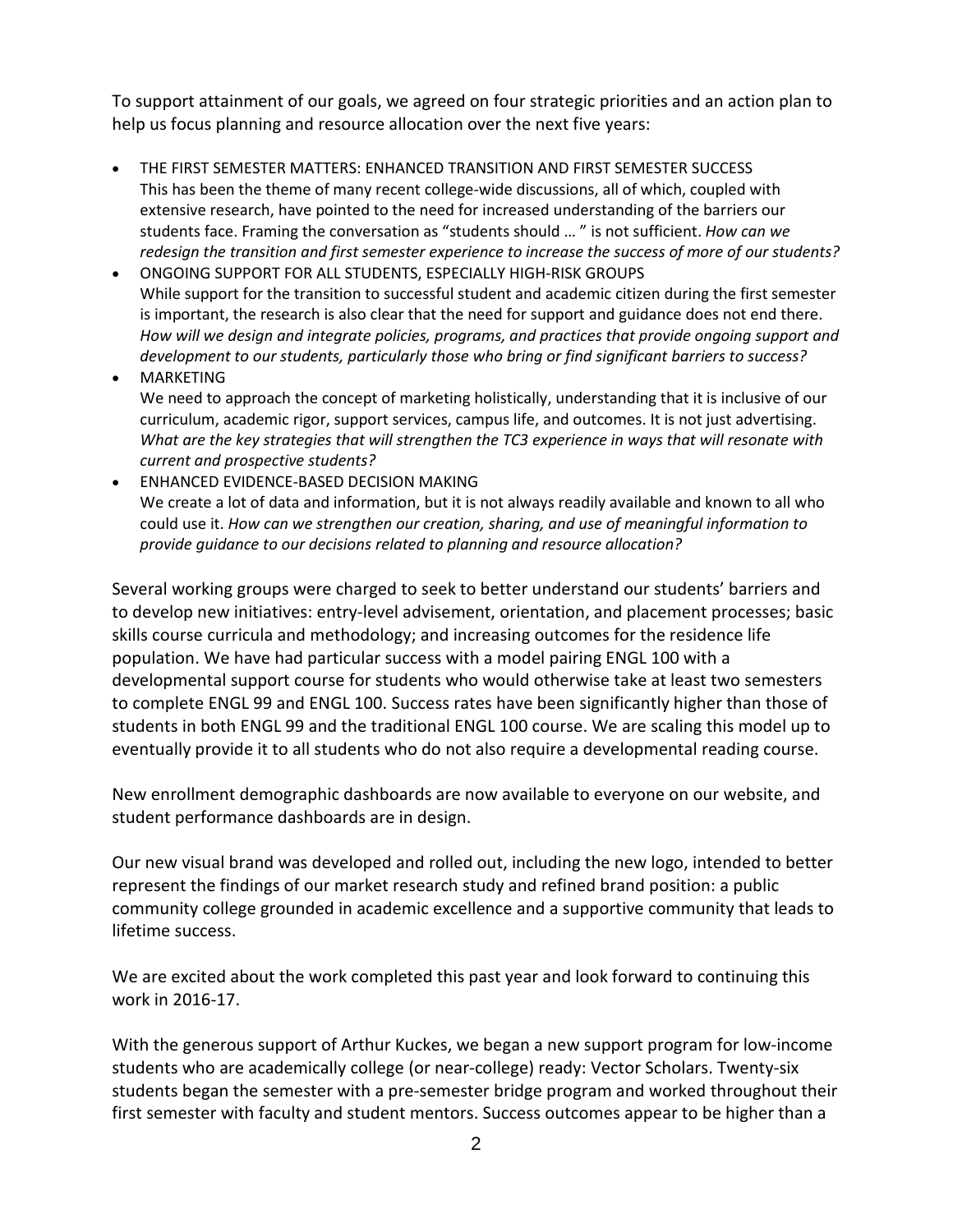comparison group, and we have continued the program in Fall 2016 with increased numbers and supports.

Even in the face of continued staff reductions through attrition, we were able to successfully conclude four faculty searches and begin to refill the ranks left empty by recent retirements and other losses. We strategically chose to support English and ESL curricula, each of which has lost significant faculty in recent retirements, and hired three English faculty and one ESL faculty member. Because of an unanticipated resignation, we were also able to hire a fourth English faculty member. Three of these hires came from our adjunct ranks, and one is a woman of color.

While our Middle States self-study will not be submitted until 2017-18, we began our work this past year. The co-chairs of our self-study began work with 63 staff and faculty in 8 committees assessing us against the required standards for reaccreditation.

Our Childcare Center was reaccredited by the National Association for the Education of Young Children (NAEYC).

Our CollegeNow Concurrent Enrollment Program was reaccredited by the National Alliance of Concurrent Enrollment Partnerships (NACEP) in Spring 2016.

We began a partnership with Full Measure Education to develop a mobile and web-based planning and communication platform for students. Bringing together career, academic, and financial planning into a single tool, students (from inquiry to graduation) will more easily understand their path and "stay on track" by "seeing" their progress toward personalized outcomes. Analytics will allow the college and advisors to see when a student is "falling off" or straying from their plan, providing the opportunity to intervene before failure.

Three periodic College-wide surveys are administered every two to three years. This report includes results from the most recent administration of the Spring 2016 Student Opinion Survey. Comparisons are made to our last administration and to a group of other small SUNY community colleges. All responses are on a five-point scale.

Overall College impression and plans:

Questions asked about the student's impressions of the college, as well as their primary goal for attending college. The largest group of respondents at both TC3 and comparison colleges said that their primary educational goal was to: "transfer after earning a degree/certificate," and finding a job was the second most frequent goal. The percent listing transfer as the primary goal was markedly higher at TC3 (64.9%) than at the comparison group (50.2%), a reflection of both TC3's unique demographics and focus on transfer-oriented programs. It is important to also note that our students are significantly younger and more diverse than the comparison colleges.

Student perceptions of the "quality of education at this college before they enrolled" increased from 3.19 to 3.26. As in the past, their perceptions once they enrolled were higher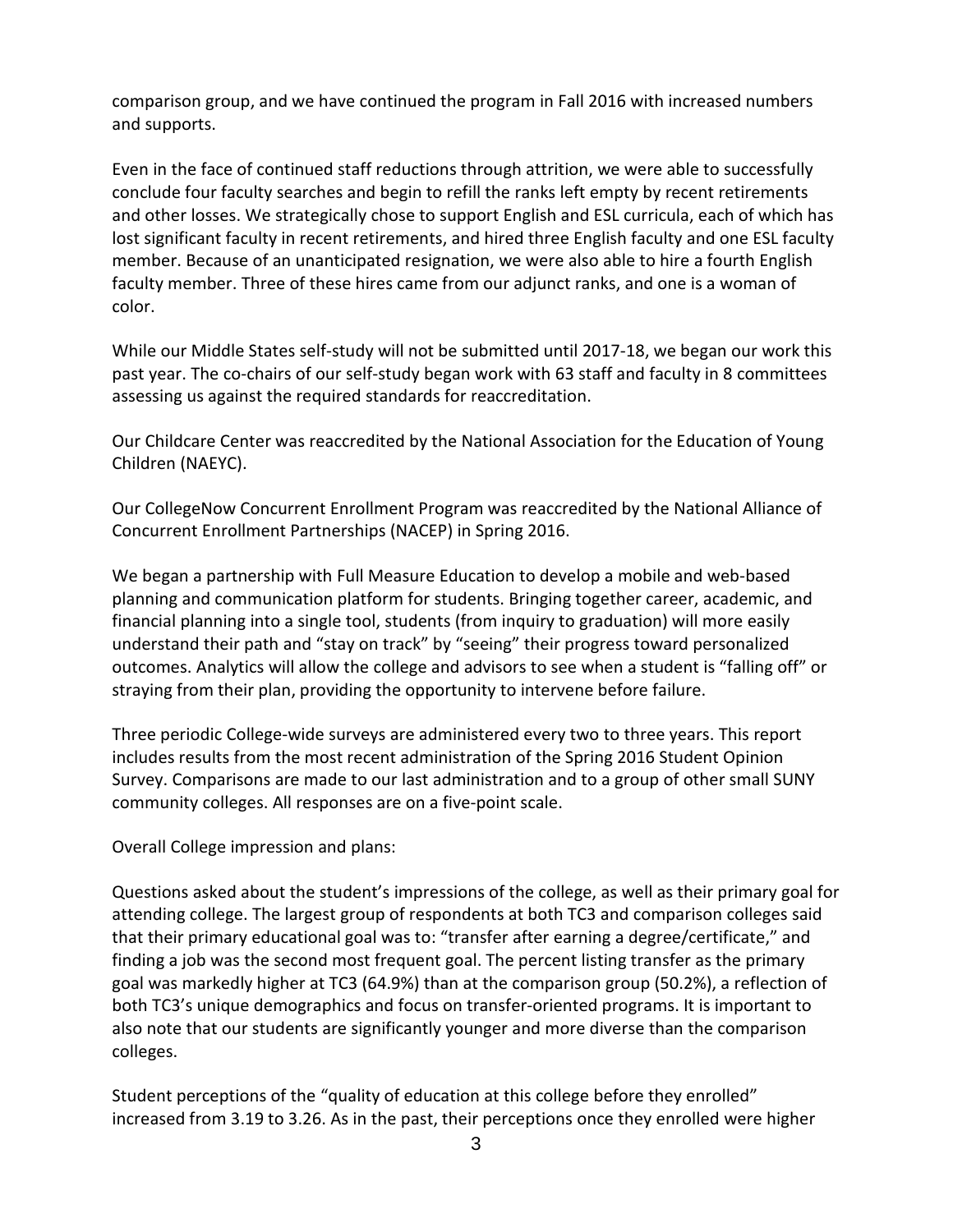than before they enrolled, at a mean of 3.48.

|                                                                                    | TC <sub>3</sub><br>2016 | TC <sub>3</sub><br>2013 | TC <sub>3</sub><br>2010 | 2016 comparison<br>colleges |
|------------------------------------------------------------------------------------|-------------------------|-------------------------|-------------------------|-----------------------------|
| Satisfaction with quality of instruction                                           | 3.91                    | 4.08                    | 3.93                    | 4.14                        |
| Overall impression of quality of education at this<br>college before you enrolled. | 3.26                    | 3.19                    | 3.26                    | 3.36                        |
| Overall impression of quality of education at this<br>college since you enrolled.  | 3.48                    | 3.70                    | 3.63                    | 3.79                        |
| If you could start over again, would you choose<br>this college again?             | 3.65                    | 3.90                    | 3.84                    | 4.09                        |

71% of respondents reported spending 10 or fewer hours each week on homework and studying, compared to 70% for the other SUNY community colleges.

There was a perceptible decline in satisfaction in many areas in comparison with the 2013 results. This was also evident in comparison with SUNY peer institutions, which conversely showed a modest increase for many categories. We are unsure why this decrease occurred; however, we have seen a similar phenomenon in the past with no obvious explanation.

There was an increase in the mean responses of students to the question asking if they had: "been involved in community service or service learning activities at this college." This is an important reflection of better opportunities for students to engage in service learning at the college.

One of the largest increases in satisfaction was in the area of college tutoring services, which rose from a mean satisfaction level of 3.87 up to 4.14. This is another area where the college has made real strides to improve availability and opportunities.

Of concern, many students mentioned dissatisfaction with the Wi-Fi in the building, and the lack of study spaces. There was also a high level of dissatisfaction with "misbehavior" both inside and outside of the classroom. Tompkins Cortland Community College ranked poorly among peers in this area.

Areas showing improvement since the last implementation of the Student Opinion Survey in 2013:

- This year there was a higher percentage of respondents who said they had "been intellectually engaged by course materials" than in the past. This question has shown a consistent upward trend over the last six years, from 3.57 in 2010 to 3.86 this year, out of a scale of 1 to 5.
- There was a marked increase in the number of students who had "been involved in community service or service learning activities at this college." This reflects an increased emphasis, as well as additional opportunities for service learning at the college.
- Satisfaction with "financial aid services (not the amount of aid)" continued the steady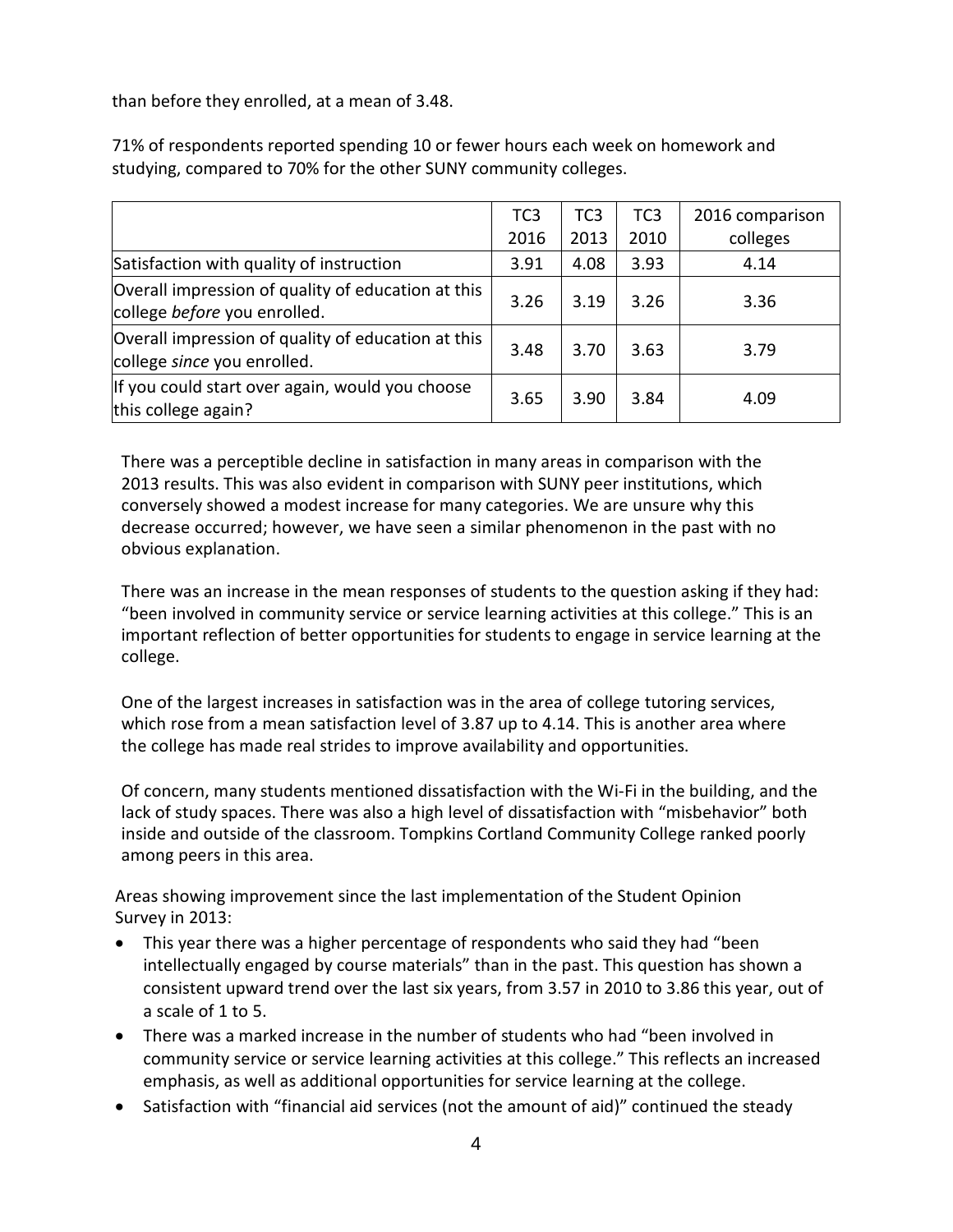uphill trajectory it has been showing since 2006.

Our strongest areas in comparison with peer institutions are also, once again, student health services, athletic facilities, and parking facilities.

Areas needing attention:

- There was a notable increase in the mean for two questions focusing on behavior: "how frequently have you observed acts of misbehavior in the classroom" and "how frequently have you observed acts of misbehavior outside the classroom."
- In a similar vein, a larger percentage of students had "observed student dishonesty when completing assignments or exams" than in the past, going from a mean of 2.26 in 2013 to 2.43 in 2016.
- Of concern, every one of the questions probing "how much of a problem are the following to you in being successful at this college?" was elevated, ranging from job-related responsibilities at 2.23 (formerly 2.20) to finding childcare at 1.43 (1.38 in 2013).

All of these results help inform the strategic priority and other work currently underway in the college.

# **COLLEGE-WIDE GOAL: STUDENT SUCCESS**

*Our students succeed when they achieve their individual positive academic outcomes through dynamic integration of relevant, effective instruction and curricula, student engagement and community connections. These outcomes include completion of a degree or certificate, successful transfer, new or enhanced employment and achievement of personal goals for continuing education.*

# **Direct Evidence of Success**

In 2015-16 we graduated 705 degrees/certificates to 693 students.

Our most recent federally measured (IPEDS) graduation rate was 26% (Fall 2012 FTFT students). Fall-to-fall retention rate was 52% for full-time students, 45% for part-time students.

Our most recent federally measured (IPEDS) transfer rate was 31%. This rate includes graduates and non-graduates.

Based on the 2015 graduate survey administered to 694 individuals who graduated from TC3 in August 2014, December 2014, and May 2015 with 348 responses (50 percent of the surveyed group) and with international student graduates from our Global Connections Program included in the survey for the fifth year: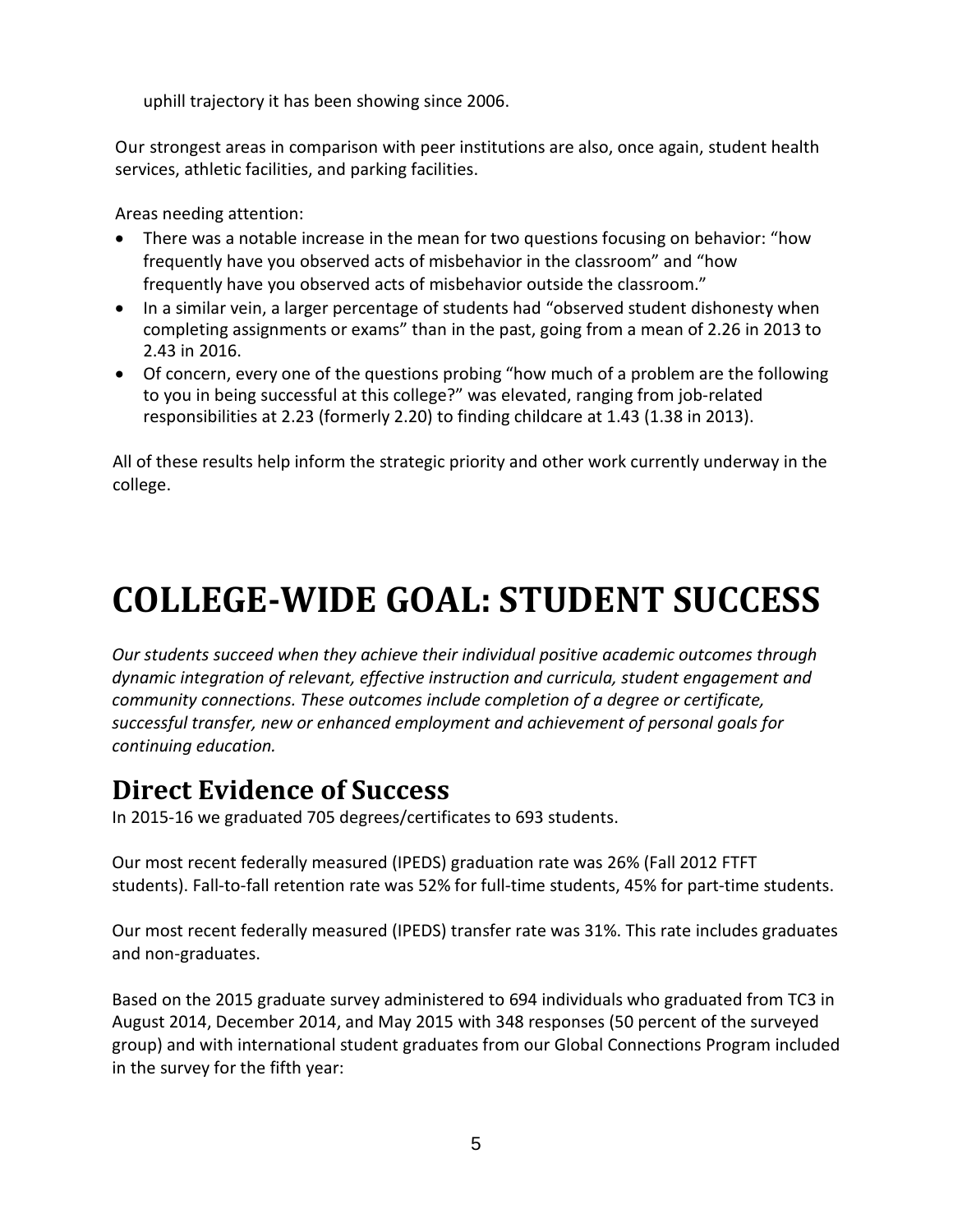- 75% of employed students graduating from career programs are employed in jobs related to their field of study (80% in the prior year)
	- Of this number, 79 (82%) remain in the central New York area
	- Of the 95 career program graduates employed in their field of study who answered the question "if their recent degree helped them achieve their current position," 74 (78%) said "a great deal" or "to some degree"
- 51% transferred to another college or university (47% in the prior year)
- 54% of those transferring are continuing their education at another SUNY college or university (61% in the prior year)

# **Vital Components of a Successful Student Experience**

*The three vital components are at the core of what we do as a College, and at their intersection is our single, unifying goal: student success. Inherent in each of these three components is the assumption that students learn and grow best when they are actively engaged in their learning and have a strong belief that the activities that lead to their learning are meaningful and important. To achieve our goal, we must engage students who are actively involved in both their own learning and the context in which it occurs. Those who do so are much more likely to achieve success than those who see learning as an isolated, largely passive enterprise. As an institution, we will create the conditions for that learning by eliminating the traditional barriers that have limited the interaction of these three vital components.*

*Note that many, if not most, of the listed accomplishments could be included in more than one of the vital components, providing further evidence for the necessary integration of these components for student success.*

## **Instruction and Curriculum**

*that are relevant, effective, and aligned with positive academic outcomes.* 

## **Accomplishments 2015-16**

In the current round of comprehensive program reviews that began in the 2012-2013 academic year, to date 31 reviews have been completed as of August 2016. It is expected that the entire process will be complete by May 2017 in time for the Middle States review. The programs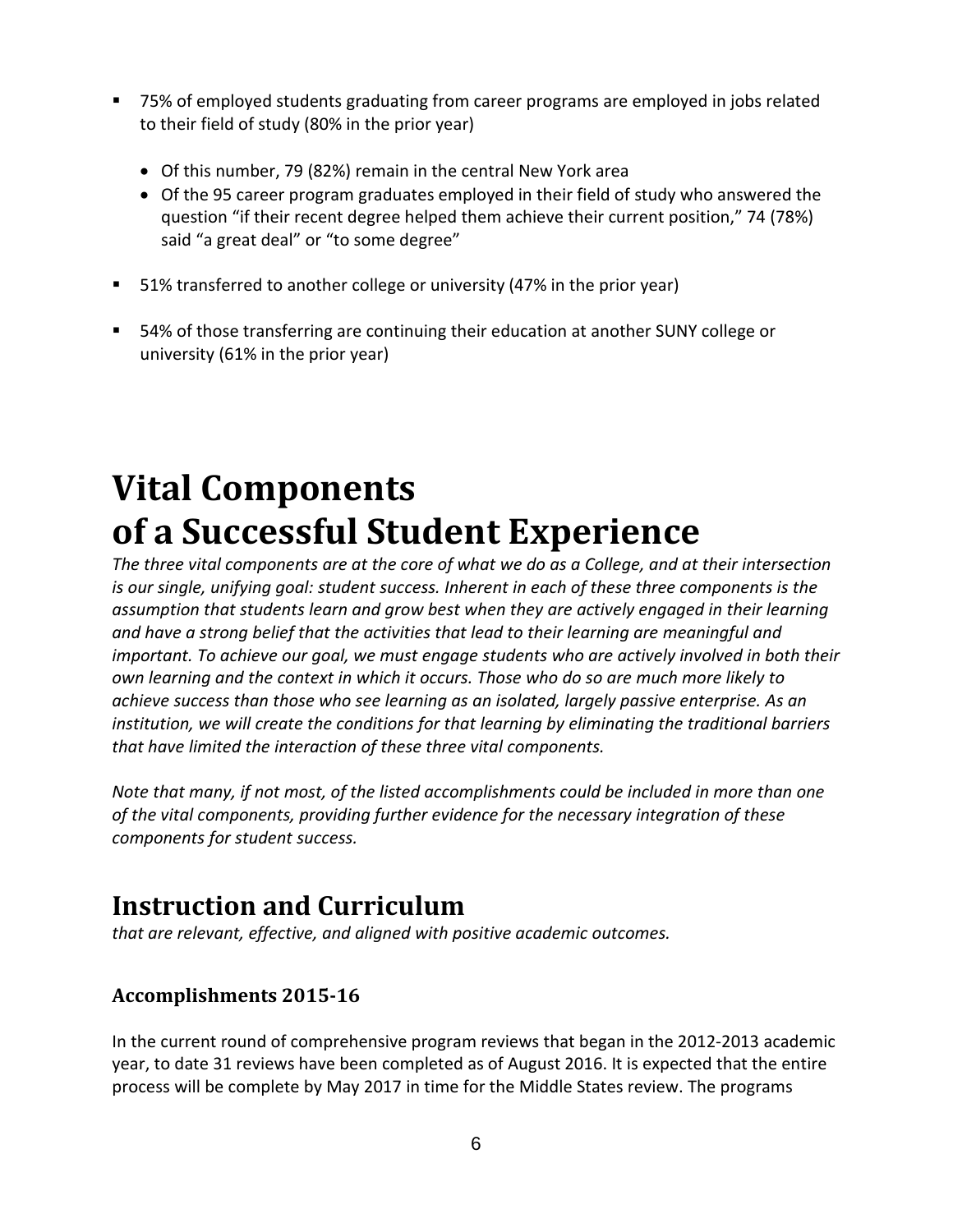reviewed in 2015-2016 include Business Administration AAS, Early Childhood, Paralegal, Creative Writing, Digital Cinema, Liberal Arts – General Studies, and New Media.

2015-2016 again featured successful efforts by the faculty in the development of new courses. Twenty-one new courses, including five special topics courses, were approved by the Curriculum Committee, in addition to 13 changes in degree programs. The previous year saw the successful implementation of two new programs that form our Farm to Bistro initiative, Sustainable Farming and Food Systems and Culinary Arts, and this year saw their continued growth and development.

We also await final approval of two new degree programs: an A.A.S. in Applied Science and Technology (awaiting SUNY approval) and an A.S. in Human Services (awaiting State Education department approval). We are in the relatively early stages of approving two new degree programs, both A.A.S., in Audio Design and Production and in Digital Media Production; these would replace our current programs in the field of communication. A number of the new courses approved this year are in support of this initiative. Finally, we have approved a complete redesign of our English as a Second Language curriculum.

The College continues to be very active in providing distance learning, as we continue to rank among the 10 largest providers within SUNY of such courses. We have received a report from SUNY concerning the effectiveness of our online offerings, citing the college as among the top five SUNY campuses in online course persistence. Online enrollment thus accounts for 13.24 percent of the College's total annual enrollment, up very slightly from last year's 13.1 percent. As the years proceed and more of our faculty members become more comfortable with various technologies, we have also seen a large number of them utilize our learning management system to enhance their work with students in traditional classroom sections; it is not at all unrealistic to envision a day when all of our course sections – in every format and location – will use Blackboard or some other LMS.

In 2015-16, 366 sections of courses were offered online (352 last year), with 5,400 enrolled (5,301 last year). There were 36 sections of hybrid classes offered (28 last year), with 497 enrolled (337 last year). Online enrollment accounts for 13.3 percent of the College's total annual enrollment (13.1% last year), with annualized FTEs for 2015-16 of 488.8 (445.5 last year). Inclusion of hybrid sections would add an additional 47.4 FTEs (37.4 last year).

Our enrollment at both extension centers dropped from 107 FTEs in 2014-2015 to 77 FTEs in 2015-2016 (49/Ithaca; 28/Cortland). However, the extension centers continue to be a vital resource to support our non-credit programming that serves both our corporate and business training programs, as well as being an important resource for our communities in general.

While our traditional Global Connections Program enrollments have declined slightly in recent years, this has been offset by enrollment in our summer Intensive English Institute for faculty and staff from Colombia and the Dominican Republic, and the scholarship program offered by the Dominican Ministry of Education for students to come to the United States to study English.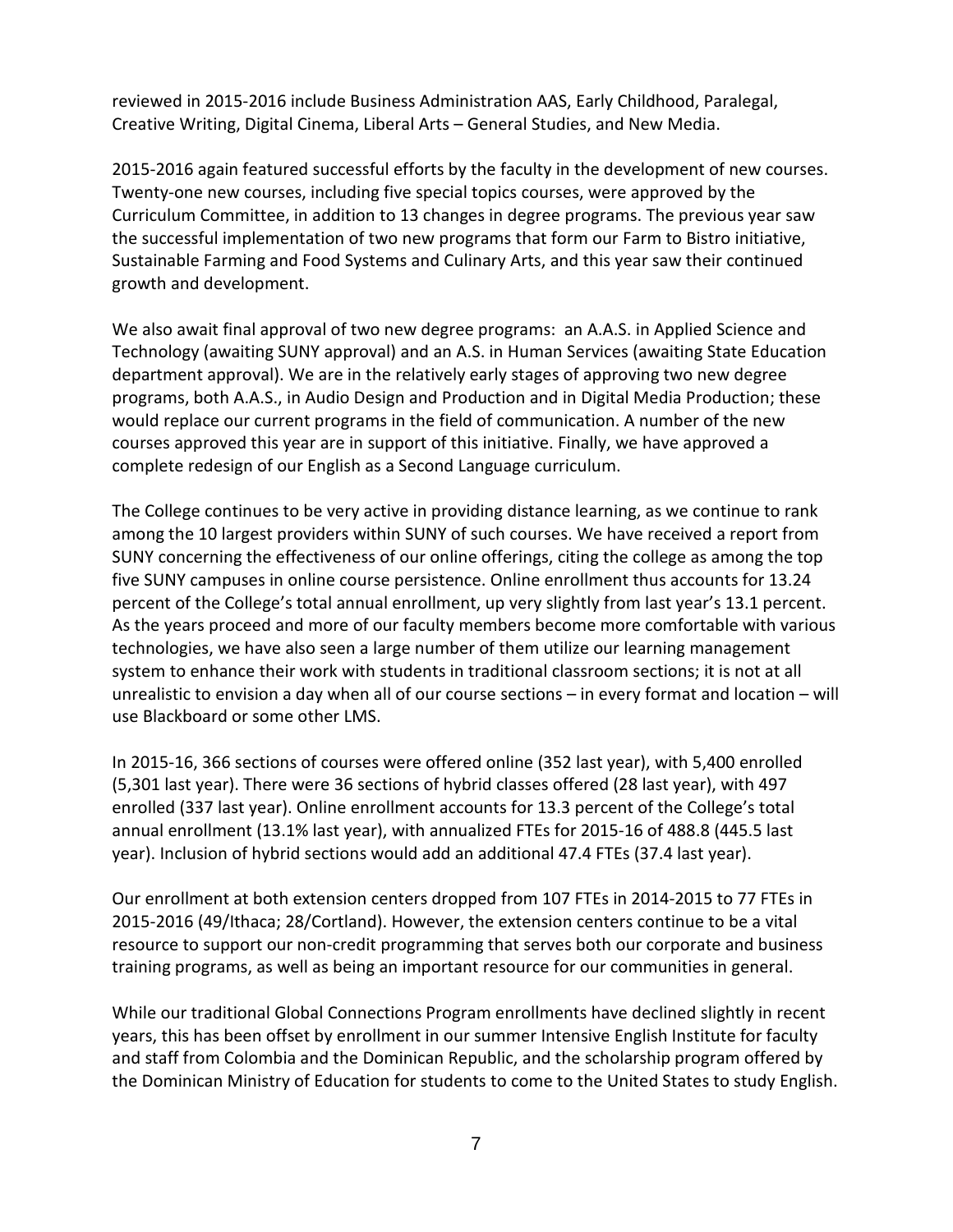We continued to intensify the marketing of online programs and courses, taking steps to enhance the quality of those offerings, pursuing growth opportunities, and continuing to promote those programs that are available fully online or nearly so (i.e., within a course of two) very actively.

An Early Alert Academic Intervention program continued to collect information about students experiencing some academic difficulty from faculty and staff members, and then use that information to address the concern. Together with ongoing refinement of probation processes and COAS procedures, we are providing more consistent, timely, and effective interventions for students experiencing academic difficulty.

In 2015-16, we saw a reduction in the number of students that applied for the Network Peer Mentor Program, possibly as a result of the new Vector Scholars program. Operationally there were 26 Mentees and 11 Mentors. 69% (70% last year) of Mentees accepted into the Network Peer Mentor program earned a GPA of 2.0 or above. 73% (56% last year) of Mentors accepted into the Network Peer Mentor program earned a GPA of 3.0 or above.

The new Vector Scholars Program provides financial, academic, and social support to new students and is structured around three core components with program activities intended to simultaneously assess and address each student's barriers to success, while helping the student develop resilience and habits, skills and belief for success:

- Academic momentum
- Integration and belonging
- Timely and relevant support services

Outcome Highlights include:

- The 26 students who began the program in Fall 2015 had a first semester academic success rate (academic good standing) of 62% vs. an expected 44% success rate based on a comparison group results (216 enrolled students who were eligible but did not participate in the program). Two of the students withdrew from the college during the semester. Students from NYC did especially well, with a 60% success rate vs. 36% for the comparison group.
- 23/24 students who participated for the full semester returned for Spring 2016 semester (the other student transferred to SUNY Oswego)
- All of the students in the accelerated developmental English courses passed the developmental course, and all but one passed the college-level course.
- On the Residence Life Quality of Life survey, 74% of residents living on the Vector floor reported a strong/positive sense of community on their floor vs. 55% for all residents.
- Success indicators for residential students have shown significant declines in recent years. Residential Vector students had a 48% academic success rate in Spring 2016 vs. 39% for the residential comparison group. Fall-to-Fall retention for the residential Vector students is 33% vs. 27% for the comparison group.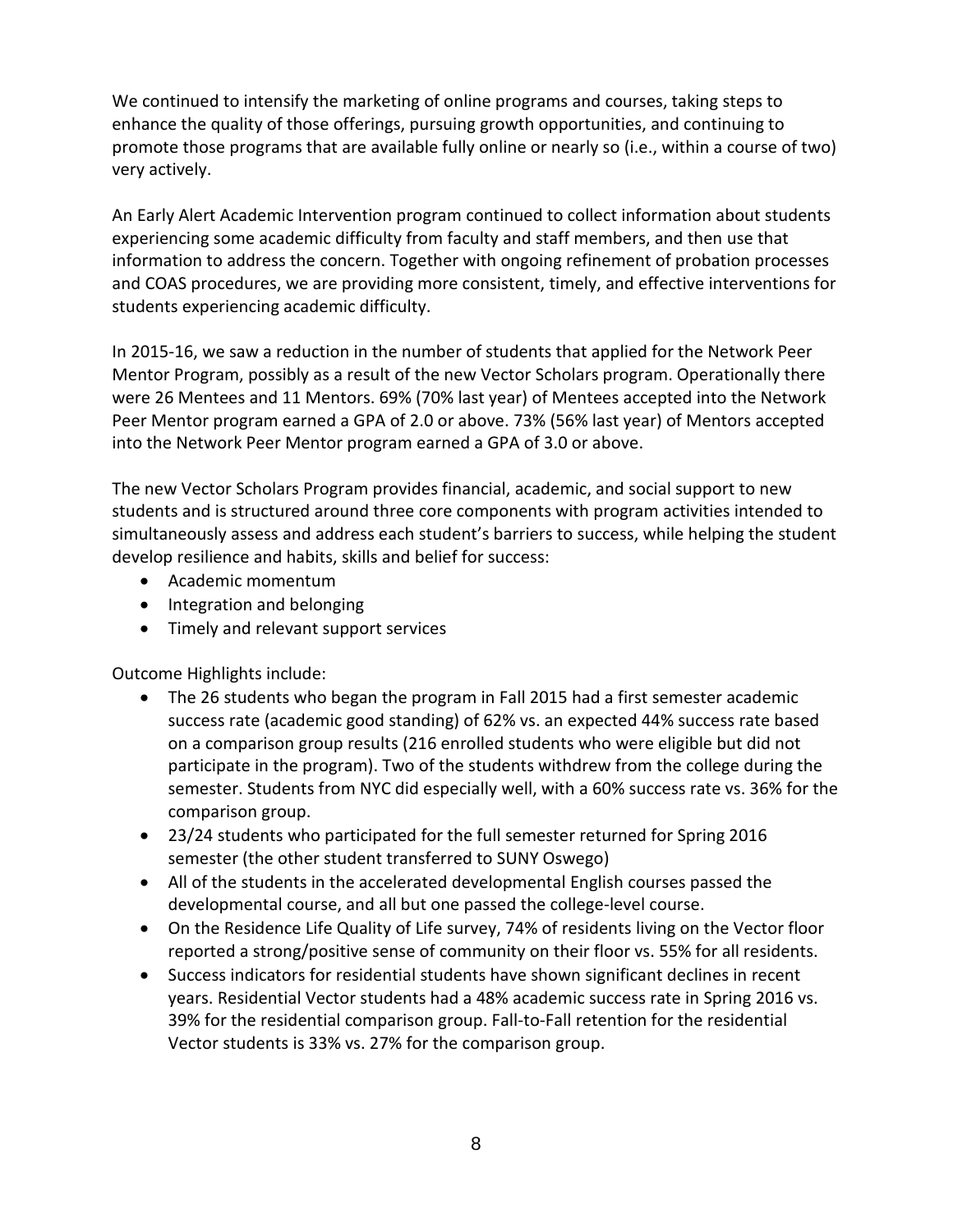During academic year 2015-16, the College continued its commitment to open educational resources (OER) by increasing numbers of courses that rely on free or low-cost materials, thus saving students from having to purchase expensive textbooks. We now have 23 courses (more than 100 sections) with many additional courses in development as part of an entire degree program using OER. Since we began this endeavor five years ago, our staff have concluded that we have saved students over \$600,000 in textbook costs.

Research has indicated that Freshman Success Seminar courses have had a positive impact on students attaining successful transition to college. However, the SUNY Seamless Transfer Policy limits significantly our opportunity to include additional courses in most of our degree programs. Despite this challenge, in Fall 2015 we offered 10 sections of Freshman Success Seminar courses, serving 177 students and in Spring 2016 we had one section serving 14 students. The previous year's numbers were similar.

In 2015-2016, Corporate and Community Partnerships (CCP) provided 129 customized training programs for 18 businesses, manufacturers, and community agencies, training a total of 1,717 participants from these organizations. An additional 577 individuals gained skills through our open enrollment and online programs.

The percentage of students identifying themselves as a student with a disability has increased significantly in recent years and now totals 18% in both headcount and FTE's. In addition to increases in numbers of students, the academic adjustment needs of the students has increased, particularly in terms of need for production of alternative formats of course materials, including captioned videos and accessible digital textbooks and other materials. The very good news is that recent academic success indicators show little or no gap from students without disabilities.

Electronic resources – together with an extensive interlibrary loan operation – make our library capable of providing service and access that far surpass what would be expected of a facility our size.

We installed 155 new computers in two classroom labs and the Baker Commons, and 27 new LCD projectors in classrooms and presentation spaces.

# **Student Engagement**

*evidenced by a high level of involvement in and enthusiasm for opportunities both inside and outside the classroom.* 

## **Accomplishments 2015-16**

As has been the case for more than a decade, in 2015-2016 a number of faculty members continued to collaborate to offer learning communities: paired courses in which the same group of students enrolls in one section of an introductory course in each discipline, the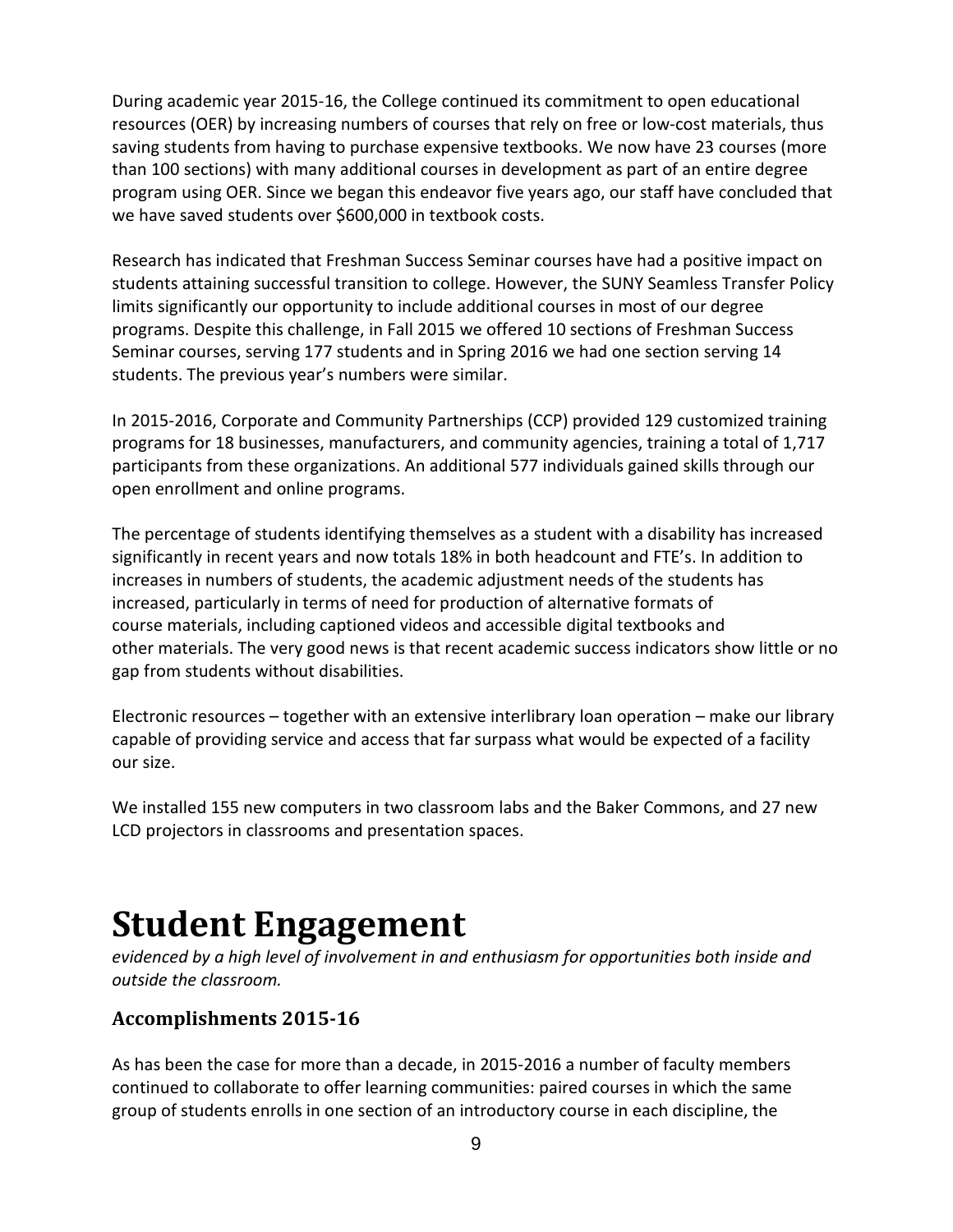instructors team-teach the courses together, and they design the syllabi to be complementary. There were nine such learning communities last year, five in the fall and four in the spring.

Through the Office of Strategic Corporate and Community Partnerships, 35 different internship opportunities were identified and shared with appropriate faculty, and 21 organizations who are new partners identified with specific degree programs in Career Coach.

Fifty-four students studied abroad during fall trips to Nicaragua (10), Cambodia (9), and Ireland (10), and spring trips to Colombia (12) and Italy (13). This number is up from the previous year. The current team continues to coordinate study abroad opportunities through improved marketing and dissemination of information on scholarship opportunities. These efforts resulted in an increase in 21 students from the previous academic year. Global staff and study abroad faculty continue to make every effort to ensure awareness of these fantastic and affordable opportunities.

Once again in the Fall of 2015, the College celebrated global education during International Education Week. From November 16-20, the theme was "Collaborative Healthcare in Nicaragua." The keynote event was a presentation with Tompkins Cortland Nursing faculty Paula Moore and two members of the medical staff from the hospital in Nicaragua where we have a 22+ year partnership and where are study abroad students begin their experience. They discussed the benefits of the enduring partnership for the population they serve and for our students. All week long, international foods were featured in the cafeteria, and there were several study abroad information tables so that TC3 students could discover how to take their global interests to the next level.

The Panther Pride (Perseverance, Responsibility, Integrity, Dialogue, and Equality) Pledge Initiative, emphasizing positive behaviors and respect for others, continues to be a major dimension of our student life programming.

In 2015-16, we switched our incentives so that students no longer have to complete a passport throughout the year – they just complete ONE at the Get Connected Fair and then earn additional scratch off tickets at all future events:

- 254 students turned in completed passports (earning a T-shirt) at the Get Connected Fair
- 107 students earned scratch-off tickets and participated in our campus programs (of the 107, 55 percent were resident and 45 percent were commuter students)

Student Activities initiated another exciting venture in 2015-2016 by organizing a chapter of the National Society of Leadership and Success (NSLS). This program, dedicated to supporting students in achieving personal growth and career success as leaders, provides leadership workshops and interactive presentations by leaders such as Al Roker and Arianna Huffington. In 2015-2016, 344 students participated in part or all of the program. 65 achieved induction into the society, and six earned the National Engaged Student Leader Award.

The Student Government Association created the Student Involvement Committee (a reinvention of the old CEB and Late Night teams) to provide a volunteer opportunity for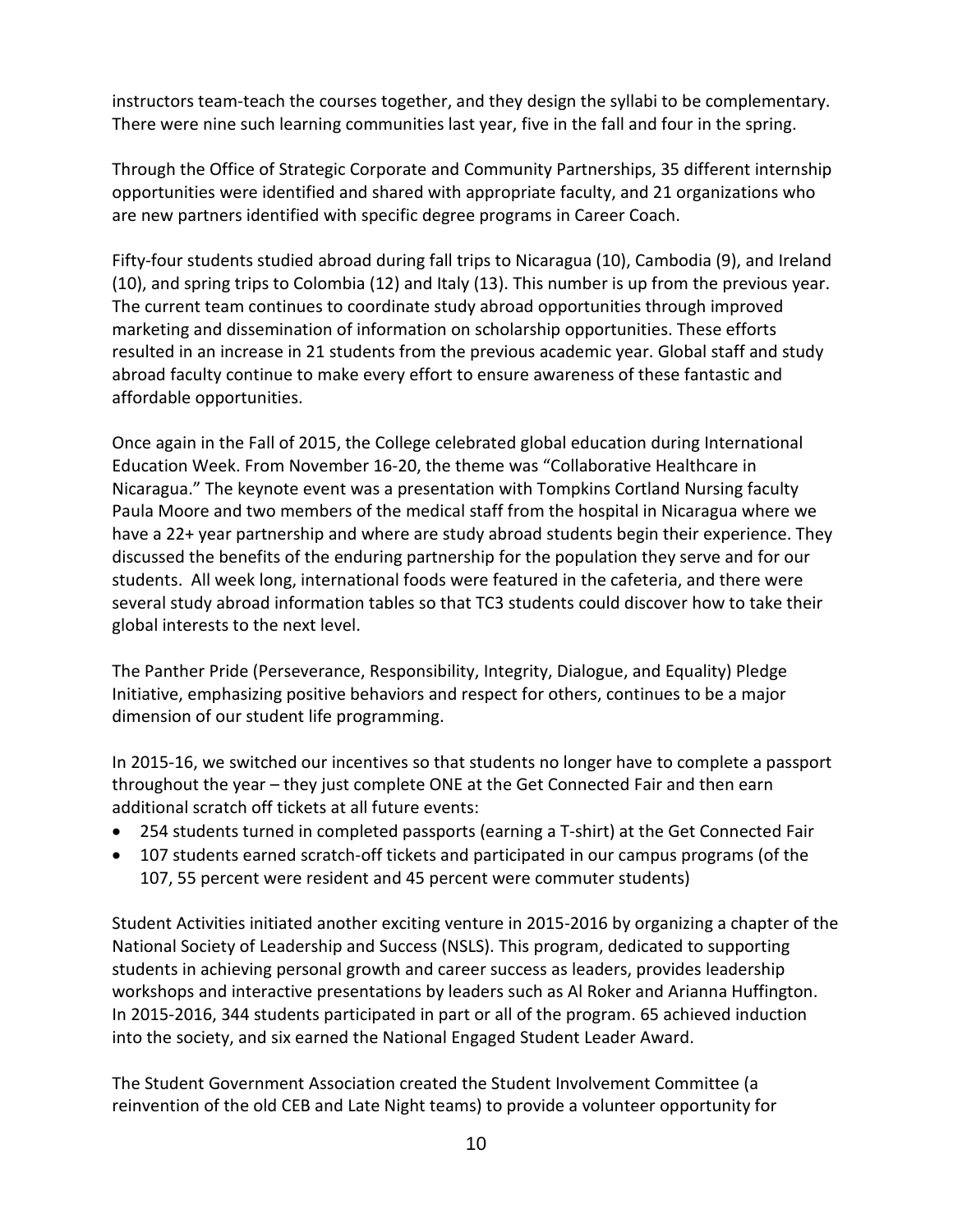students wishing to plan campus programs and events. Some examples of successful events have been Grocery Bingo, several movie nights, a Super Bowl Party, and Valentine's-themed events.

Those in Student Activities committed to provide unique educational experiences beyond the classroom and partnered with other departments to provide edu-tainment activities, such as working with the Office of Multicultural Services to provide a screening of the movie *Selma*  including a facilitated talk back and dinner. Also provided were a series of financial management workshops by partnering with several local banks on the topics of checking accounts, credit history, student loans, and personal finance.

We again held our annual Student Recognition Event (hosted by the Student Life staff) at which a special recognition, the "Take Pride Award," was presented to individuals and organizations/groups keeping with the themes of Panther Pride Values. A slideshow highlighting the year's co-curricular programming and Student Life accomplishments was shown as part of the event.

Once again, our student athletes excelled in the classroom, as well as in competition. A record nine students were named NJCAA Academic All Americans for maintaining a GPA above a 3.6. Led by women's softball with a 3.10, the overall student athlete GPA was an impressive 2.70 compared to Tompkins Cortland's general student population recorded at 2.43.

Tompkins Cortland boasted two NJCAA All Americans (women's soccer, men's soccer).

TC3 student athletes and coaches were awarded the NJCAA Region III Award for Sportsmanship for the sixth consecutive year. This award goes to schools that have no players or coaches ejected from competition and whose overall programs are in good standing throughout the year.

Of particular note, the Health Services office continues to grow in importance and prominence with "Access to affordable, quality health care" is part of the office mission. 1,339 students received face-to-face appointments during the year with 1,100 students receiving immediate triage/health education regarding self-care on a walk-in basis. The average appointment time spent with a health care practitioner was 25 minutes. We have continued to invest in the staffing of this office to serve our student population effectively; and, in Fall 2015, for the second time the office administered the National College Health Assessment to assess not only current strategies, but to note the overall health status of our students. Findings from the NCHA included:

- Stress continues to be the number one health issue having a negative impact on academic achievement. This is in alignment with national trends for college students.
- Students with disabilities coming to our campus have increased.
- Mental Health issues reported by students has increased since 2013. This is similar to trends found nationally.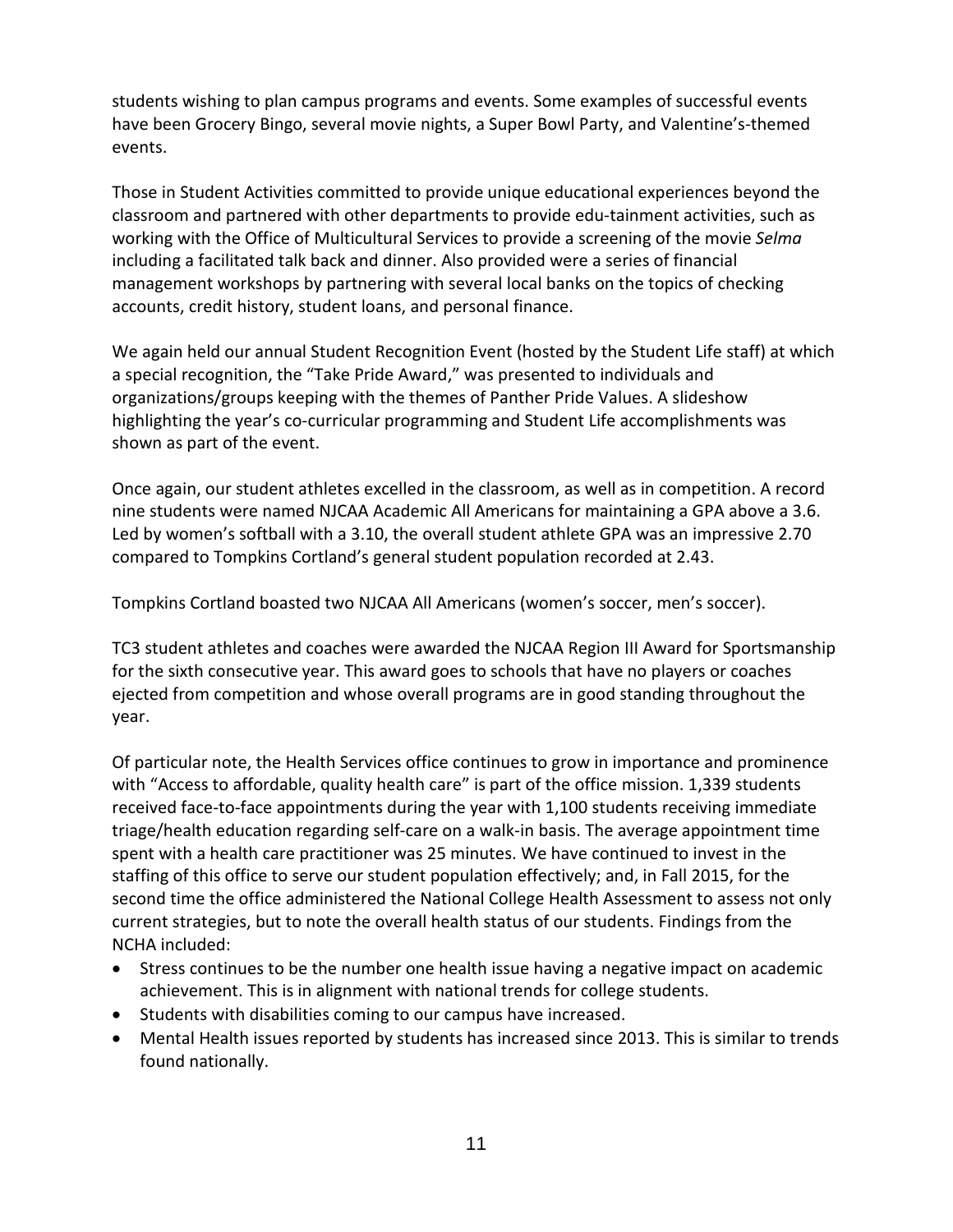In 2015-2016, 114 students participated in 1:1 (individual component) Options Program education and 29 participated in the Options Program Alcohol Education class (group component). The Options Program supports students' success by providing alcohol and other drug (AOD) education and skills as the tertiary/individual component of the College's comprehensive, National Institute on Alcohol Abuse and Alcoholism (NIAAA)-recommended approach to substance abuse prevention.

Counseling, Career, and Transfer Services – a snapshot of 2015-16 involvements:

- Provided 1,762 individual student counseling sessions
- Managed 55 Student of Concern (SOC) referrals
- Presented career and transfer topics in 31 classes
- Conducted 43 workshops on career, employment, transfer, and psychosocial issues
- Collaborated with other TC3 departments to provide 41 programming events on campus
- Presented career and transfer programs to external audiences on 8 occasions
- Sponsored Spring Transfer Day with 50 colleges attending
- Hosted 12 transfer college representatives on campus for a total of 34 visits

A sampling of the programming in support of students provided by Counseling, Career, and Transfer Services included:

- Resume Writing
- Interviewing
- LinkedIn
- Professional Behavior
- Transfer information sessions
- "Picture Yourself a Grad"
- "Hitting the Wall? Let's Get Over it!"
- Semester-long employment preparation program for ODESS Network Peer Mentors
- Communication skills training for student leaders: RAs, Network Peer Mentors, Peer Career Coaches

# **Community Connections**

*that build and maintain partnerships to support learning, cultivate resources, respond to local community needs and prepare students for citizenship in the global community.*

## **Accomplishments 2015-16**

The TC3 Office of Campus Police is represented on the following area law enforcement groups:

- Tompkins County Stop DWI
- Tompkins County Investigators Group (comprised of investigators from all Tompkins County law enforcement agencies, including the District Attorney's office. Federal law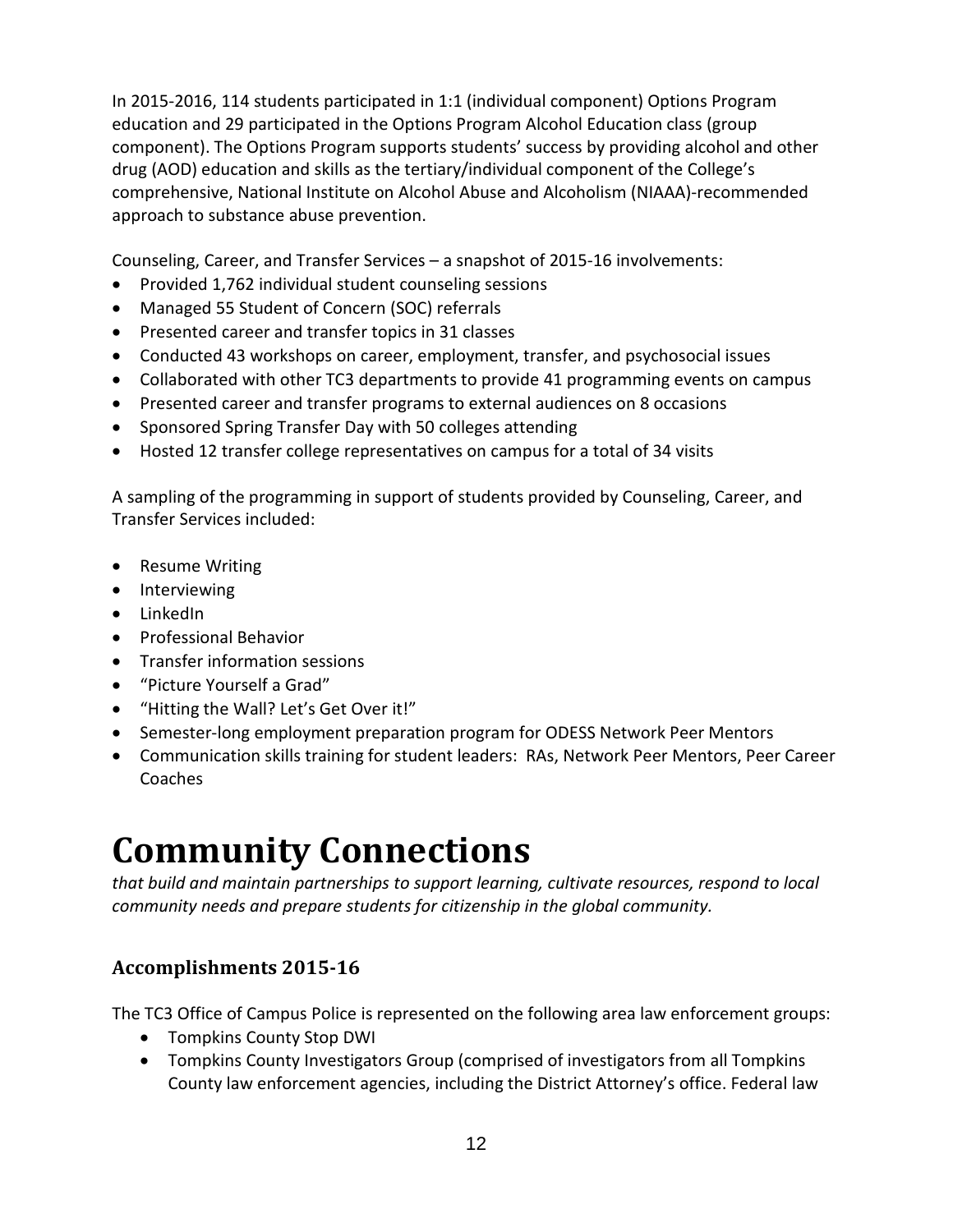enforcement agencies such as the FBI and US Secret Service also attend and participate in these monthly meetings.)

- Tompkins Cortland Law Enforcement Administrators Group
- Emergency Call Review and Oversight Committee (ECROC 911)
- Police Sub-Committee of ECROC
- SUNY Community College Public Safety Administrator's Association (CCPSAA)

The TC3 Offices of Campus Police and Student Life continue to meet with:

- Tompkins County College and Community Coalition
- Cortland Coalition on drugs and alcohol
- Cortland Coalition of colleges and community law enforcement

Outreach with these groups ensures a smooth working relationship when the need exists for law enforcement assistance. Activities and communication among and between law enforcement, judicial, student life, and external relations are coordinated with consistent messages to students, the college community, and the external community.

Campus police continues to receive cooperation and assistance from local law enforcement agencies:

- TC Dispatch (911) handles our routine and emergency calls when we do not have dispatch staff on duty.
- The City of Cortland Police Department, Cortland County Sheriff's Department, SUNY Cortland University Police, all fellow Tompkins County law enforcement agencies, and the NY State Police, routinely provide us with arrest information or other information in order to more effectively enforce our student code of conduct.

Summer 2016 marked our 21<sup>st</sup> Anniversary of Panther Sports Camps for Kids. Full-week camps were provided for lacrosse, basketball, soccer, and recreation pursuits.

CollegeNow has continued to function very effectively and to produce enrollment numbers that have been vital to the College's financial stability. Concurrent Enrollment registrations accounted for 1,124.6 annual FTEs, an increase of 31.8 percent; 334 instructors, 914 class sections, and an unduplicated headcount of 5,157 students (4,555 the previous year), in 58 participating school districts. All of these figures represent all-time highs for this program. In May 2016, 35 students received their A.S. degree (pending completion of summer course work) a month before their high school graduation.

Continued partnerships with Cornell University, Ithaca College, SUNY Cortland, and local school districts in Access to College Education (ACE) provided resources and services to expand and support the educational aspirations of high school students who may be limited by social and/or economic circumstances.

The 2,459 participating seniors (2,186 last year) who graduated in 2016 from CollegeNow partner schools earned 28,923 college credits (23,621 last year) over the course of their high school careers for an average of 11.8 credits earned (10.8 last year) per student. Of those, 683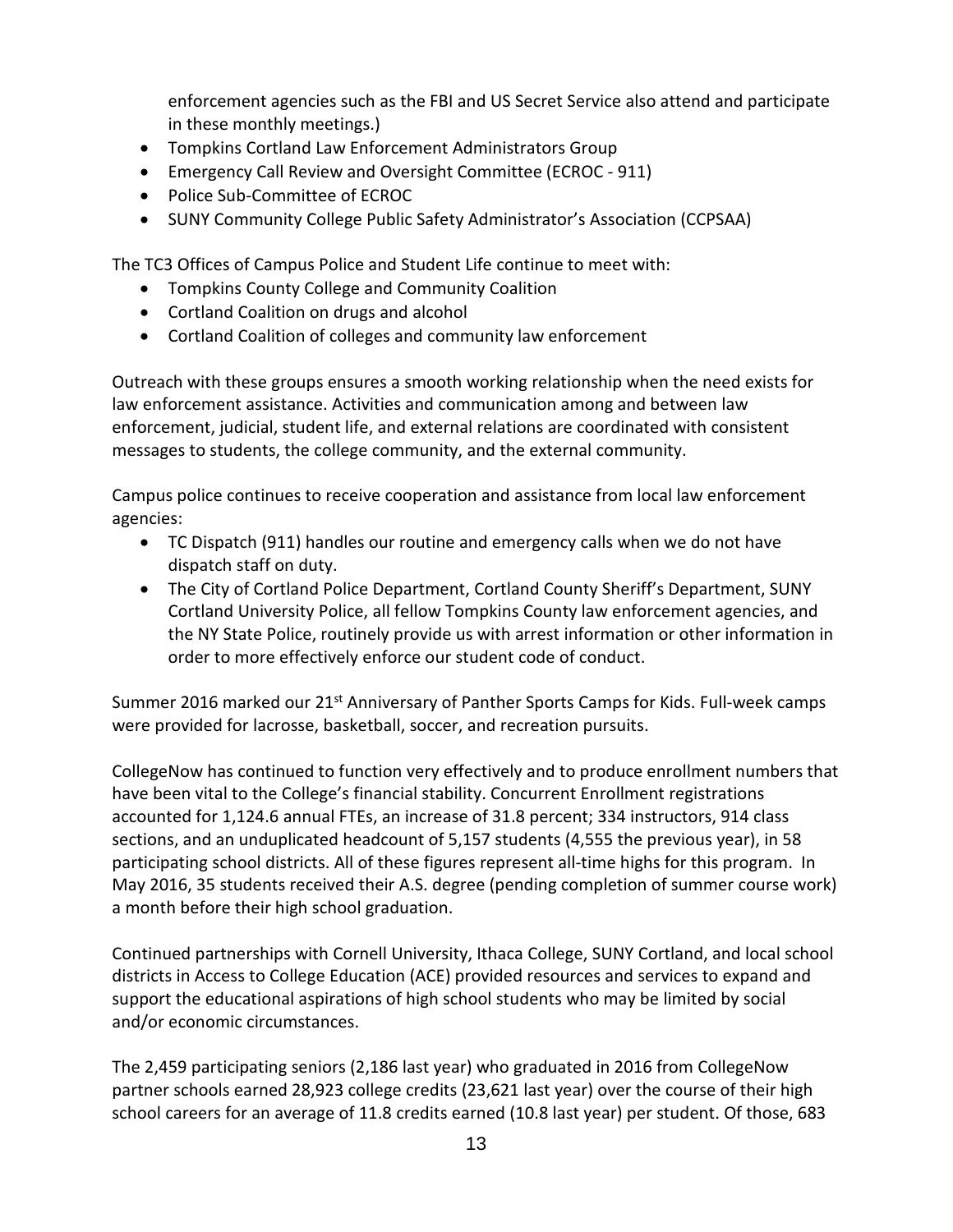students (567 last year) graduated with 15 or more college credits, and 173 seniors (129 last year) graduated with 30 or more credits earned through TC3 CollegeNow programs.

High school students earned 1,211 credits (976 last year) through CollegeNow online courses, an increase of 24 percent over the previous year. Our program also serves homeschooled students who take courses on campus or online.

CollegeNow sponsored 21 campus-based events (14 last year) for high schools involving approximately 862 students (630 last year) for class observations, College program presentations, nursing lab sessions, campus tours, and other activities.

The CollegeNow Program expanded to include new concurrent enrollment partnerships in Delaware Academy (Delhi), Downsville, George Junior Republic, Fabius-Pompey, Morris, and Watkins Glen.

The Department of Student Activities continues to encourage involvement in our local community. The following list highlights some of our initiatives in this area.

- Hosted four on-campus blood drives in the Student Center
- Partnered with the Food Bank of the Southern Tier to bring food truck to campus to provide food for those in need
- Hosted annual CANstruction event a sculpture building contest with donated food items. We once again supplied the Dryden Kitchen Cupboard with food to stock their shelves until March:
	- o 2075 cans & goods donated (equivalent of six full van trips)
	- o \$550 in donations
	- o 9 CANstruction teams
	- o 7 departments and individuals that sponsored teams
	- o 75 people participated in the build event
	- o 10 volunteers participated in the breakdown and delivery of cans

We continued to provide connections to a range of on-site and online baccalaureate programs. In addition to our long-standing connection with Empire State College, we have partnered with both SUNY Delhi and Keuka College to make such opportunities widely available to our graduates.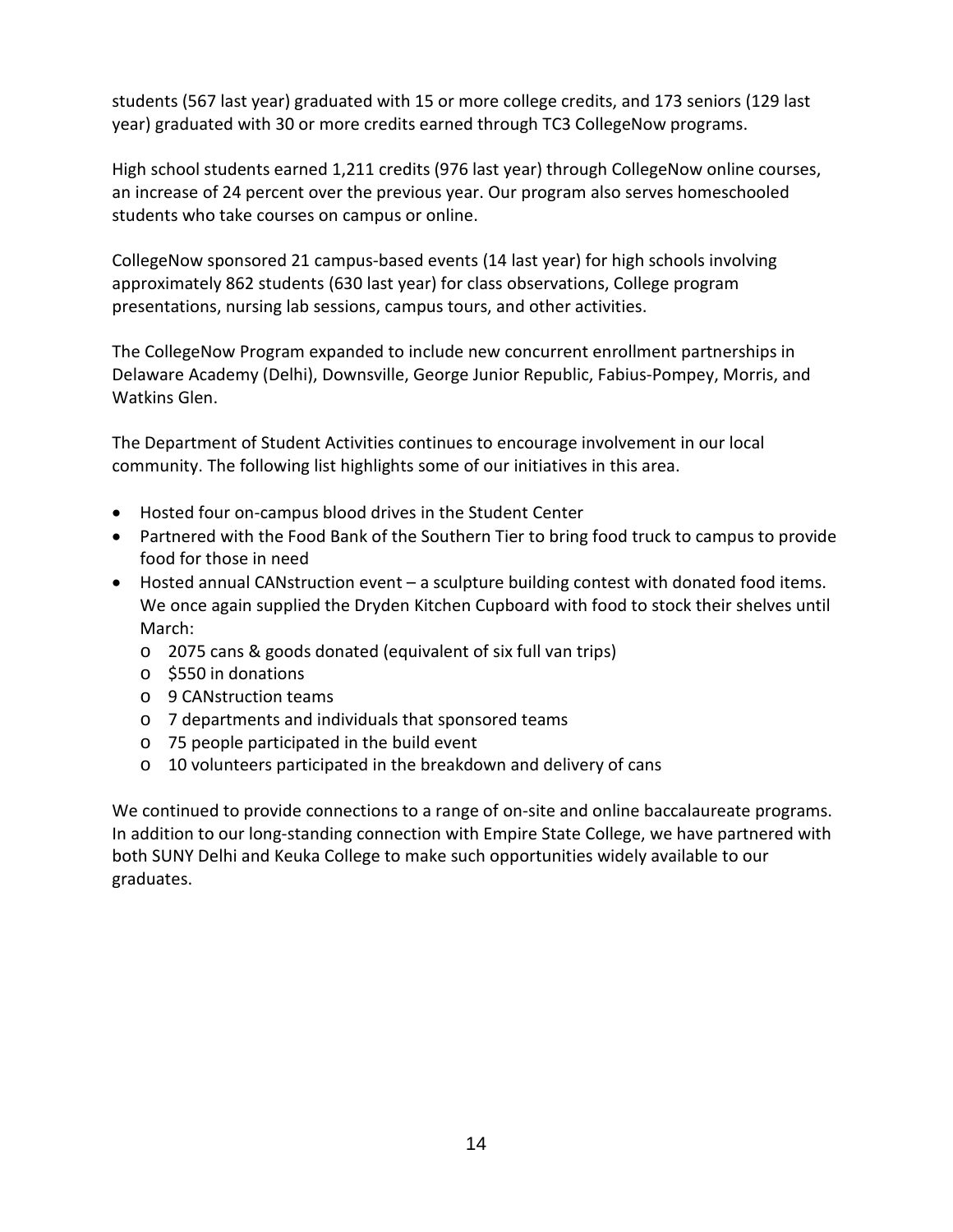In the Summer of 2016, 17 faculty and staff from Colombia and the Dominican Republic participated in a four week-week Intensive English Program, which we have hosted for the past nine summers. As always, the program is constantly improving and adapting to the needs of participants. In addition to intensive ESL classes, the curriculum features professional development and workshops designed to familiarize them with U.S. culture and the local region. A highlight for this group was a trip to Niagara Falls, as well as a day of visits to the Ithaca Farmers Market and to several local farms producing artisanal foods and beverages. International faculty and chaperones were invited to participate in a food/wine pairing at Coltivare.

In addition to the Summer Global Connections and the Intensive English Institute, in Summer of 2016, we again hosted a group of students from all around the Dominican Republic. The fiftyone students were top graduates of a national intensive English program in their country which is sponsored by the Domincan Ministry of Education. The opportunity to come to the U.S.A. to study English on a scholarship program is their reward for excellent performance, and Tompkins Cortland was fortunate to host them for six weeks, starting in mid-June through late July. Students participated in a variety of activities designed to familiarize them with U.S. history and culture, many of which were presentations and panel discussions that took place on campus. A major highlight for them was a day hiking and picnicking at Taughannock Falls State Park and a trip to Niagara Falls. We certainly hope to host this group again in 2017.

During the summer of 2016, we received 164 students from Global Connections Program. There were 98 students from PUCMM in Santiago and 48 from PUCMM's Santo Domingo campus (Dominican Republic). The remaining students came from our partners in Honduras, Peru and Colombia. Summer Global Students, as always, participated in trips and activities organized by the Global Office. On August 3, 2016, we held our annual graduation for our summer Global Connections Program students. Rector Luis H. Perez, representing Universidad Autonoma de Occidente, one of our partners in Colombia, provided the keynote remarks. 80 students participated in the graduation ceremony, which was attended by friends and family members of our Global students, many of whom had traveled from abroad and from New York City to attend.

### **Indirect Evidence of Success – Vital Components (Instruction and Curriculum, Student Engagement, Community Connections)**

62.6% of Fall 2015 FTFT students were in good academic standing at end of their first semester, 63.6% of those who then enrolled in Spring 2016 finished that semester in good standing (compared to 71.6% and 68.7% in 2013-14 and 64.9% and 65.3% in 2014-15).

Unfortunately, we see a continuing decrease in retention of first-time, full-time students from fall to fall, more than that expected just by the decrease in academic success in the first semester. Retention for our Fall 2015 FTFT students fell to an unexpected 46.2% from 51.4% for the Fall 2014 group.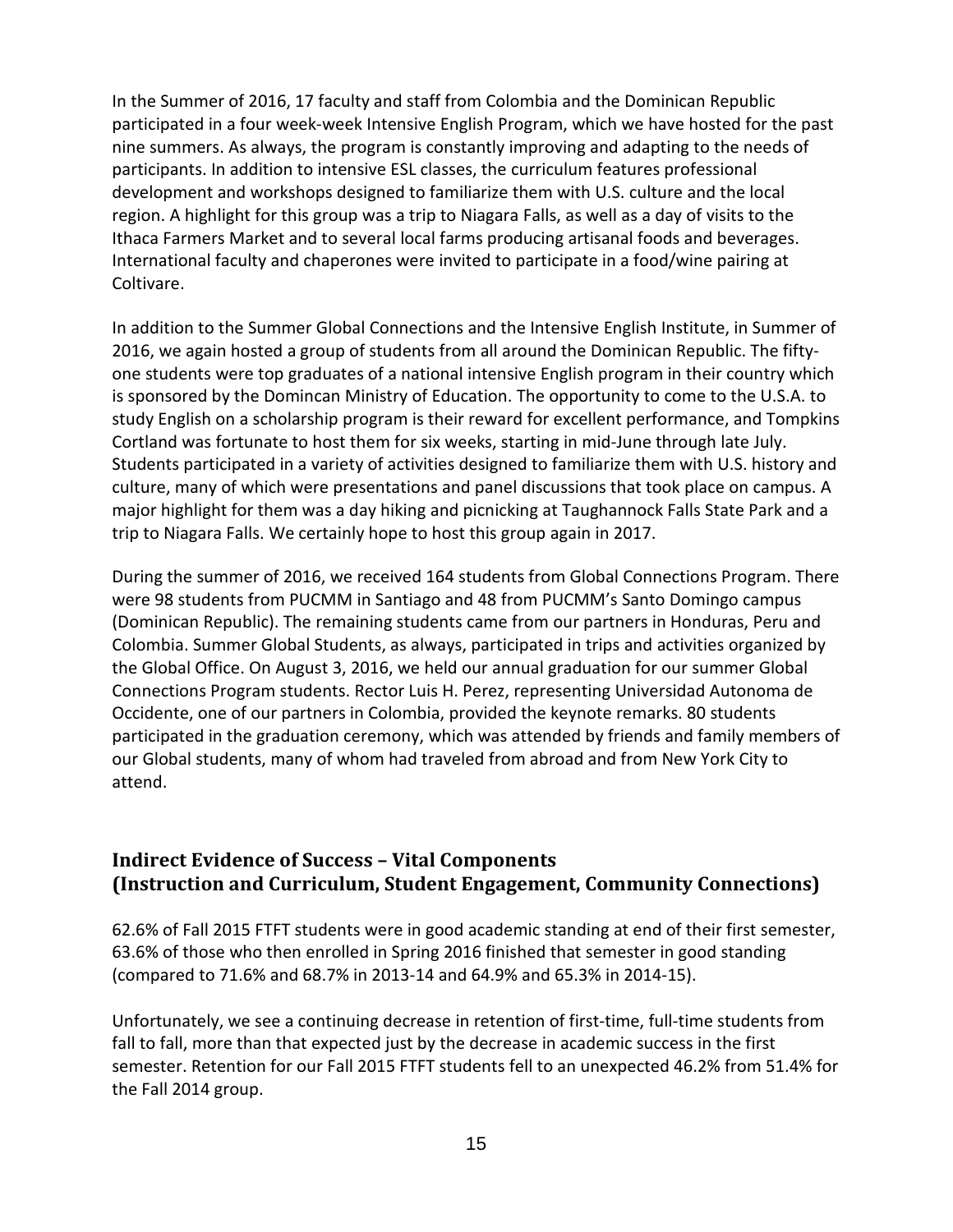The Student Life Team has created a set of learning outcomes related to our community values stated in the Panther Pride Pledge, and results from the survey to assess the set of learning outcomes related to the community values stated in the Panther Pride Pledge included:

- 33 percent learned a new skill
- 49 percent made a new connection
- 19 percent learned about a college resource
- 21 percent learned about diversity

When asked what students learned "specifically from attending this Panther Passport Program event?" – answers included:

- To compost better
- That laughing is important for my mental health
- That getting a secured loan is a better way to build up my credit rating
- That it is my responsibility to put more love into the world and that race and relationships are complicated
- That opening up my mind to new things is not so scary

As a result of constant attention to the library's resources and capabilities, we now subscribe to 105 electronic databases (up from 101 a year ago), which provide students and faculty with a wealth of information to support their work. We also provide access to 24,197 printed books (an increase of more than 1,200 from last year after a lengthy effort to rid the print collection of out-of-date titles), 134,000 e-books (an increase of more than 52,000 from 2011-2012), 1,744 videos, and more than 129,494 electronic periodical titles (a ten-fold increase in the past few years), thereby greatly expanding the library's ability to provide recent academic research and writing. As these figures indicate, our library is involved in a seismic shift in what it means to be a college library, with a dramatic shift from print to digital resources.

Our work with students, faculty, and staff to deepen students' understanding of the College's expectations of academic honesty continues. The annual total of violations has dropped from 61 in 2010 to 40 in 2016, with the number of actual disciplines also dropping in that same time period from 16 to 10.

While our recent fiscal realities have forced us to increase our reliance on adjunct faculty, we are committed to and continue to focus on quality hiring and development of our adjunct faculty:

• The quality of adjunct vs. full-time faculty as evidenced by a comparison of student evaluation profiles for the two groups. Data continues to show the adjunct faculty profile to be the same or no more than 0.1 lower in all but four (of 15) categories compared to that of the full-time staff. The provision in the Faculty Association contract for Department Chairs to observe and evaluate adjunct faculty has represented a very positive step, and last year 18 chairs or their designees participated in the evaluation of over 25 adjunct hires. The Dean of Instruction conducted formal classroom observations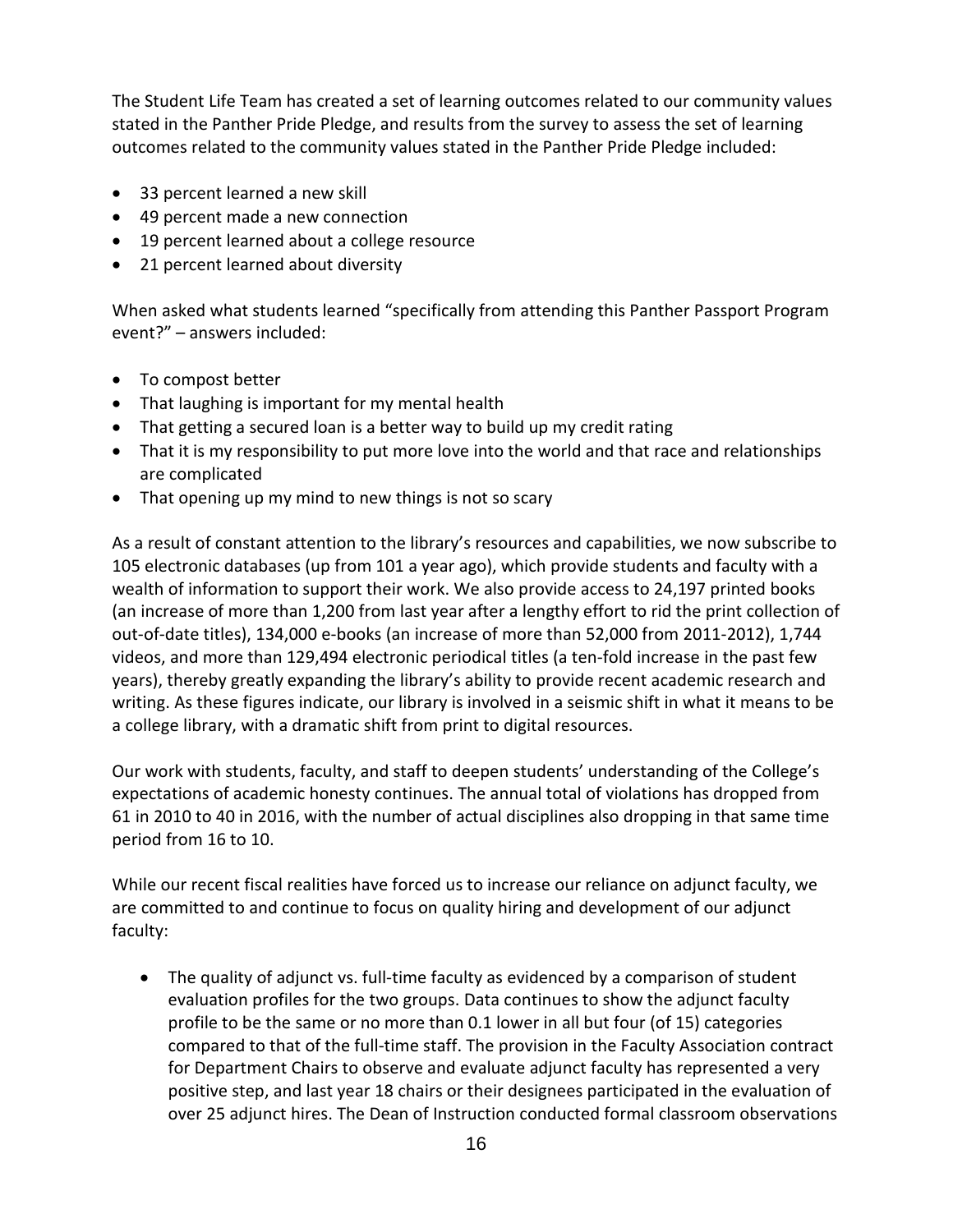of 31 additional continuing adjunct faculty who have not been observed in several semesters.

- The College Teaching Center also provides regular orientation and roundtable programs specifically for adjunct faculty.
- The Dean of Instruction held 1-on-1 sessions with adjunct faculty, and more than 30 adjunct faculty members engaged in conversations ranging from the new Childcare Center to utilization of open educational resources.

Among the many accomplishments of the Student Life group, co-curricular assessment has continued. We have completed the first two years of a three-year cycle. Four areas have done thorough functional assessments (Residential Life and Judicial Affairs, Athletics, Health Center, Counseling Career and Transfer Services) and a fifth, the Child Care Center, has been reaccredited by NAEYC, the top-ranking review body in that field, which will serve as their review. The final two areas (Student Activities and ODESS) will complete their functional reviews in the coming year. Student achievements related to our PRIDE values and outcomes have been measured and compiled.

Improvements were made to Enrollment Services functions:

Progress continues on establishing a call center in Enrollment Services. Campus Tech has implemented new ShoreTel IP based phones in enrollment services and at extension centers – which will allow us to use call center technology. We have contracted with All-Mode to provide the call center software and expect to begin programming and training after fall 2016 semester census date. A working group of Enrollment Services and Campus Tech folks continue to make progress on work flows and protocols for the call center. We hope to have the call center fully operational for January 2017 peak processing.

Based on our market research data and analysis of TC3 student personas, Admissions has created more specialized targeted marketing pieces – such as our NYC piece. We also target communication plans for all online students and adult students. Financial Aid has also adjusted packaging strategies to focus on the neediest students, particularly our young independents who may be homeless or coming from the foster care system. In the last year, social media has been a focus of the Admissions department with our new Admissions Advisor position, who has been working collaboratively with External Relations to create a social media presence for TC3 Admissions.

Enrollment Services staff have been working collaboratively to integrate procedures for Global students in a couple of areas. First, we have been processing financial aid for students who are U.S. citizens living out of the country or who have dual citizenship. Quite a few students have taken advantage of this and may make the program more accessible to students from abroad. Secondly, we have implemented a registration day on campus for global students that has been very successful, staffed by Registration and Billing folks.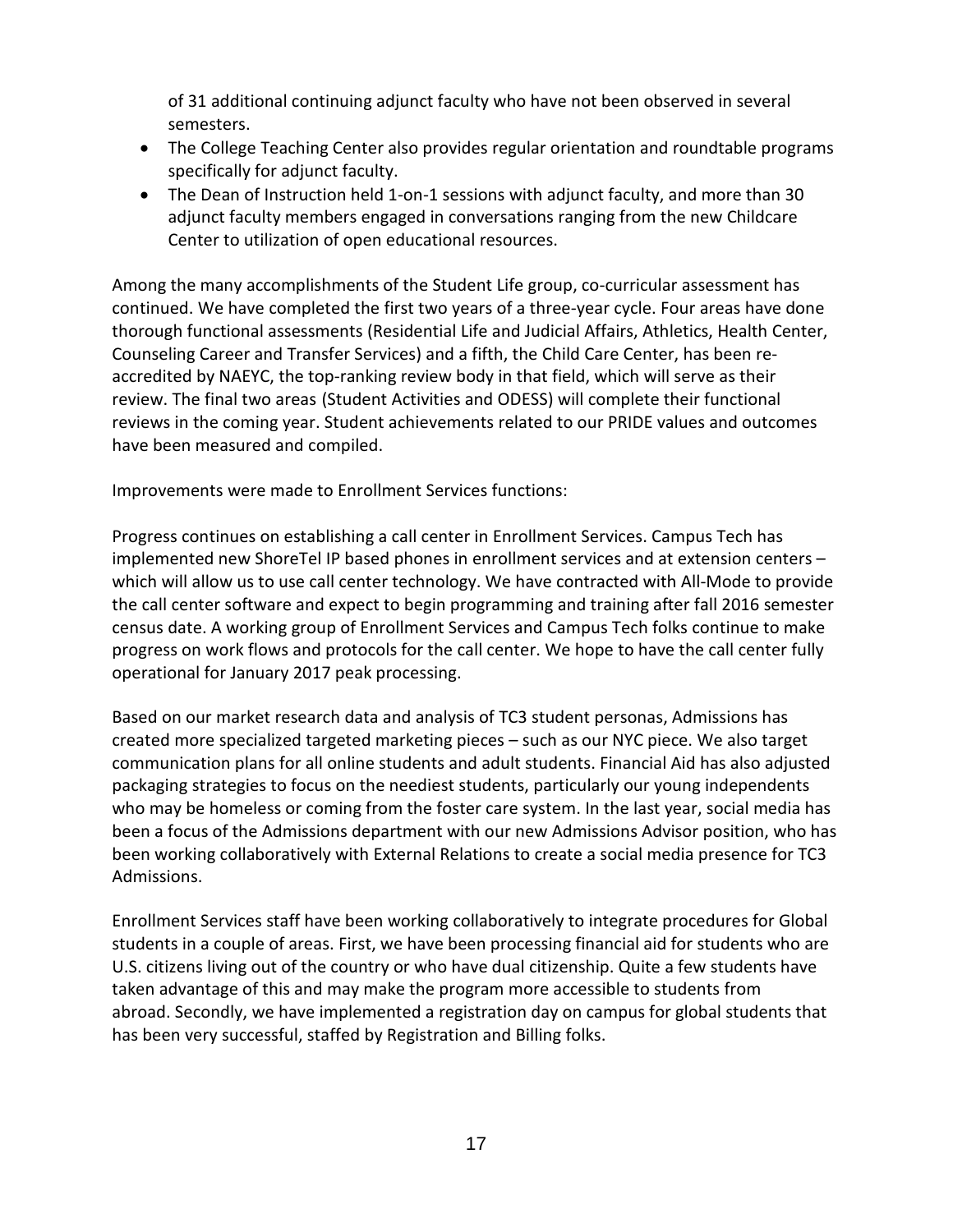Financial Aid Data: Financial aid applications decreased significantly last year, by about 2%, whereas we saw a decrease of 5% in aid recipients. The total amount of aid disbursed to students dropped about 4% – similar to the drop in recipients.

Below are financial aid statistics for 2015-2016:

- a total of 1,956 students received book deferrals totaling \$589,676
- a total of 173 students received emergency cash advances totaling \$84,593
- Total New York state Aid (aid for part-time study and TAP) \$3,711,249
- Total Federal Aid (Pell, Work-Study, Supplemental Opportunity Grant, Direct Loans) \$18,307,919
- Total Government Aid \$22,019,168
- Loan money returned to students (after payment of tuition and fees) amounted to \$6,607,722

Admissions Data: The trend of decreasing applicants since 2012 reversed in 2015, but went back down in 2016. We are finding that fewer applicants are completing the admissions process (being accepted), but those who are accepted are enrolling at a higher rate. The chart below depicts admissions trends through fall 2016:

| Year                           | 2011  | 2012  | 2013  | 2014  | 2015  | 2016  |
|--------------------------------|-------|-------|-------|-------|-------|-------|
| <b>Applied Total</b>           | 5,679 | 5,461 | 5,001 | 4,715 | 4,871 | 4,630 |
| Applied/Accepted Total         | 2,511 | 2,384 | 2,333 | 1,951 | 1,940 | 1,255 |
| <b>Enrolled/Accepted Total</b> | 1,709 | 1,570 | 1,456 | 1,361 | 1,333 | 1,255 |
| Yield of Applied to Accepted   | 44.2% | 43.7% | 46.7% | 41.4% | 39.8% | 35.6% |
| Yield of Accepted to Enrolled  | 68.1% | 65.9% | 62.4% | 69.8% | 68.7% | 76.2% |

The number of residence life student incidents going before the College's judicial system declined from 758 in 2014-2015 to 674 in 2015-2016.

Student Opinion Survey results:

As with almost all questions in the survey, questions directly related to the academic experience showed decreases over 2013 and are lower than the comparison colleges. We are engaged in discussions to better understand what, if anything, the decreases mean, while recognizing the significant differences in our population versus the comparison colleges (i.e., larger percentage of traditional-age students, racially and ethnically diverse students, and students with the primary goal of transfer).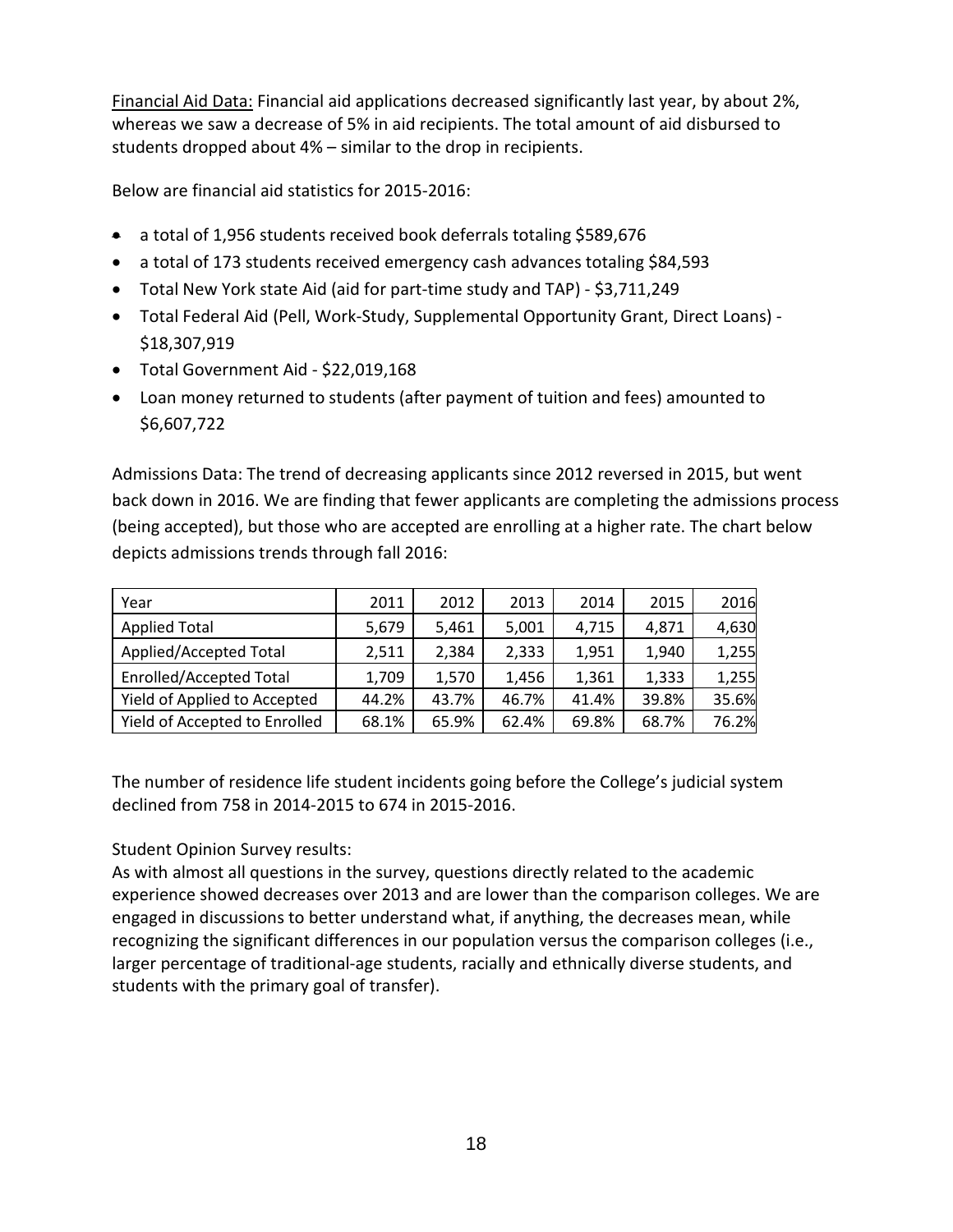|                                                                                                            | TC3 2016 |          | TC <sub>3</sub> | 2016                   |
|------------------------------------------------------------------------------------------------------------|----------|----------|-----------------|------------------------|
| How frequently have you $\dots$                                                                            |          | TC3 2013 | 2010            | comparison<br>colleges |
| Been intellectually stimulated/engaged by class<br>material?                                               | 3.86     | 3.78     | 3.57            | 4.08                   |
| Been required to think critically in completing<br>assignments?                                            | 4.07     | 4.18     | 4.12            | 4.29                   |
| Gone to class with course readings and assignments<br>completed?                                           | 4.36     | 4.42     | 4.35            | 4.45                   |
| Receive feedback from instructors on the quality of<br>your work?                                          | 3.97     | 4.10     | 3.96            | 4.10                   |
| Had faculty who required you to make judgments<br>about the value of information, arguments or<br>methods? | 3.23     | 3.40     | 3.37            | 3.51                   |
| Had faculty who used innovative technology to<br>facilitate learning?                                      | 3.16     | 3.32     | 3.14            | 3.50                   |
| Had discussions, meetings, or conversations with<br>instructors outside of class?                          | 3.15     | 3.20     | 2.95            | 3.22                   |
| Had out of class assignments that required a written<br>response?                                          | 3.74     | 3.84     | 3.61            | 3.83                   |
| Engaged in a creative or research project under the<br>direction of a faculty member? #see note            | 3.18     | 3.49     |                 | 3.45                   |

| How satisfied are you with $\ldots$                     | TC3 2016 | TC3 2013 TC3 2010 |      | 2016<br>comparison<br>colleges |
|---------------------------------------------------------|----------|-------------------|------|--------------------------------|
| Availability of courses required for graduation         | 3.81     | 3.85              | 3.61 | 3.87                           |
| Availability of courses at times you can take them 3.59 |          | 3.66              | 3.46 | 3.63                           |
| Course registration process                             | 3.94     | 4.03              | 3.82 | 4.06                           |
| Class size                                              |          | 4.14              | 3.96 | 4.14                           |
| Availability of instructors outside of class            | 3.83     | 3.92              | 3.80 | 4.00                           |
| Availability of advising tools (such as<br>DegreeWorks) | 3.84     |                   |      | 3.85                           |
| Information provided by academic advisors               | 3.92     | 4.00              | 3.74 | 3.98                           |
| Availability of academic advisor(s)                     | 3.99     | 4.08              | 3.71 | 407                            |
| Library resources and services                          | 4.26     | 4.27              | 3.98 | 4.27                           |
| College tutoring services                               | 4.14     | 3.87              | 3.78 | 4.02                           |
| Internet services (including wireless)                  | 2.90     | 3.16              | 3.66 | 3.87                           |
| Availability of computers when you need them            | 3.72     | 3.78              | 2.81 | 4.28                           |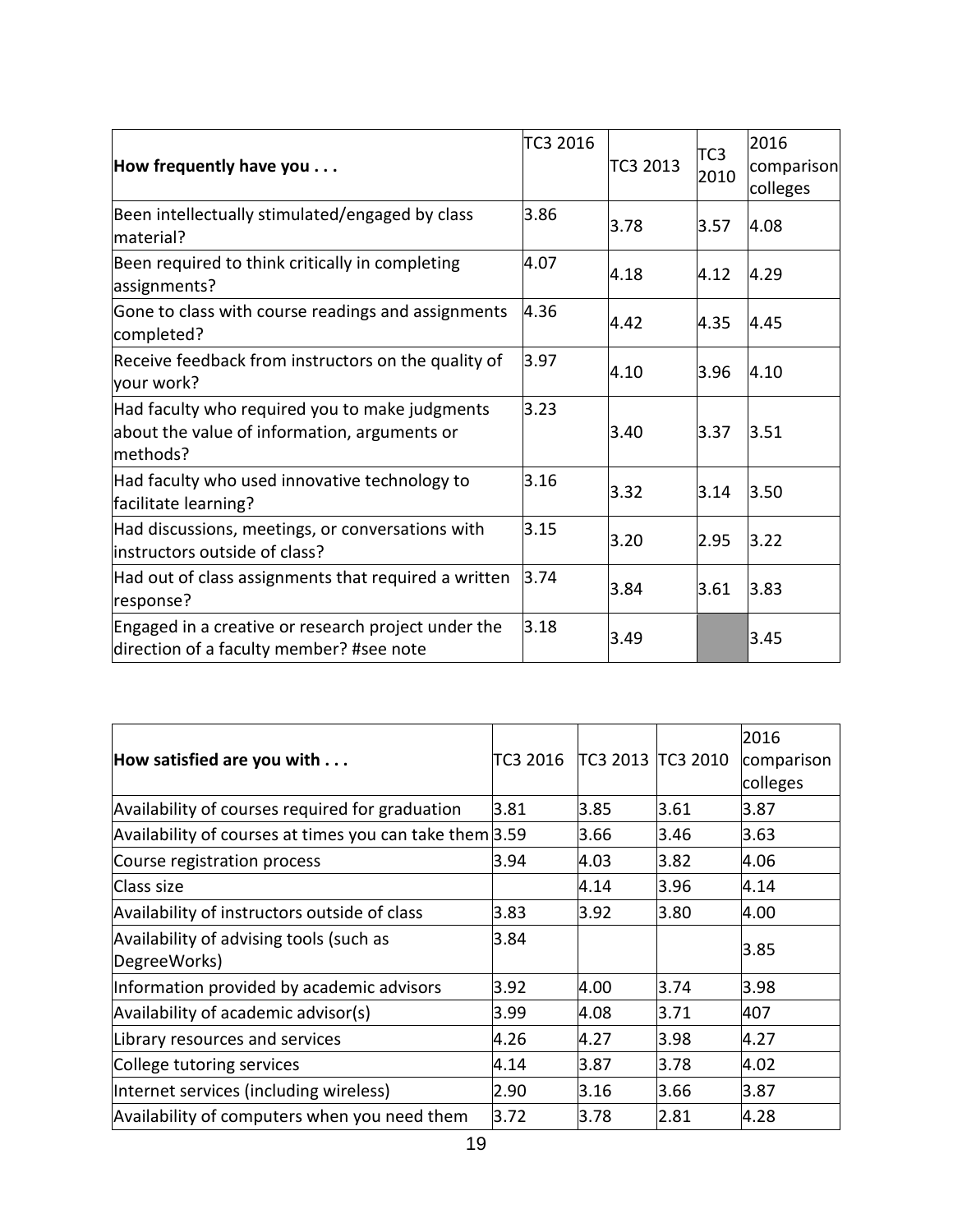| Availability of study space                                          | 3.79 |      |      | 4.17 |
|----------------------------------------------------------------------|------|------|------|------|
| Availability of power sources for my technology                      | 3.68 |      |      | 3.91 |
| Computer support services                                            | 3.69 | 3.80 | 3.37 | 4.00 |
| New student orientation program                                      | 3.65 | 3.70 | 3.57 | 3.83 |
| Billing and payment process                                          | 3.67 | 3.81 | 3.67 | 3.86 |
| Student union/campus center                                          | 3.64 | 3.84 | 3.48 | 3.79 |
| Campus food services                                                 | 2.94 | 3.39 | 2.93 | 3.16 |
| <b>Student health services</b>                                       | 3.91 | 3.91 | 3.75 | 3.79 |
| Career planning services                                             | 3.47 | 3.62 | 3.43 | 3.64 |
| Student government                                                   | 3.30 | 3.30 | 3.22 | 3.49 |
| <b>Athletic facilities</b>                                           | 3.96 | 4.10 | 4.03 | 3.73 |
| College bookstore services                                           | 3.63 | 3.59 | 3.01 | 3.87 |
| Campus security services                                             | 3.69 | 3.81 | 3.68 | 3.86 |
| Parking facilities                                                   | 3.68 | 3.67 | 3.36 | 3.56 |
| Availability of online services (registration, bill<br>paying, etc.) | 3.49 | 4.10 | 4.03 | 3.78 |
| Opportunities for leadership development #see<br>note                | 3.51 | 3.48 |      | 3.57 |
| College catalog                                                      | 3.69 | 3.76 | 3.99 | 3.94 |
| College website ease of use                                          | 3.93 | 3.92 | 4.00 | 3.99 |
| Financial Aid services (not amount of aid)                           | 3.77 | 3.75 | 3.64 | 3.86 |

Questions related to community, culture, and climate had the most troubling results:

|                                                                               |      |      |      |      |      | <b>2016 SUNY</b> |  |  |
|-------------------------------------------------------------------------------|------|------|------|------|------|------------------|--|--|
|                                                                               | 2003 | 2006 | 2010 | 2013 | 2016 | comp             |  |  |
| How frequently have you (1-5, never to very frequently)                       |      |      |      |      |      |                  |  |  |
| Witnessed acts of prejudice based on<br>gender identity or sexual orientation |      |      |      |      |      |                  |  |  |
| at this college?                                                              |      |      |      |      | 1.97 | 1.56             |  |  |
| Observed student dishonesty when                                              |      |      |      |      |      |                  |  |  |
| completing assignments or exams                                               | 2.11 | 2.13 | 2.05 | 2.26 | 2.43 | 2.05             |  |  |
| Observed acts of misbehavior by                                               |      |      |      |      |      |                  |  |  |
| students in the classroom                                                     |      |      |      | 2.19 | 2.68 | 2.15             |  |  |
| Observed acts of misbehavior by                                               |      |      |      |      |      |                  |  |  |
| students outside the classroom                                                |      |      |      | 2.60 | 3.19 | 2.26             |  |  |
| Level of satisfaction with these aspects of the college (1-5)                 |      |      |      |      |      |                  |  |  |
| Student respect for other students                                            |      |      |      | 3.42 | 3.07 | 3.89             |  |  |
| Racial harmony on campus                                                      |      | 3.67 | 3.68 | 3.70 | 3.37 | 4.04             |  |  |
| Sense of belonging on this campus                                             | 3.80 | 3.60 | 3.66 | 3.67 | 3.45 | 3.91             |  |  |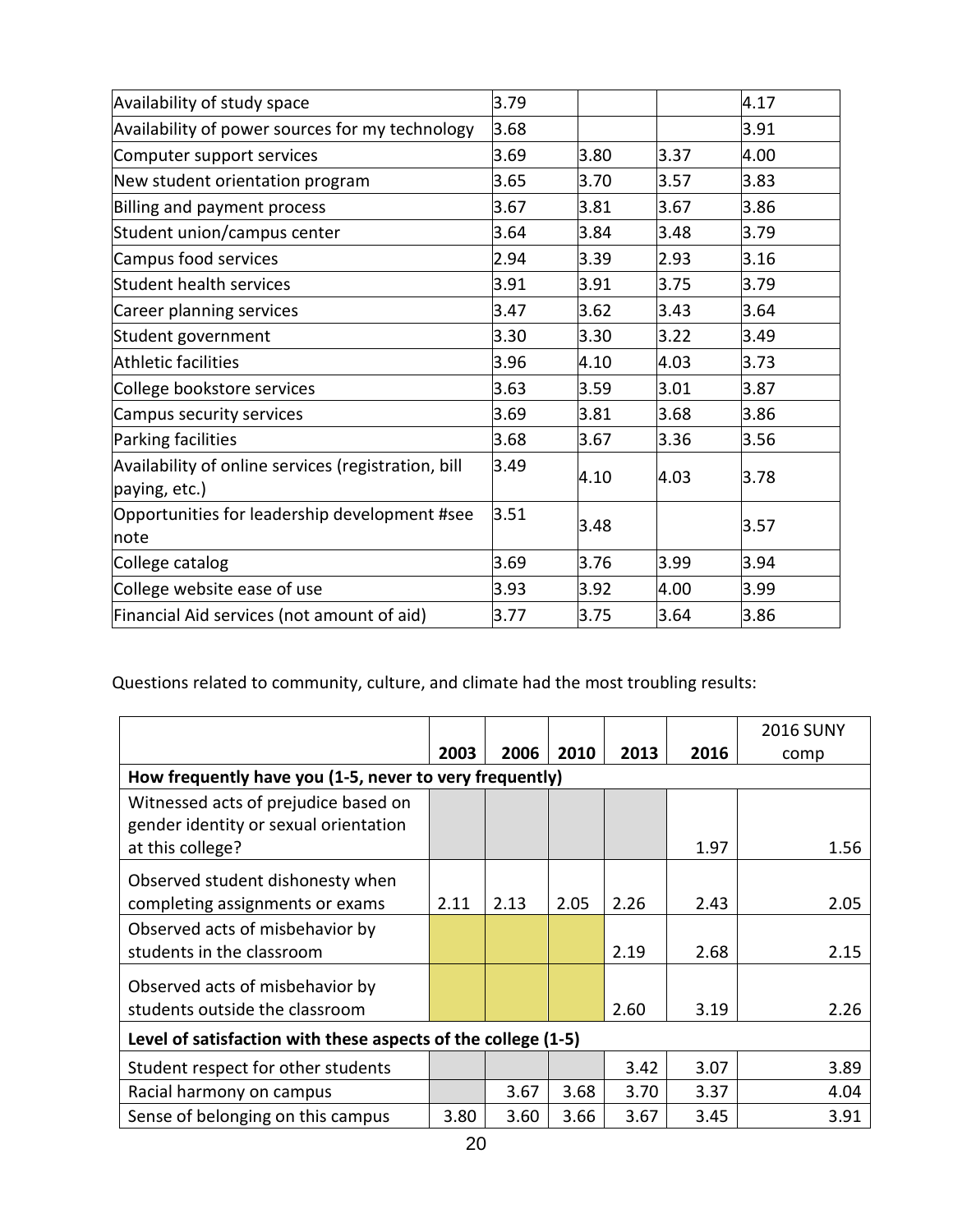| Your social support network at this                                      |      |      |      |      |      |      |
|--------------------------------------------------------------------------|------|------|------|------|------|------|
| college                                                                  |      |      |      | 3.65 | 3.43 | 3.87 |
| Personal safety/security on campus                                       | 3.92 | 3.65 | 3.81 | 3.96 | 3.65 | 4.08 |
| Diversity of faculty and staff                                           | 3.85 | 3.66 | 3.76 | 3.82 | 3.63 | 3.97 |
| Campus openness to opinions of                                           |      |      |      |      |      |      |
| others                                                                   |      |      | 3.68 | 3.71 | 3.58 | 3.92 |
| Campus acceptance of individual                                          |      |      |      |      |      |      |
| differences                                                              | 4.04 | 3.80 | 3.83 | 3.96 | 3.78 | 4.11 |
| Diversity of the student body                                            | 4.00 | 3.79 | 3.86 | 3.97 | 3.76 | 4.09 |
| Faculty respect for students                                             | 4.05 | 3.90 | 3.90 | 4.03 | 3.90 | 4.10 |
| Non-teaching staff respect for                                           |      |      |      |      |      |      |
| students                                                                 | 3.99 | 3.83 | 3.81 | 3.92 | 3.90 | 4.10 |
| Availability of International learning                                   |      |      |      |      |      |      |
| opportunities                                                            |      |      |      |      | 3.63 | 3.57 |
| How much has college contributed to your growth in following areas (1-5) |      |      |      |      |      |      |
| Developing an openness to the                                            |      |      |      |      |      |      |
| opinions of others                                                       |      |      | 2.94 | 3.3  | 3.18 | 3.42 |
| Understanding your rights and                                            |      |      |      |      |      |      |
| responsibilities as a global citizen                                     |      | 2.71 | 2.6  | 3.11 | 3.01 | 3.19 |
| Understanding and appreciating                                           |      |      |      |      |      |      |
| ethnic/cultural/language diversity                                       |      | 2.84 | 2.83 | 3.15 | 3.10 | 3.26 |

# **Capacity Builders**

*Beginning with the organizational restructuring implemented in 2008, we have engaged in processes that have enhanced our capacity to understand and address challenges and opportunities through coordinated efforts. In our organizational culture, we make information readily available and provide extensive opportunities for participation in discussion of key issues so that decisions may be made based upon deep and broad understanding. In developing our resources – financial, physical, and human – we work to align our systems and structures to work in collaboration both to reduce the waste of energy that results from internal struggles and to develop a culture that is truly supportive of student success.*

## **Resource Development**

*including funding, technology, and physical infrastructure.* 

## **Accomplishments 2015-16**

There were 268 gifts received from 229 donors for the 2015-16 annual campaign. The Foundation raised more than \$3.2 million for the Annual Campaign and Childcare Campaign,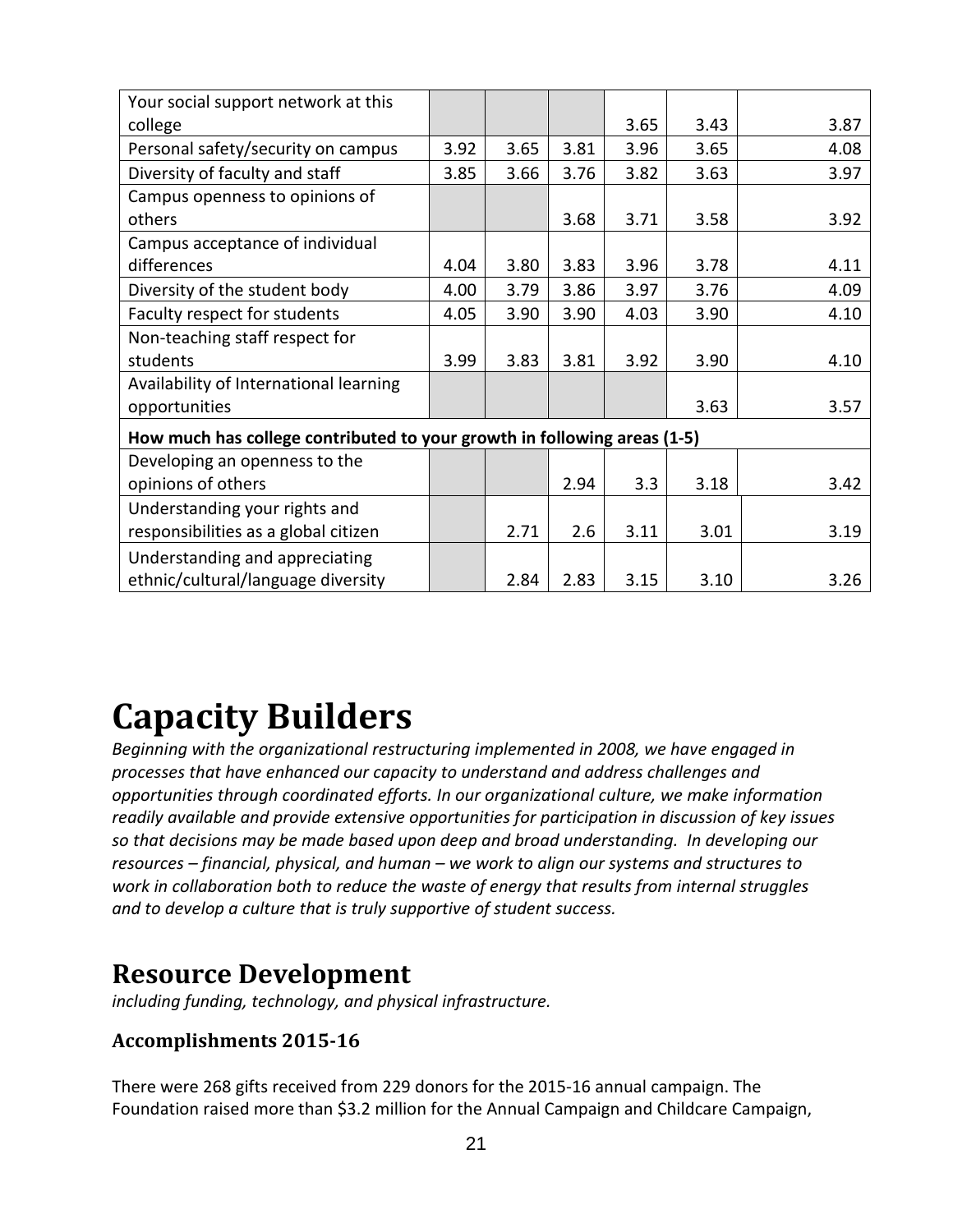which included another gift of two million dollars. In addition, the Foundation also helped the College meet our equipment needs, at a time when for several years we have had to keep operating dollars at too low a level to meet budgetary pressures, by providing \$99,000 for equipment in 2015-2016.

More than 230 students received scholarships or grants-in-aid funds, totaling \$1,071,393 through the Foundation.

Three new scholarships were created in 2015-16 – the Lyn R. Briggs LPN Memorial Scholarship; the Sue Perlgut/Close to Home Productions Scholarship; and the Photosynthesis Productions Scholarship.

Formerly TC3.biz and then Center for Adult Learning and Training (CALT), the operation led by Martha Hubbard, now the Director of Strategic Corporate and Community Partnerships, has continued to make very substantial contributions to many local organizations, both in our extension centers and in direct services. In 2015-2016, this office provided contract services to 18 organizations and 1,451 participants, and earned gross revenue for contract courses of over \$335,265 (with net revenue of \$104,846); added to that were Open Enrollment courses, which generated \$77,173 in gross revenue and \$29,198 in net revenue while serving 542 registrants. These services have functioned as an important vehicle for serving the business community and as a revenue source for the College.

Martha's area has been especially successful of late in receiving significant grant funding to support its role in local economic development; among its many grant-funded programs, the SUNY Greens initiative, a collaboration with several other SUNY institutions, has advanced local knowledge and skill levels in sustainable technologies. The most recent such project was a \$71,500 SUNY Workforce Grant in support of local companies. We have solidified many important partnerships in the community (such as the long-standing TCCOG program serving Tompkins County government) and have established some new ones as well.

As a result of the power purchase agreement with NextEra Energy Resources for the purpose of supplying solar energy (solar farm) to the College campus, the system is providing a little more than 97% of the College's electrical use.

In May, we became aware that there was an extraordinarily serious problem with the roof membrane on the building. In presenting this concern to our Board of Trustees, county sponsors, and to SUNY, we learned that there were SUNY emergency monies available to address the problem, assuming we were able to obtain fifty percent matching from our County sponsors who approved this request in June. Work began in early Fall 2016 to replace the roof membrane and we are expecting completion of the project in Spring 2017.

The athletic facility, including the gymnasium, game fields, and BorgWarner Morse TEC Field House, was used frequently by external groups/teams, bringing in approximately \$30,000 for 2015-16.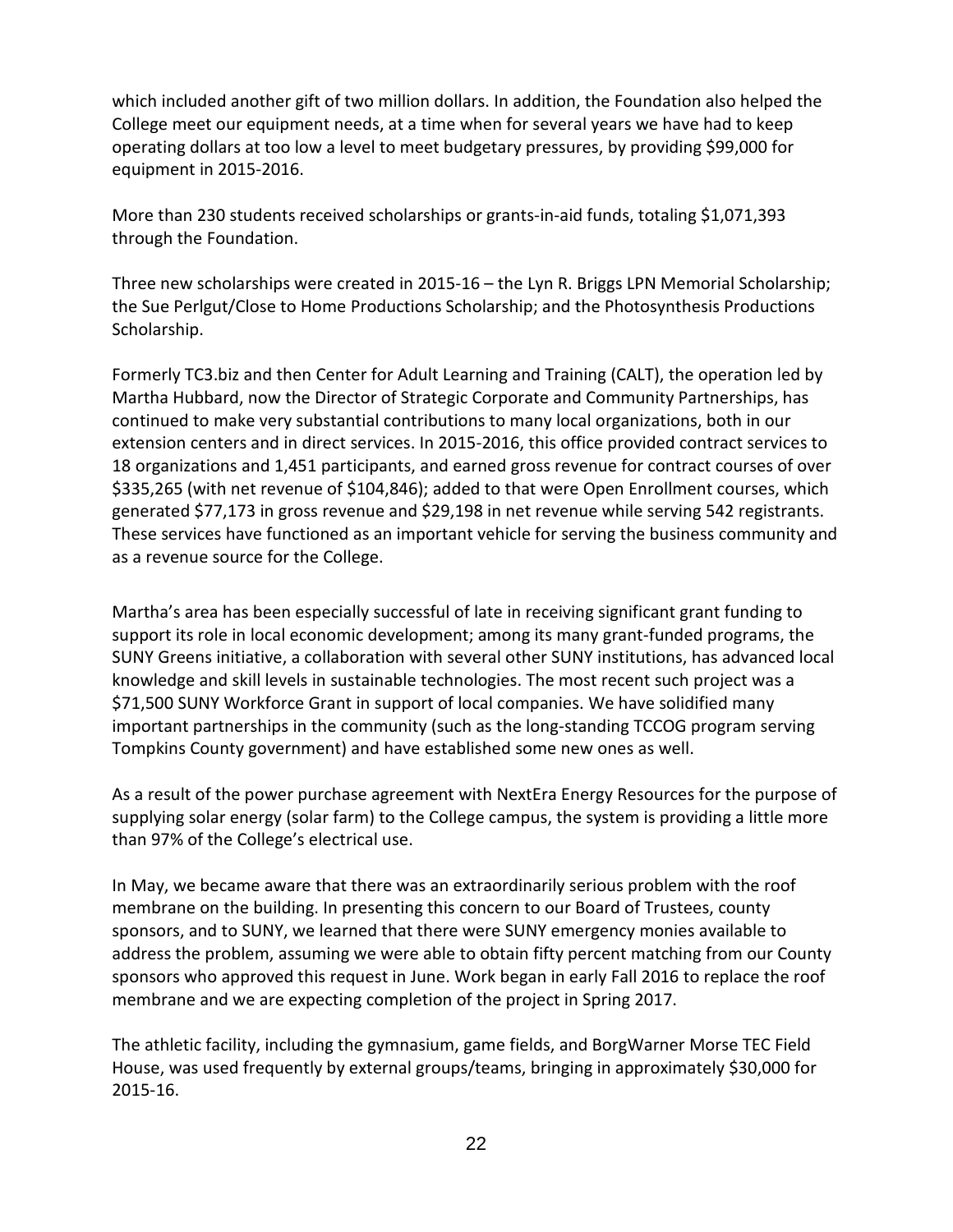The TC3 Fitness Center generated over \$50,000, which exceeded expectations and outperformed last year's number (\$45,000 last year).

The pool continues to generate revenue and provide students, staff, and the community a place to pursue and perfect their aquatic goals. The pool generated \$15,000 in revenue, which is the same as the previous year.

Tompkins Cortland hosted many intercollegiate and high school events including NJCAA Regional Golf Championship at the Cornell Golf Course, IAC All-Star boys and girls' soccer games, the NYSPHSAA Girls Soccer State Championships, the IAC girls and boys small and large school basketball championships, and the NYS West Youth Soccer Association State Cup Tournament. In addition, our baseball field was home to numerous travel-team tournaments and recruiting showcases during the summer months.

The Pathways program continues its good work with the very generous support from Arthur Kuckes – totaling \$10.5 million. In total, 157 scholarships (156 the previous year) were awarded in the Pathways Program last year.

Pathways scholars continue to succeed at phenomenal rates. Many now belong to Phi Theta Kappa and are active in TC3 clubs; others have transferred to four-year colleges. Some have graduated and moved into the workforce, and many win other Foundation scholarships.

We continue to use an online system to collect, summarize, and report student evaluations of classroom faculty, producing useful information for faculty development and mentorship experiences.

The College again won a national award in the Digital Community Colleges Survey, ranking sixth nationally in the small schools category. In 2011-2012, we received a first place award in a redefined small college category and followed that with a second-place award as we moved into Fall 2012; last year, under a new system, we had received a grade of A+. So, whatever the system and whatever the criteria, we excel and are recognized for our accomplishments. To rank so highly seven years in a row – under several sets of criteria and facing different competitors each year – is a remarkable achievement and is therefore an affirmation of both the systems we have put into place and the people who have made those systems work so effectively.

We continue to develop and upgrade our physical facilities, including the multi-year project to build a new Childcare Center, a stand-alone building that will dramatically improve existing services and will add infant care to the center's offerings. Under the direction of Johanna Hartnett, Director of Childcare Center, and in working with architect Claudia Brennan, a proposal was developed to build a stand-alone childcare center on campus. This proposal was approved by the Board of Trustees, as well as both of our County sponsors. Arthur Kuckes provided us with a cash matching give of \$2 million and we submitted a proposal to SUNY for State funding.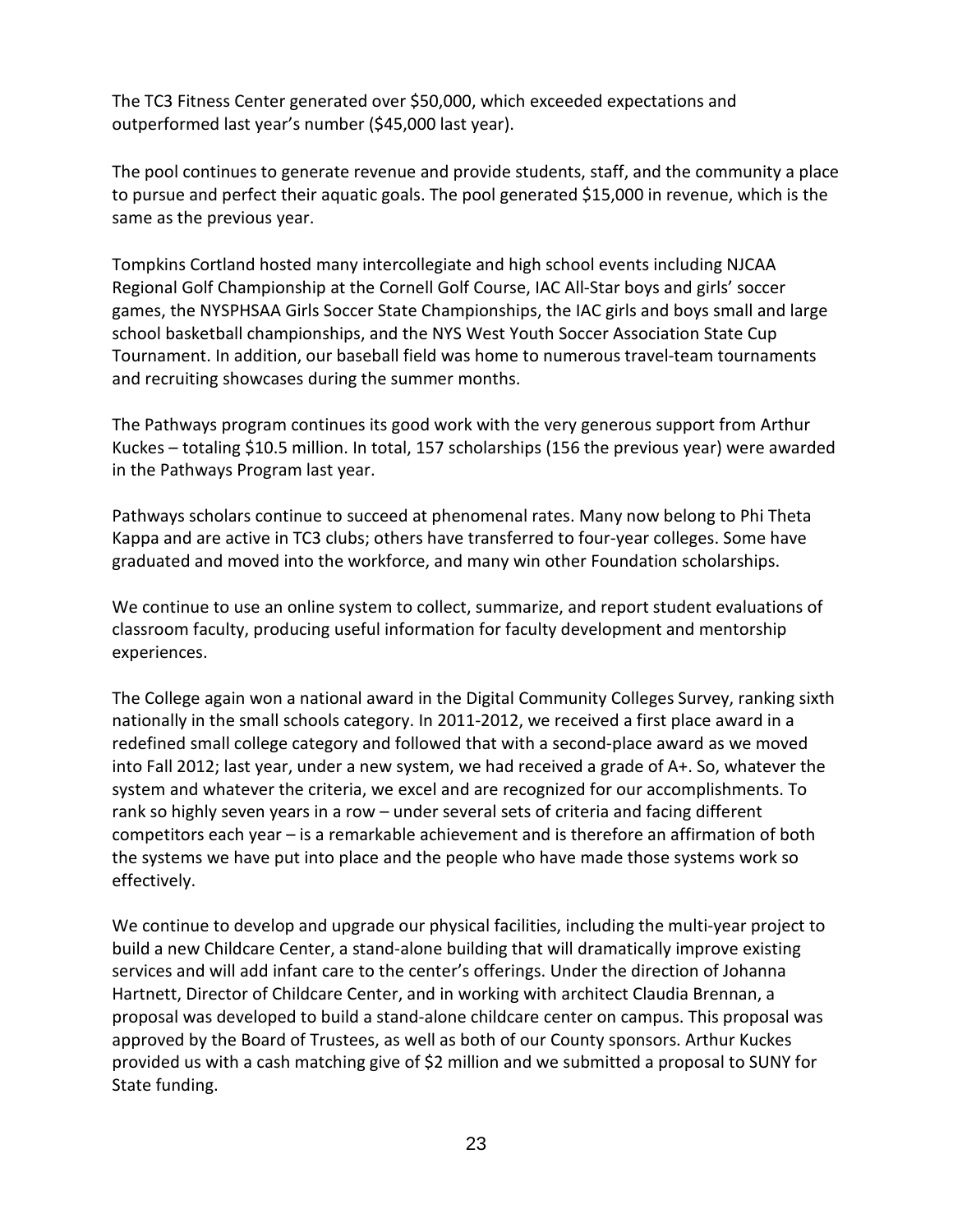| <b>EQUIPMENT</b><br><b>PURCHASES</b> | <b>College</b><br><b>Operating</b><br><b>Budget</b> | <b>Various Grants Account</b> | <b>Capital</b> | <b>TOTAL</b> |               |
|--------------------------------------|-----------------------------------------------------|-------------------------------|----------------|--------------|---------------|
| 2009-10                              | \$313,829                                           | \$34,630                      | \$32,184       | \$380,643    | * primarily   |
| 2010-11                              | \$128,062                                           | \$147,601                     | \$212,732*     | \$488,395    | classrooms in |
| 2011-12                              | \$144,212                                           | \$133,921                     | \$41,444       | \$319,577    | the new       |
| 2012-13                              | \$160,374                                           | \$102,035                     | \$0            | \$262,409    | Cortland      |
| 2013-14                              | \$157,051                                           | \$50,590                      | \$328,379      | \$536,020    | Extension     |
| 2014-15                              | \$137,268                                           | \$203,147                     | \$606,343      | \$946,758    | Center        |
| 2015-16                              | \$226,181                                           | \$49,031                      | \$121,105      | \$396,317    |               |

Funding for equipment is illustrated in the following two tables:

| <b>EQUIPMENT</b><br>Direct Instruction and |                              | <b>Administrative Support</b> |
|--------------------------------------------|------------------------------|-------------------------------|
| <b>PURCHASES</b>                           | <b>Instructional Support</b> |                               |
| 2009-10                                    | \$210,568                    | \$170,075                     |
| 2010-11                                    | \$454,796                    | \$33,599                      |
| 2011-12                                    | \$71,375                     | \$248,202                     |
| 2012-13                                    | \$149,375                    | \$113,034                     |
| 2013-14                                    | \$289,045                    | \$246,975                     |
| 2014-15                                    | \$755,215                    | \$191,543                     |
| 2015-16                                    | \$214,757                    | \$181,560                     |

## **Culture**

*development and maintenance of a culture of learning based on an environment of mutual respect, collaboration, transparency, and trust.* 

## **Accomplishments 2015-16**

We have continued a staffing level of trained law enforcement officers that allows us to provide 24/7 law enforcement service on campus and in the residence halls. Anecdotally, our ability to provide 24/7 law enforcement coverage to our residential campus has made a significant difference in our ability to respond quickly to serious issues. It also allows for a more knowledgeable response to incidents and the necessary follow-up with student victims and offenders. A restorative form of student conduct justice is better accomplished by having law enforcement that is completely familiar with campus resources.

We continue to maintain channels of communication with the increasing number of adjunct faculty. The Dean of Instruction maintains a portal site to act as a repository for documents (such as the adjunct checklist and FERPA information), forms (such as field trip requests), and frequently asked questions. It also acts as an academic calendar and collaborative tool for pedagogical and process discussion. Additionally, he hosts periodic roundtable discussions in the College Teaching Center to directly respond to adjunct faculty concerns.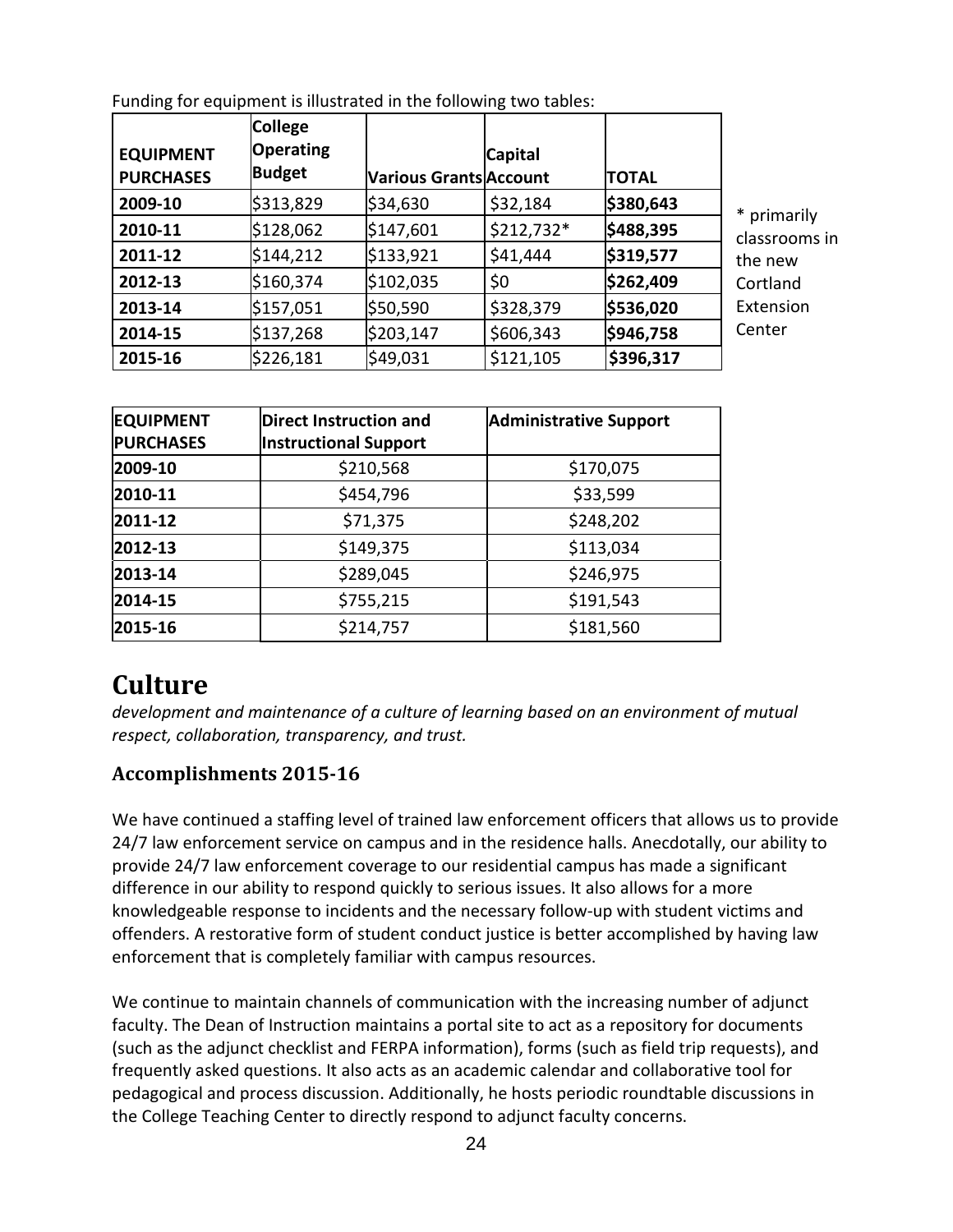In its fourth year, the Students of Concern committee has become a model of how behavioral intervention teams should work. Our members are truly a team, knowing who and when each needs to respond to a concern and how we can work together to provide the safety net/support for our students. The committee intervened with 50+ students who had been referred for attention (approximately 46 students the previous year).

In addition, we have made improvements to our student conduct process, clarifying students' rights during the process and providing more appeal information.

The Emerging Scholars Program, a program to grow our own minority faculty, has been funded through the permission of Arthur Kuckes to use earnings from his endowment. These funds allowed us to recruit two of our graduates who started graduate work in Fall 2016. Working with faculty mentors at TC3, each participant will spend two years completing a master's degree and gaining experience to prepare for appointment as a full-time member of the faculty. Having recruited the first two participants to begin in Fall 2016 and with two more planned to begin the program in Fall 2018, we are on track to achieve our goal of having four new faculty members of color in place by Fall 2020.

Two recent significant new initiatives continue. The first, Career Coach, is an initiative that has greatly enhanced the ability of prospective and current students, as well as community members, to explore career options and to choose educational options that will lead the toward career success. The other, PEAKS, is a collaborative effort among TC3, Onondaga Community College, and Mohawk Valley Community College to provide meaningful and sustained professional development and leadership training for eight members of each institution (including faculty, administrators, and staff). Each of these efforts has been a valuable addition to our array of services and supports that enhance our campus culture.

## **Human Resources Development**

*including professional leadership development coupled with disciplined hiring and development practices.* 

## **Accomplishments 2015-16**

In spite of fiscal challenges, the College has continued to support and encourage staff development. More than 150 faculty/staff participated in conferences, seminars, workshops, leadership skills development, and job-specific education programs including:

- Connecting, Collaborating, and Celebrating the Art of Teaching
- Chair Academy International Conference
- discipline-based regional and national conferences
- SUNY Professional Councils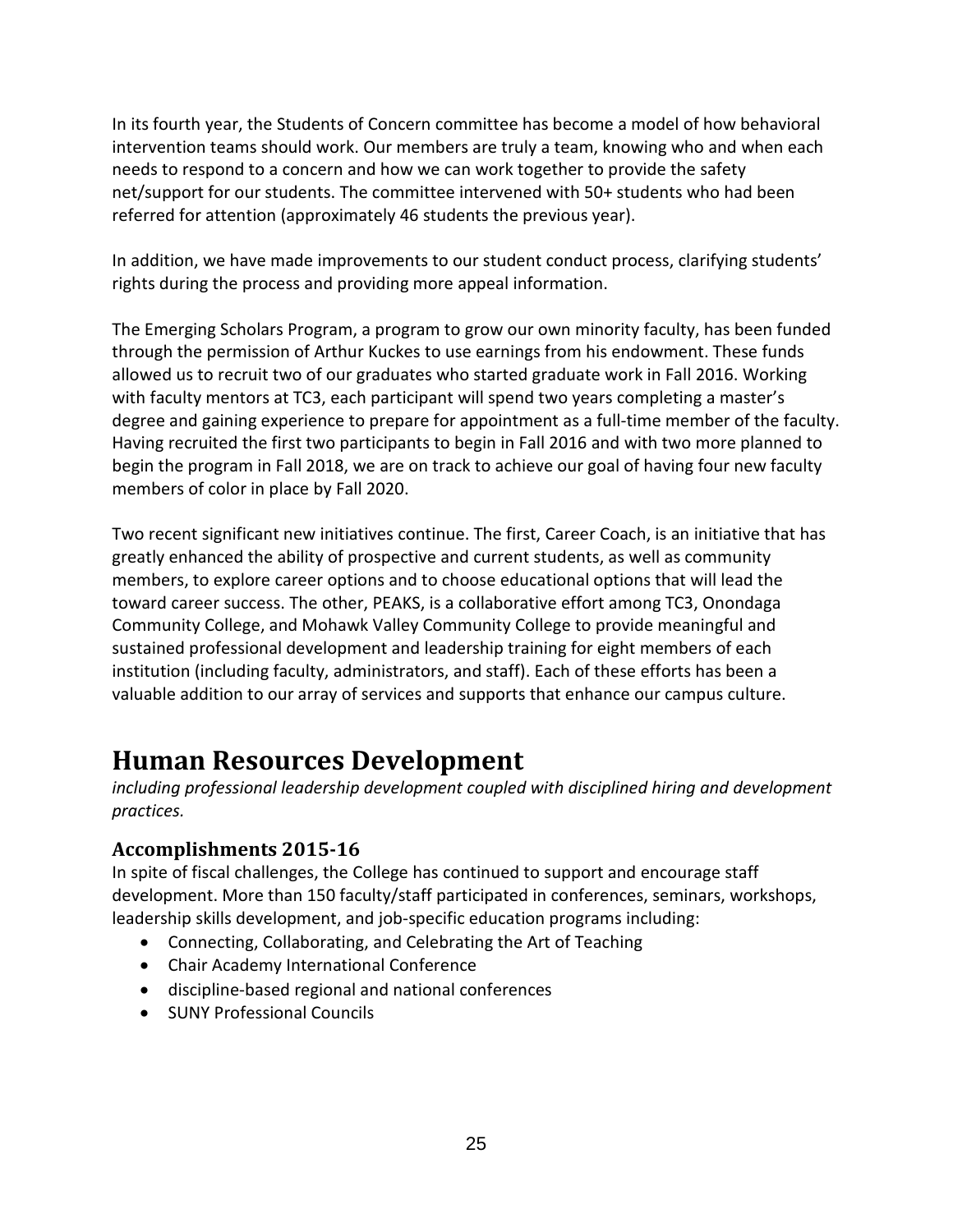#### College funds:

|         | <b>Professional Travel</b> | <b>Staff Development</b> | <b>TOTAL</b> |
|---------|----------------------------|--------------------------|--------------|
| 2009-10 | \$192,494                  | \$200,962                | \$393,456    |
| 2010-11 | \$154,837                  | \$140,341                | \$295,178    |
| 2011-12 | \$176,878                  | \$131,967                | \$308,845    |
| 2012-13 | \$163,956                  | \$138,317                | \$302,273    |
| 2013-14 | \$141,246                  | \$117,976                | \$259,222    |
| 2014-15 | \$146,479                  | \$117,501                | \$263,980    |
| 2015-16 | \$149,558                  | \$129,589                | \$279,147    |

In addition, during 2015-16, the Foundation spent \$18,935 (\$18,769 last year) and FSA spent \$107,639 (\$104,903 last year) on travel and staff development (including athletic travel).

CollegeNow provided professional development opportunities to our instructors, including welcoming 136 concurrent enrollment instructors from 50 partner districts to our Professional Development Conference in August 2016. During the conference, instructors learned about our expectations and resources, new pedagogical practices (including Write to Learn), and spent time with their faculty liaisons discussing curriculum and assessment. CollegeNow facilitated, or supported participation by instructors at additional professional development opportunities, including an event at Byrne Hollow for STEM instructors, an Entrepreneurship Panel Discussion for business instructors, Math Curriculum Re-Design meetings, the CCCAT Conference, and biology workshops at Cornell University. Instructors also visited the College during the school year to observe classes, engage with campus faculty, connect with our librarians, and learn about college expectations from our Dean of Instruction and Director of CollegeNow.

In Spring 2016, we continued our collaboration with six of our sister community colleges (Broome, Corning, Onondaga, Finger Lakes, Cayuga, and Mohawk Valley) and held our fourth collaborative conference, "*Connecting, Collaborating, and Celebrating the Art of Teaching,"* focused on the art of teaching and increasing student engagement, which we hosted at the college. The conference drew more than 170 participants from the collaborating colleges, including 73 participants from the college and our CollegeNow partners. Faculty from TC3 and Finger Lakes Community College presented a keynote presentation on application of "Writing to Learn" methods in multiple disciplines. A new addition was student-led poster sessions presenting research and study abroad experiences. Evaluations were extremely positive, and the colleges are planning to meet again in April 2017 at TC3.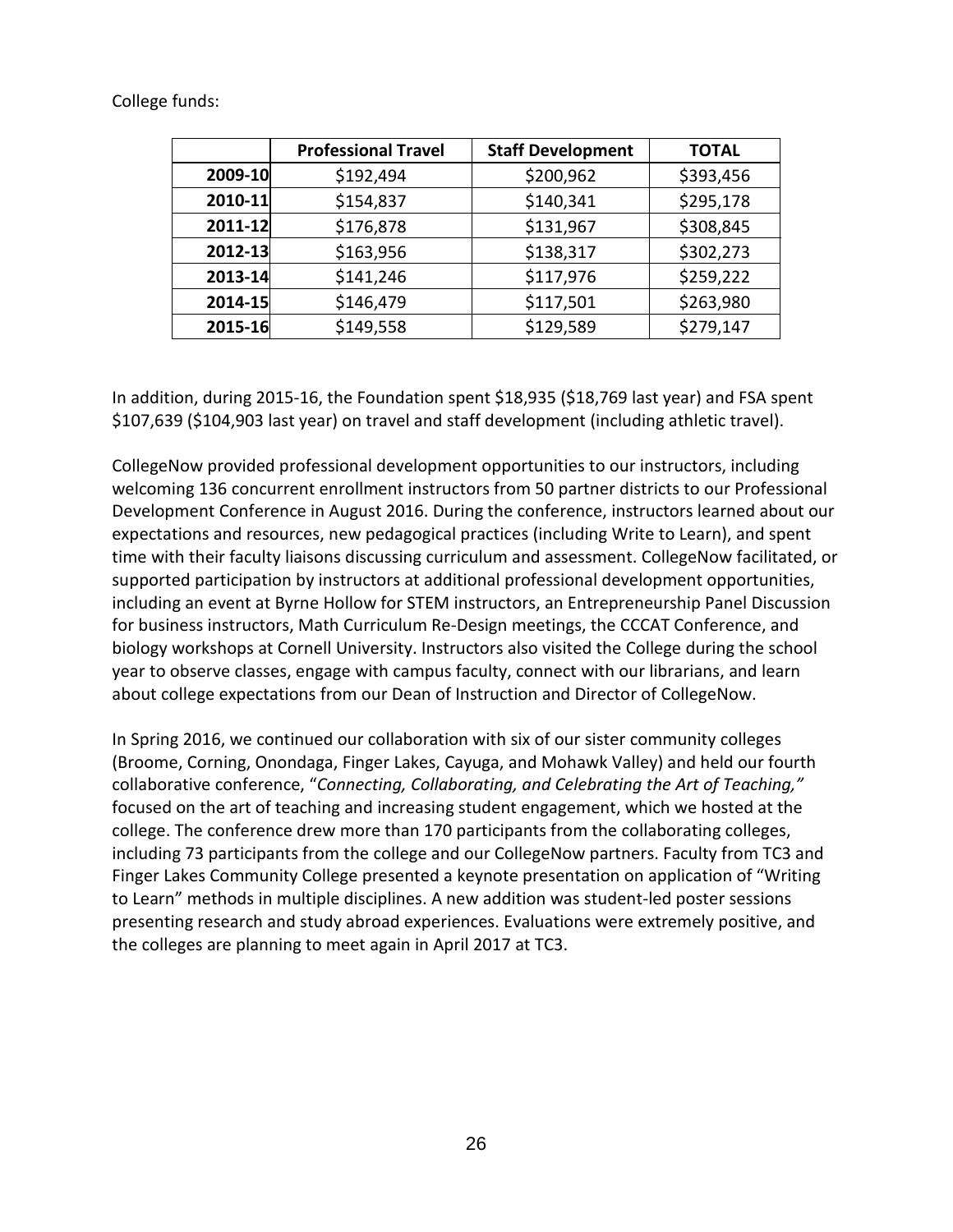| <b>CCCAT Conference Evaluation</b>                                 | <b>Agree or Strongly</b> |
|--------------------------------------------------------------------|--------------------------|
|                                                                    | Agree                    |
| was engaged throughout the keynote address                         | 78%                      |
| The keynote speaker was well prepared and knowledgeable            | 88%                      |
| The keynote speaker was a clear and effective communicator         | 85%                      |
| I will be able to use information from the keynote presentation in | 62%                      |
| my work                                                            |                          |
| The conference lived up to my expectations                         | 76%                      |
| I will plan to attend this conference again next year              | 68%                      |

The College Teaching Center continues to provide opportunities for full-time and adjunct faculty and staff to build community while developing teaching methods and techniques. The Center provided support programs throughout the year intended to improve classroom teaching and student success:

- The programmatic theme for the year was Teaching, Learning and Racial Justice, specifically
	- o How can we, as a faculty, become more conscious of the cultural capital that students of color bring to the classroom?
	- o How can we craft pedagogical practices that recognize, affirm, and build on the cultural capital of all students?
	- o How might such intentional practice transform the learning of all our students, and of us, as teachers, as well?
- Five faculty pairs were supported for mentorships during the year.
- Support continued for "Write to Learn" training to improve critical thinking and reading skills across the curriculum.
- The Reading and Discussion Group met monthly throughout the year to discuss common readings related to education, particularly understanding the barriers and personal struggles of our students of color.
- Regular "What's Working" sessions brought faculty across the disciplines together to share their classroom successes.
- In addition to Adjunct Orientation sessions at the beginning of each semester, the Dean of Instruction met monthly with adjunct faculty to provide a venue for questions, sharing of successful pedagogy, and collective problem solving for issues brought by the adjunct faculty.

Faculty and staff participated in professional organizations and local, regional, statewide, and national conferences focused on teaching methodologies and strategies to increase student engagement. More information on this is provided in the detailed semi-annual summative reports shared with the Board of Trustees.

A comprehensive teaching handbook for all faculty members was updated and disseminated to all full-time and adjunct faculty.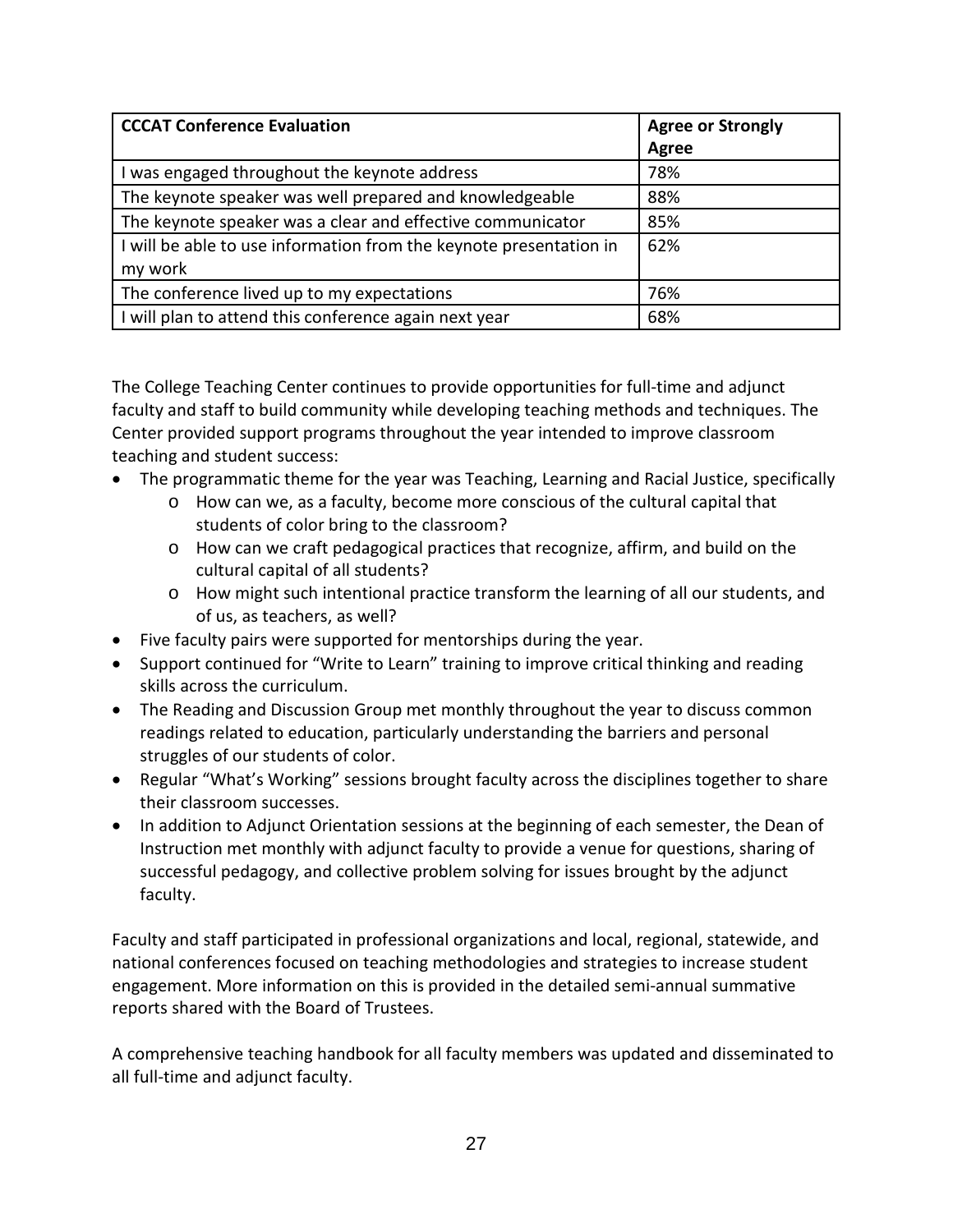We engaged in the second year of our professional development consortium, "PEAKS," with sister colleges – Onondaga Community College and Mohawk Valley Community College – focused on leadership development. Our class of seven staff and faculty participated in the year-long program with eight colleagues from each of the other institutions, beginning and ending with three-day residential sessions at Blue Mountain Lake in the Adirondacks. Feedback was extremely positive and an additional class of eight will participate next year.

|                                              |                        |                       | <b>Senior</b>   | Counselors,<br>Librarians, |                |      |              |
|----------------------------------------------|------------------------|-----------------------|-----------------|----------------------------|----------------|------|--------------|
| <b>GROUP</b>                                 | <b>Classified</b>      | <b>Administrators</b> | <b>Officers</b> | Etc.                       | <b>Faculty</b> | FSA* | <b>TOTAL</b> |
| <b>COLLEGE</b><br>(GRANT)**<br><b>FUNDED</b> |                        |                       |                 |                            |                |      |              |
| 2009                                         | $117^{\mathrm{i}}$ (2) | 62(1)                 | 9               | 24(5)                      | 77(1)          | 35   | 324ii        |
|                                              |                        | 1 (temp)              |                 | 2 (temp)                   | 1<br>(temp)    |      |              |
| 2010                                         | 114(1)                 | 57(1)                 | 9               | 24(5)                      | $73^{v}$ (1)   | 36   | 313          |
|                                              | 1 (temp)               |                       |                 | 2 (temp)                   | (temp)         |      |              |
| 2011                                         | 103(1)                 | 52(1)                 | 9               | 21(2)                      | 71             | 36   | 292          |
|                                              | 1 (temp)               | 1 (temp)              |                 | 1 (temp)                   |                |      |              |
| 2012                                         | $105$ <sup>vii</sup>   | 51(1)                 | 9               | 21<br>(2)                  | 69viii         | 36   | 291          |
| 2013                                         | 103                    | 51(1)                 | 9               | 22(3)                      | 70(1)          | 37   | 293          |
| 2014                                         | 103                    | 54                    | 9               | 21(3)                      | 63             | 33   | 283          |
|                                              | 2 (temp)               | 1 (temp)              |                 |                            |                |      |              |
| 2015                                         | 96viv                  | 56                    | 8               | 22(3)                      | 63             | 32   | 277          |
|                                              | 2 (temp)               | 1 (temp)              |                 |                            |                |      |              |
| 2016                                         | 95 <sub>w</sub>        | 58vv                  | 9               | 22(2)                      | 63             | 33   | 280          |
|                                              | 3 (temp)               |                       |                 |                            |                |      |              |

#### **People**

**NOTE:** Of the total number of employees, the number in parentheses indicated grant-funded positions.<br>**Grant Funded:** NTF: Alexis Dengel, Patty Tvaroha **NTF: Alexis Dengel, Patty Tvaroha** 

**Temporary:** Nikolas Lopez, Mike Hall, Scott Walters (CSEA)

<sup>1</sup> Three promotions from classified staff – 2 positions to PAA, 1 position to FA, 5 new classified staff positions (Secretary – Multicultural Services, Secretary – Advisement Services, Secretary – Public Safety, Campus Peace Officer, ESS)

<sup>1</sup> 4 of the 10 new positions are granted funded positions (LEAP Coordinator, SUNY GREENS Coordinator, Cornell ESOL Instructor, Secretary – Advisement Services), 6 of the 10 new positions are College funded beginning September 2009 (Recreation Faculty, Coordinator of Advisement Services, Campus Peace Officer, Secretary – Public Safety, Part-Time, .5FTE Secretary – Multicultural Services, ESS.)

v Decrease occurred as a result of early retirement incentives.

vii Increased positions represent positions offset; 1 FT custodial position was staffed to offset 2 employees who requested to move to PT status, 1 PT Campus Peace Officer to replace PT seasonal position

viii Decrease occurred as a result of one Nursing faculty retirement and a change with how the Cornell ESOL program is staffed.

viv Classified reduction included 1.5 FTE cleaners, 1 receptionist, 1 safety officer, 1 ESS, and two CSEA positions reclassified to PAA.

vv Transfer from CSEA to Administrative, J. Burk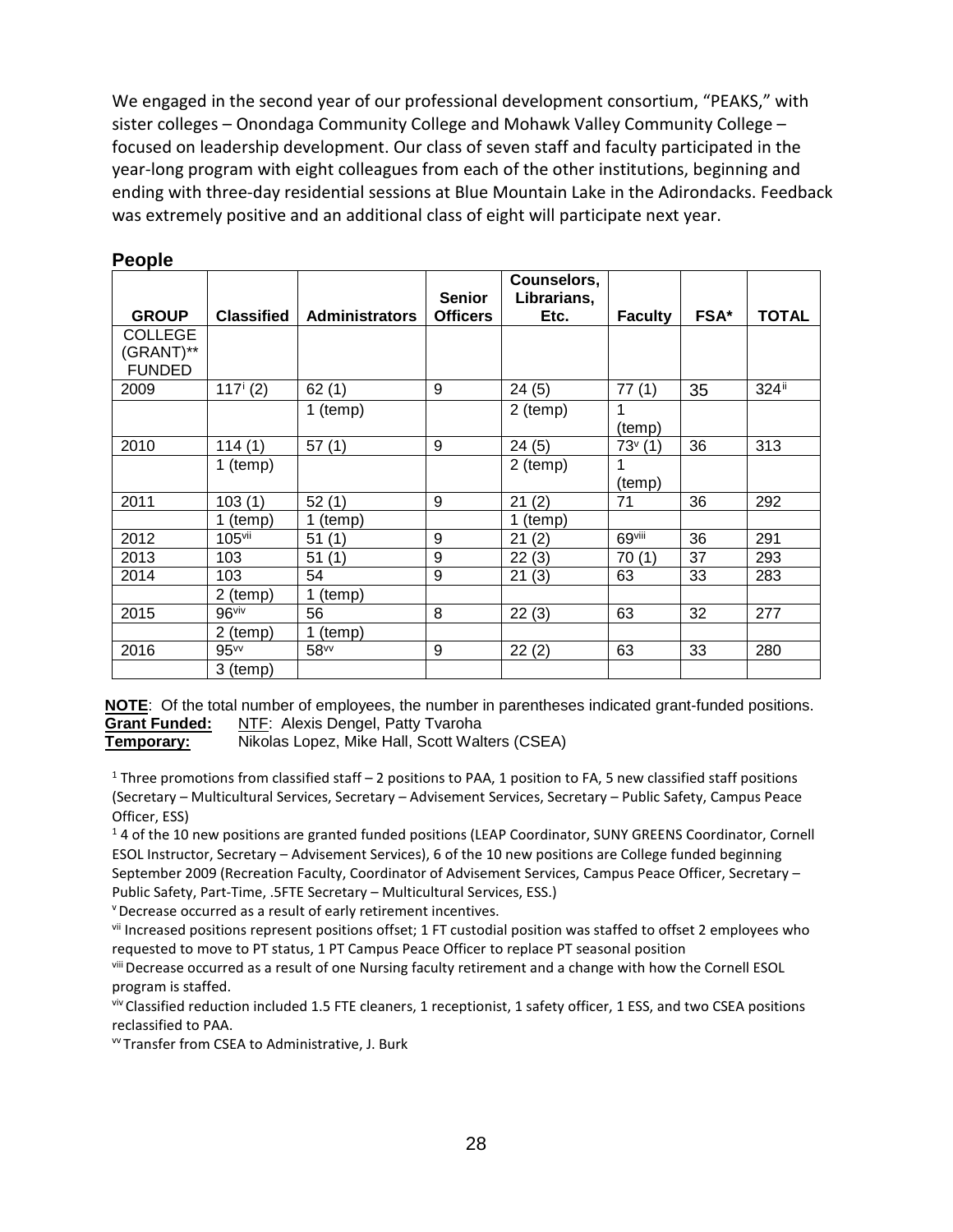This is the fourteenth year of annually tracking our employee turnover rate. This past year, 32 people left our employment (11.55 percent) (23 and 8.30 percent respectively last year). The non-retiree turnover rate is 5.05 percent. The 2001 College and University Professional Association for Human Resources (CUPA – HR), lists the average annual turnover rate for colleges and universities at 9 to 11 percent. According to the Bureau of Labor Statistics, the 2011 average annual turnover rate for educational services is 2.18 percent. Of the 32 people who left our employment during the year, 16 retired, five left for another job, six left for personal or other reasons, four were terminated, and one left due to civil service regulations.

# **Organizational Alignment**

*with our mission, vision, values, and goal.*

*Organizational alignment takes three primary forms: alignment with the communities we serve, alignment with the SUNY system and Middle States, and internal alignment.*

## **Accomplishments 2015-16**

We continued to be engaged in a number of SUNY-wide initiatives, including the SIRIS enrollment reporting system, the student mobility project, and Degree Works.

Our transparent collaborative processes for addressing budget and staffing issues are squarely in alignment with our mission, vision, values, and goal. In particular, the processes (past and ongoing) honor our values of Learning (as an organization and desired outcomes of the process), Innovation (through continuous improvement processes and nurturing our environment of trust), Relationships (developing processes with integrity, respect, collaboration and recognition of interdependence), and Diversity (recognizing that better solutions come from providing multiple and cross-functional perspectives).

In 2015-16, we began our preparation for our Middle States Reaccreditation process. This will include a self-study report to be submitted to the Middle States Commission by December 2017 with a team visit expected in the spring 2018. During 2015-16, the co-chairs of our self-study team were appointed and the eight committees were formed and co-chairs for each appointed, and their preliminary work started, with substantial work to continue into academic year 2016- 17.

## **Indirect Evidence of Success – Capacity Builders (Resource Development, Culture, Human Resources Development, Organizational Alignment)**

The success in our budget process can be seen in the significant decreases in spending and staffing while maintaining core services to students. This can be seen across the board – not just in the College budget, but in the FSA and Foundation operating budgets, as well, where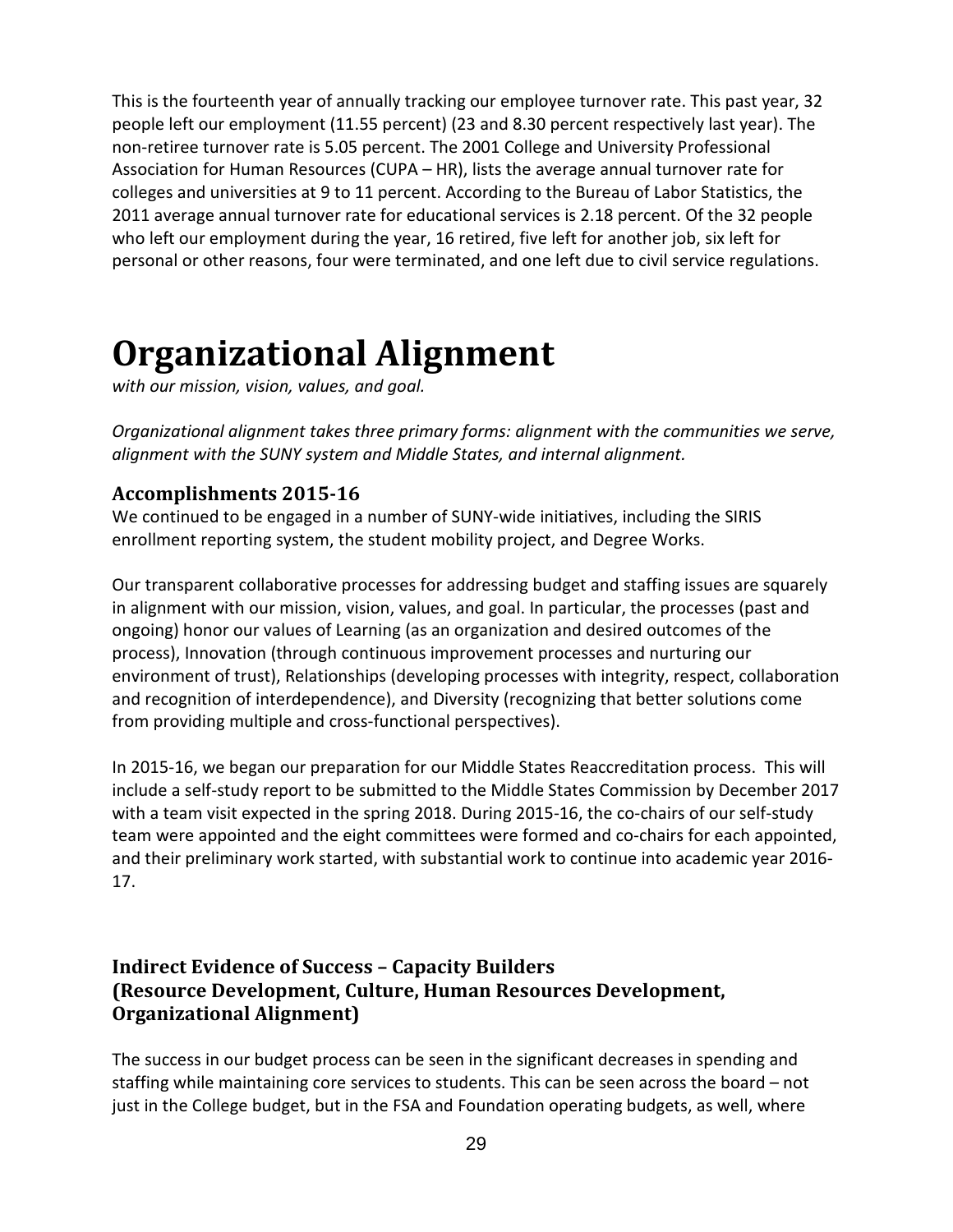reliance on the College for operating assistance has been reduced or eliminated. Most importantly, the processes and decisions were made in alignment with our Mission, Vision, Values, and Goals, and within a culture of transparency, respect, and trust.

As we began the Fall 2011 semester, we started with 949 sections, a reduction of 35 sections (3.6%) from the previous fall; after cancellation of low-enrollment sections, that figure was reduced to 873. In Fall 2012, the equivalent numbers were 905 (down 4.6%), 44, and 826 (down 5.4%). In Fall 2013, the number of sections was even smaller: 793 sections, of which 75 were cancelled; the Fall 2015 numbers were 729 and 50, respectively. Obviously, we cannot continue to reduce in this way and still address the multitude of needs of our students and our degree programs, but I do feel that we have achieved significant efficiencies without causing undue inconvenience.

The 2015-16 independent audit process for the College, Foundation, and FSA was completed with an unqualified opinion and no findings.

We provided a physically safe and secure environment:

- Inspections by the Tompkins County Health Department of the pool continue to be favorable.
- Inspections by insurance providers, PESH, OFPC and inspection companies result in the identification of areas for improvements. These are typically few in number, minor in nature and are typically corrected before the next scheduled inspection.
- Health and safety maps for the main building and athletic center remain available. The development of these maps was recommended as a means of informing employees and students of important health and safety information, such as the location of no-smoking areas, severe weather refuge areas, automated external defibrillator locations, and emergency evacuation assembly locations.
- In the 2015 calendar year, there were 11 incidents that fell within the reporting mandates of the Clery Crime categories. It should be noted that the Clery reportable crimes recently expanded again, thus there are more categories covered. Ten of the eleven incidents occurred in the Residence Life community. They included seven burglaries, one robbery, and three incidents of fondling (a new sub-section under Sex Offenses – Forcible). An arrest of a student was made in the robbery, as well as one of the burglaries. There were no arrests for the fondling incidents, as two of the reporters wished only to report the incident, the other incident was handled judicially.
- In addition to serious crimes reported for Clery Act compliance, we look at the incident reports initiated by Campus Police staff to assess the campus police operation. As depicted in the table below, as of August 2016, we have 593 official reports generated by Campus Police personnel, with comparisons for prior years. The table also indicates the number of arrests our office affected, both as of August and the total calendar year. The report numbers only reflect the calls for service where an officer commenced formal documentation.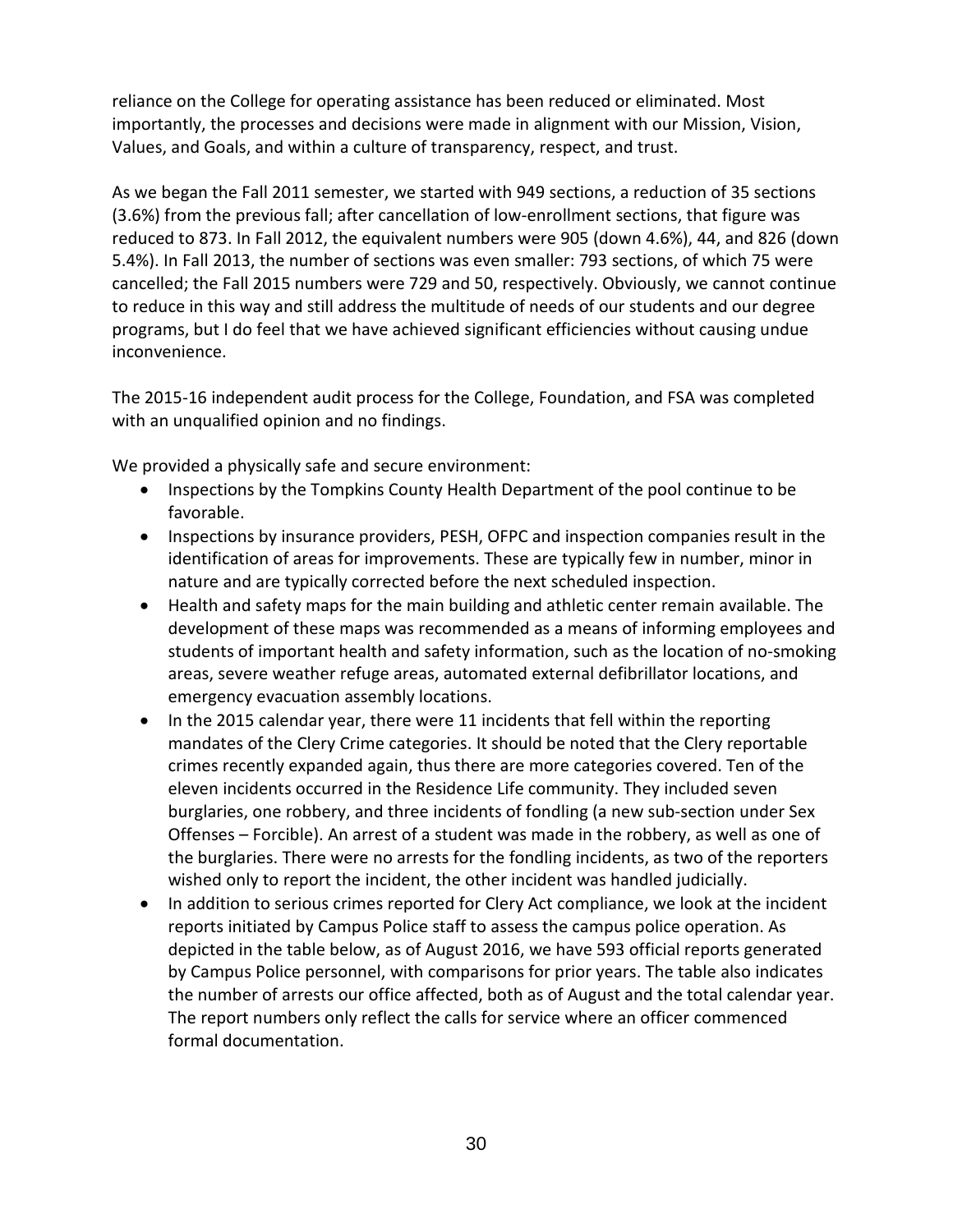| <b>YEAR</b> | Incidents        | Incidents       | Arrests          | Arrests         |
|-------------|------------------|-----------------|------------------|-----------------|
|             | (Through August) | (Calendar Year) | (Through August) | (Calendar Year) |
| 2016        | 593              |                 | 20               |                 |
| 2015        | 651              | 1,280           | 32               | 60              |
| 2014        | 841              | 1,630           | 55               | 81              |
| 2013        | 539              | 1,273           | 23               | 69              |
| 2012        | 573              | 1,070           | 57               | 100             |
| 2011        | 708              | 1,290           | 46               | 99              |
| 2010        | 492              | 1,005           | 28               | 60              |
| 2009        | 450              | 855             | 9                | 28              |

• Results from the survey of Residence Life, completed in Spring 2015, indicate that 83 percent of students feel safe in and around the residence halls.

#### Energy Usage:

The following charts demonstrate energy use and carbon footprint.

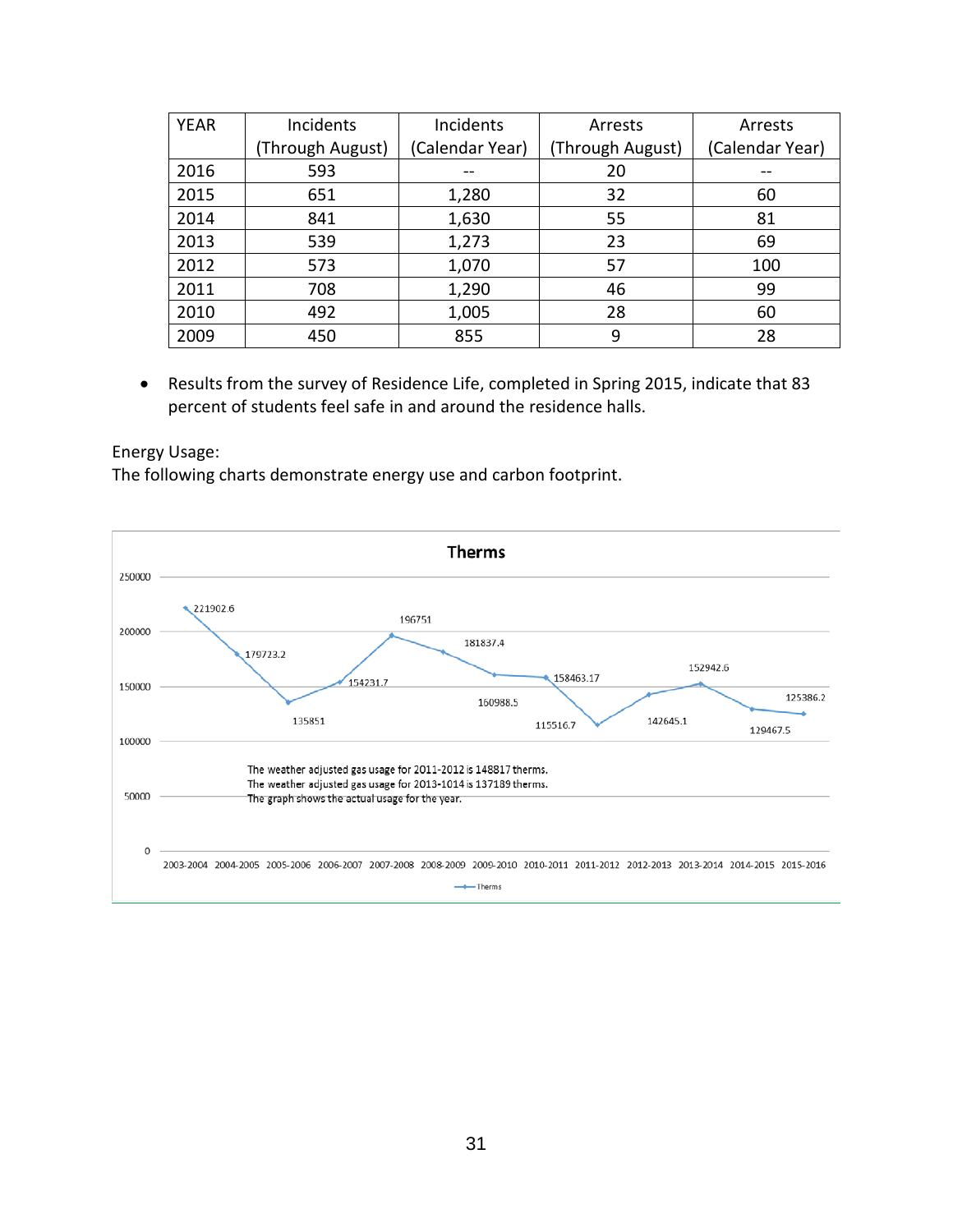

# **Philosophical Drivers**

*Our philosophical drivers have supported the development of our capacity to build an institution dedicated to achieving student success. A disciplined organization such as ours bases decisions on evidence; but even more, strives to ensure that the evidence used is both thorough and germane to the decision to be made. By operating in such a disciplined manner, we can capitalize on both individual and collective strengths while also confining our actions to those that address our core concerns. That is, by keeping student learning and success at the heart of our decision-making, we are able to sort through the array of possible initiatives confronting us to choose those which are most consistent with the College's core philosophy.*

*This section does not include specific evidence for assessment; these philosophical drivers create the environment that allows us to achieve our goal – supporting and nurturing student success and the synergy of our vital components and development of our capacity builders.*

# **Learning First**

*in every decision, policy, program, and practice.* 

### **Accomplishments 2015-16**

We continue to maintain our commitment to small class size and, with few exceptions, classes have a maximum of 30 students. Writing and developmental courses have lower maxima.

We continue to maintain our commitment to staff development by maintaining a reasonable level of funding. As a learning organization, we must continue to support the development of our faculty and staff to optimize their ability to support the development of our students.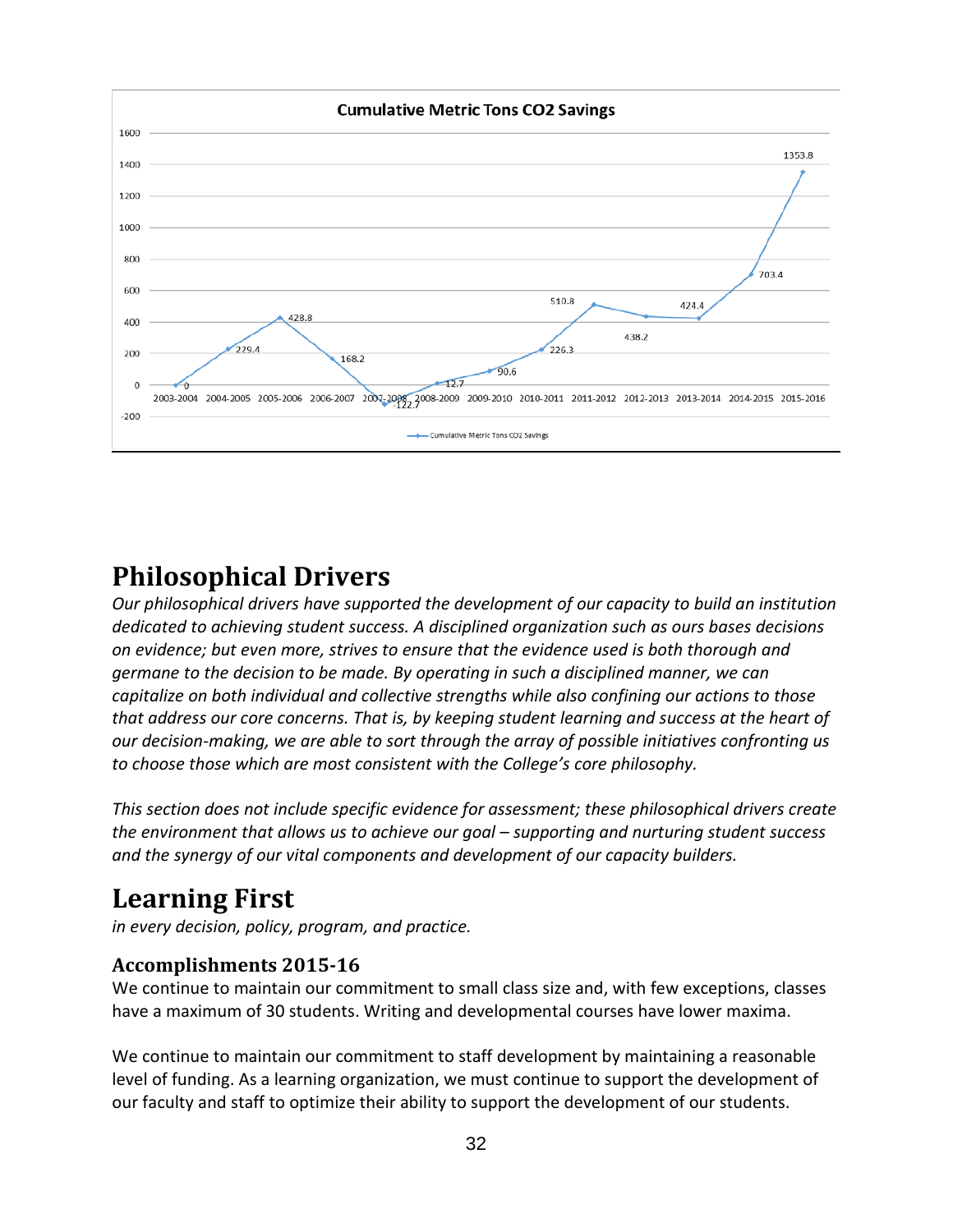# **Strengths**

*based development for students and staff, individually and collectively.* 

## **Accomplishments 2015-16**

More than 1,200 students, staff, and faculty participated in foundation StrengthsQuest™ programs. Strengths-based development is specifically integrated into the curricula of Early Childhood, Hotel Restaurant Management, Communications, New Media, and Nursing programs, and into our orientation, counseling, career services and student leadership development programs.

# **Disciplined Organization**

*maintaining in relation to our people, thoughts, and actions.* 

## **Accomplishments 2015-16**

The executive staff continues to be disciplined in reviewing the performance of individuals who have not received tenure or permanent status.

# **Evidence-based Decision Making**

*and a culture of assessment at all levels of the organization.* 

## **Accomplishments 2015-16**

The Salient data analytics system is now routinely used to inform enrollment projections and for enrollment management purposes to regularly assess progress to enrollment goals for a particular semester. In addition, we continue implementation of a finance module that will be used for informing financial efficiencies and budget projections. The tool has supported creation of a strategic enrollment model to analyze historical data and prepare enrollment projection for target groups. Integration of judicial data into the system is now in development.

The Salient system is also now regularly used by many offices in the College to monitor enrollment and retention patterns and develop and assess student success metrics. Department plans and initiatives all include indicators of success and discussion about how assessment results were used for improvement.

Interactive enrollment demographic dashboards are now publicly available on the college's website. Performance indicator dashboards are also in development.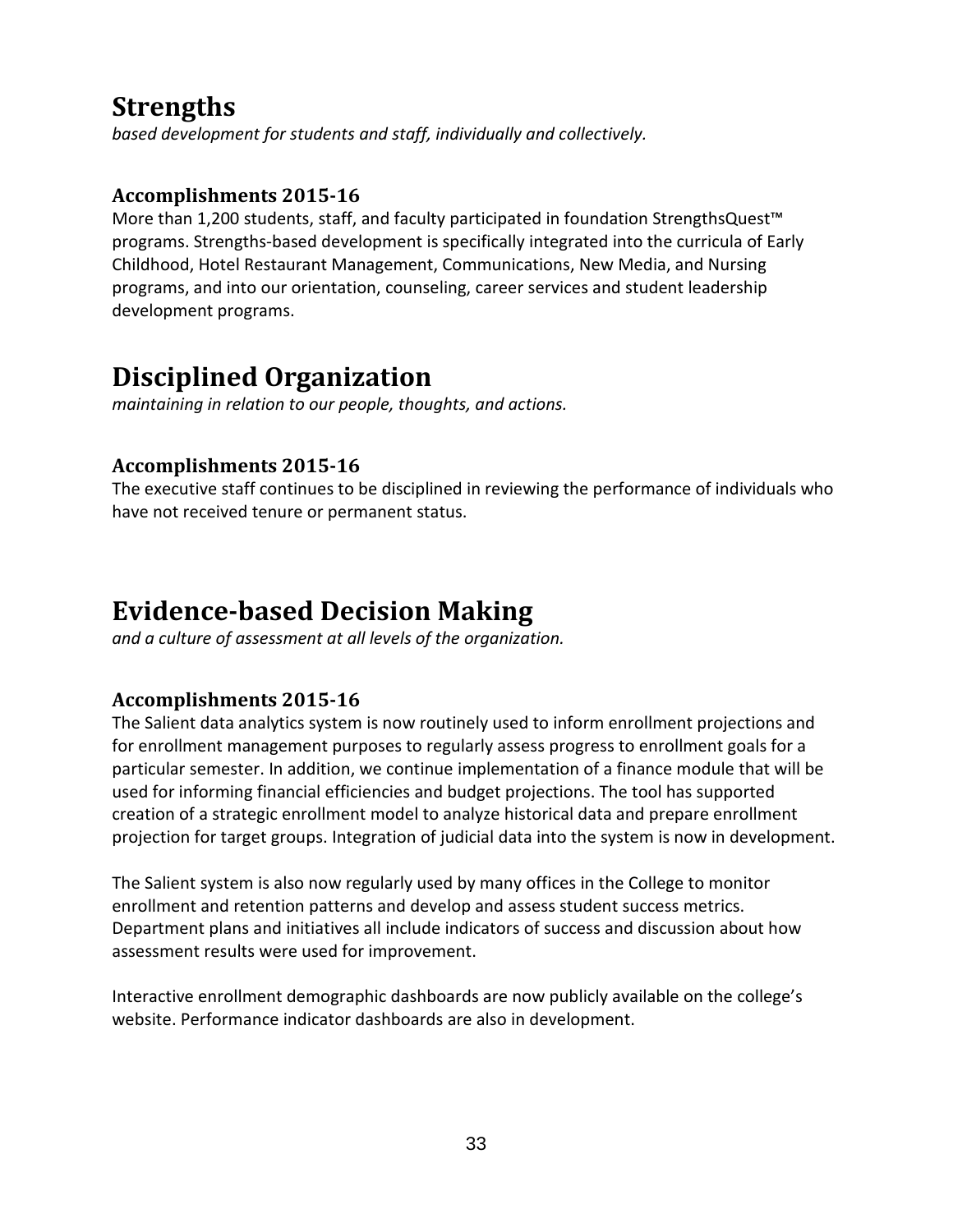# **PROFESSIONAL DEVELOPMENT AND COMMUNITY SERVICE**

During this past year, I have provided numerous welcoming remarks to a broad range of groups the College hosted on campus. In addition, I provided remarks at a number of ceremonies and other activities. Major speeches, professional commitments, and community service activities include the following:

- In September, Trustee Roxann Buck and I participated in a panel discussion at the New York Community College Trustees' (NYCCT) annual Trustee Institute. The panel topic was "Successful Relationship Models and Structures for Effective Communication, Governance, and Operations." The President and a board member from Corning Community College, Genesee Community College, and Mohawk Valley Community College also participated.
- Also in September, I traveled to Cooperstown, New York, to attend a meeting of the New York Community College Association of Presidents.
- Also in September, I participated in the inaugural celebration for the new President of Cornell University, Elizabeth Garrett.
- Also in September, Lieutenant Governor Kathy Hochul had contacted us through Empire State Development requesting a tour of Coltivare. Denis Boucher, Khaki Wunderlich, one of our students, Paul Bethoney, and I greeted the Lieutenant Governor and provided a tour of our facilities. Additionally, Chef Brosseau provided hors d'oeuvres for the Lieutenant Governor and her staff, and Todd McLane provided some vegetables that Khaki Wunderlich arranged in a nice basket for her to take home with her. The Lieutenant Governor was very impressed with the facility and our overall program and expressed a strong interest on another visit to the area to also visit our farm.
- Also in September, I traveled to Saratoga to attend the SUNY Chancellor's Presidents' meeting.
- Also in September, I traveled to Blue Mountain Lake in the Adirondacks and provided remarks at the first session of PEAKS for the 2015-2016 year. PEAKS is our collaborative regional leadership program with Mohawk Valley and Onondaga Community Colleges. Eight members of the faculty and staff from TC3 participated, along with eight members each from the other two campuses.
- In October, I attended a meeting hosted by Dr. Casey Crabill, President of Onondaga Community College. The purpose of the meeting was to meet with some of the newer Presidents of our local regional colleges and universities. Attending the meeting were Presidents/Chancellors from: Cayuga Community College, Cazenovia College, Jefferson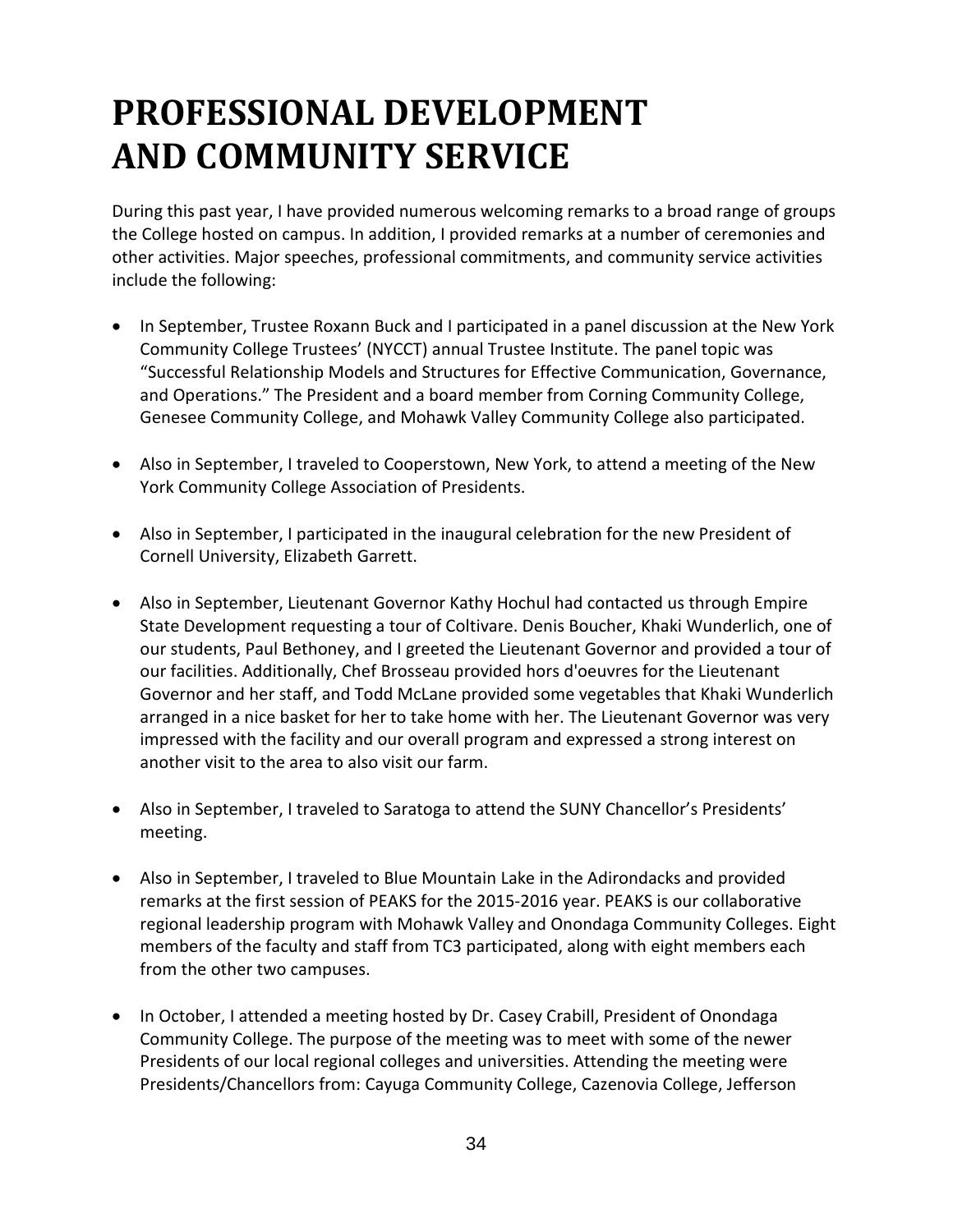Community College, Le Moyne College, Onondaga Community College, SUNY ESF, SUNY Oswego, SUNY Upstate, and Syracuse University.

- Also in October, I traveled to San Diego to attend the ACCT Annual Conference, where I was presented with the award for Northeast Region CEO. Trustees Buck, Coates, and Schlather also attended.
- Also in October, Paul Brenner, Director of Advancement, and I traveled to Ithaca to meet with Assemblywoman Barbara Lifton to discuss a proposal for support for our Child Care Center initiative, which was well received by Assemblywoman Lifton. She was very supportive and made a significant commitment to help fund this project.
- In November, I attended the National Philanthropy Day Award Luncheon, this year held at Emerson Suites at Ithaca College.
- In December, I participated in our annual December Graduate Recognition Ceremony honoring 199 graduates. There were more than 350 people in attendance, including 61 graduates, their guests, and faculty and staff.
- In January, I hosted Assemblywoman Barbara Lifton and her Chief of Staff, Linda Smith, on campus for a tour of the Child Care Center.
- In February, I attended the SUNY Chancellor's Presidents' meeting held in Albany.
- Also in February, immediately following the Chancellor's meeting, I participated in the NYCCAP meeting also held in Albany. At the dinner meeting, I had arranged for the keynote speaker who was Dr. Jordan Matsudaira, economist and Assistant Professor in the Department of Policy Analysis and Management at Cornell University and chair of interagency team that led the development of the White House *[CollegeScorecard.gov](http://collegescorecard.gov/)* initiative.
- Also in February, I provided my State of the College Report to the Tompkins and Cortland County Legislatures.
- In March, I, together with Blixy Taetzsch, Susan Dewey met with leaders of both the Tompkins and Cortland County Legislatures in Cortland to focus on highlights of our 2015- 2016 budget/enrollment and very preliminary highlights of our 2016-2017 budget proposal in light of various scenarios regarding State support.
- Also in March, Provost Conners, Dr. Altucher, Dr. Vande Berg, and I hosted Dr. Ellie Fogarty, Vice President of the Middle States Commission on Higher Education, to a campus visit in preparation for our Middle States Reaccreditation process. The Middle States Team visit is expected sometime in the Spring 2018 semester. While here, Dr. Fogarty also met with members of the faculty and staff, as well as members of the Board of Trustees.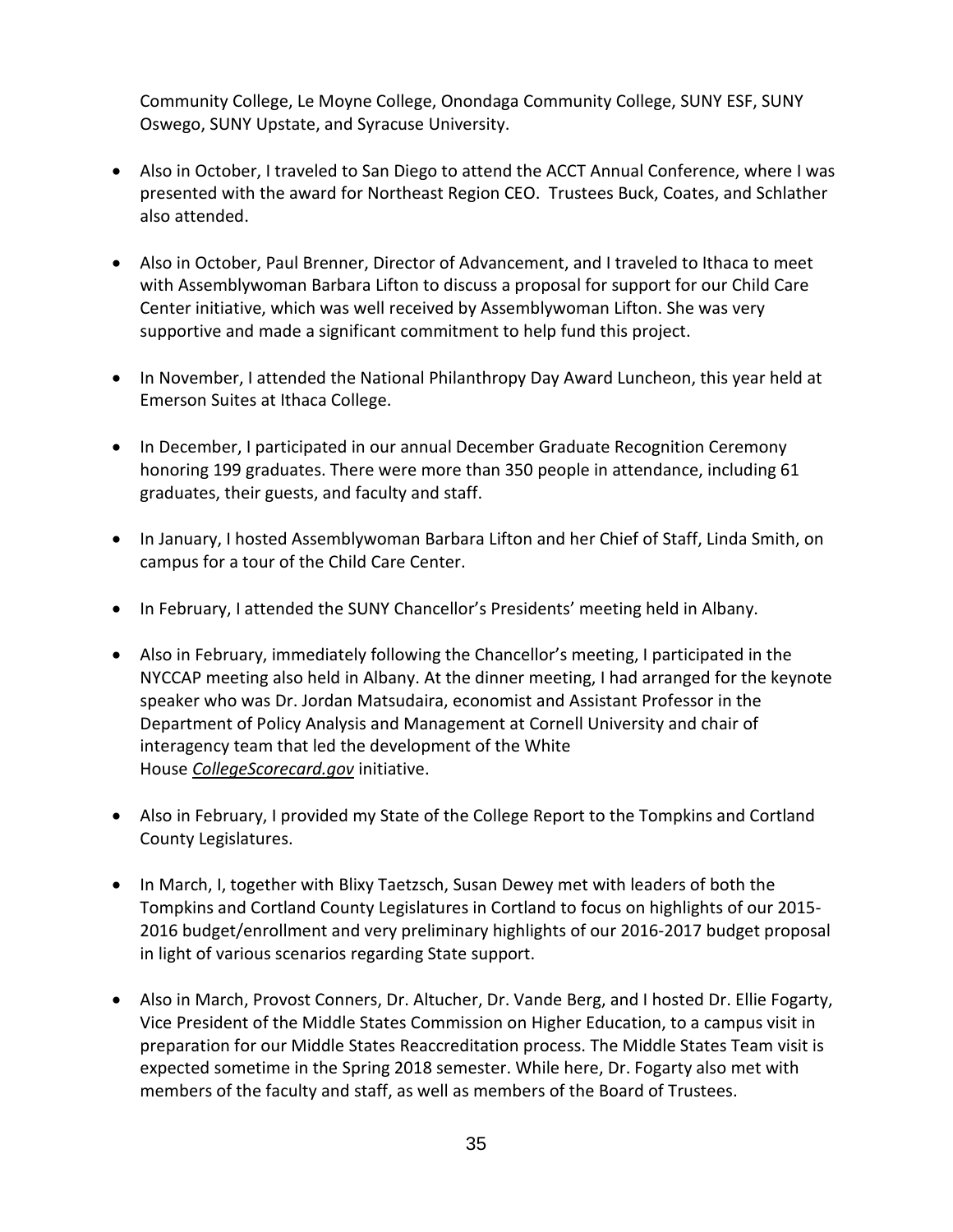- Also in March, I traveled to the Chair Academy Annual Conference in San Antonio, Texas, where I participated in the annual Board meeting. This year, Tim Densmore was selected to receive the 2016 Gary L. Filan Excellence in Leadership Award and the TC3 OER Pioneers (Tony DeFranco, Sophia Georgiakaki, Amber Gilewski, and Bob Yavits) were chosen to receive the 2016 Idahlynn Karre International Exemplary Leadership Award. Tim Densmore, CIO, attended the conference to accept his award and Tony DeFranco attended the conference to accept the award on behalf of the TC3 OER Pioneers. Dean Khaki Wunderlich also attended the Conference.
- Also in March, I attended a Cornell-sponsored Regional Town-gown Conference on Economic Development. This was a day-long program held at Coltivare, with approximately 120 people attending from around Central New York. Presentations and participants included both university and community leaders from several upstate areas. I was asked to present on our Farm to Bistro initiative from both an economic impact standpoint and how this initiative served both the College and community needs.
- In April, I met Mack Travis at Coltivare, where I was interviewed on how the College's initiatives in downtown Ithaca (i.e., Farm to Bistro and our extension center) were developed and implemented. He is in the process of writing a new book that addresses the revitalization of downtown Ithaca.
- Also in April, I travelled to Chicago to participate in the Spring Higher Education Research Development Institute (HERDI) meeting. I serve on their Board along with 25 other community college presidents from around the country. This is also a significant professional development experience for me, with HERDI covering most of the expenses.
- Also in April, I presented a speech entitled "Leadership in the Mirror" to the Leadership Tompkins group who met here on campus, as well as to the PEAKS Leadership Group, our collaborative regional leadership program with Mohawk Valley and Onondaga Community Colleges, which was held at Coltivare.
- Also in April, I attended a joint meeting of the Tompkins County Planning Department and the City of Ithaca Economic Development Office. I was invited in response to one item on their agenda that included a proposal from a potential developer who has an interest in developing a conference center by adding an additional floor on top of the Cayuga Street parking garage that houses Coltivare. The next step is for the Downtown Ithaca Alliance and related entities to conduct a grant-funded feasibility study on the need for a conference center in Ithaca that should be completed by the end of the summer/early fall.
- Also in April, I provided welcoming remarks at our annual Graduate of Note program. This program recognizes graduating students who have achieved notable success in their respective degree program. There were 39 students honored with approximately 140 people in attendance.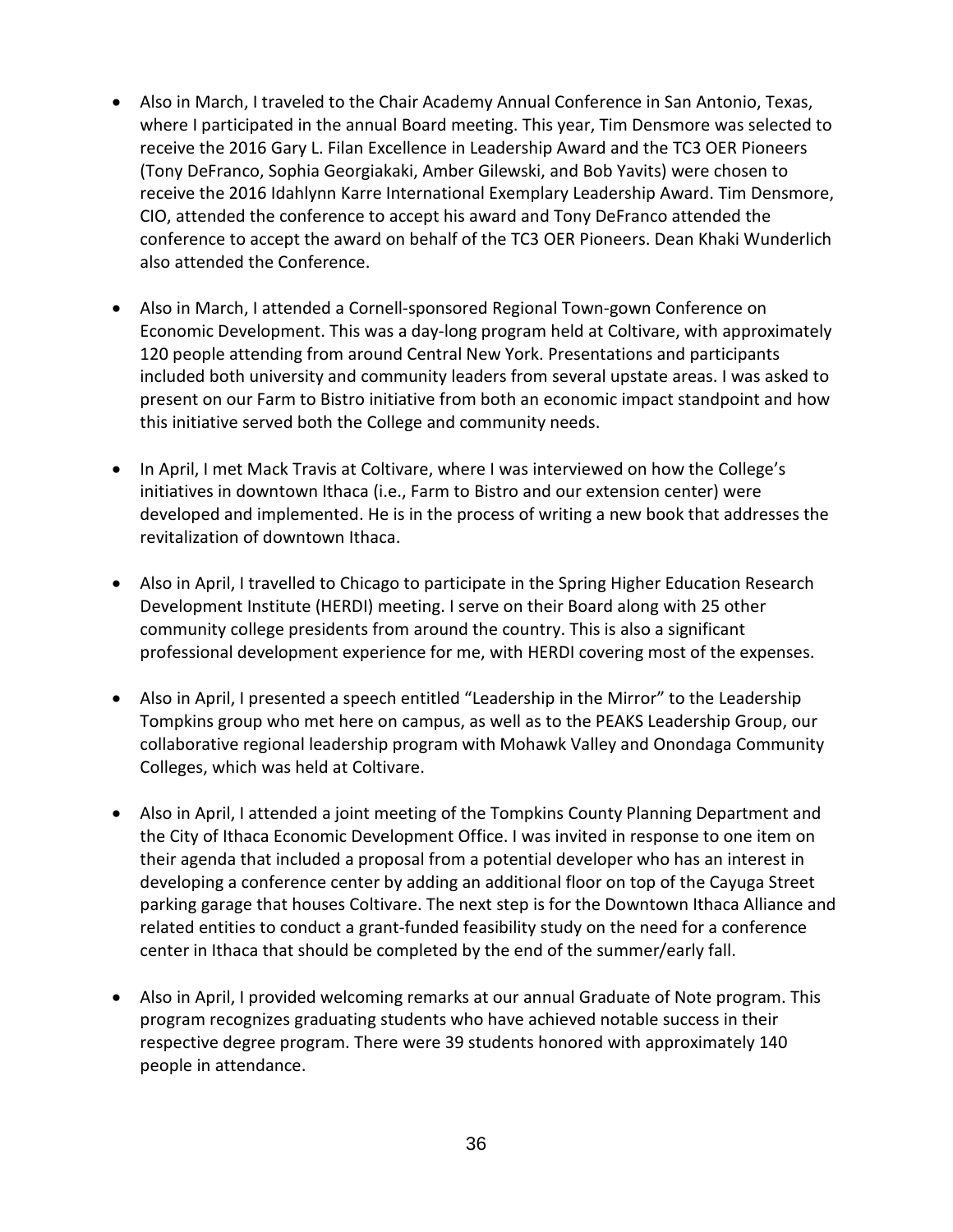- In May, we held our annual Shaw Legacy Society Dinner at the Country Club of Ithaca. There were approximately thirty people in attendance, including spouses. The program for the event, "Children are the Future," was presented by Johanna Hartnett, Director of the Child Care Center, Brittany Shipman, alumnus and assistant teacher at the Child Care Center, along with Carol Sammis, Early Childhood Program Chair, Gisselle Ruiz (Early Childhood Program student), and Cassandra Lasher (Early Childhood Program student). I provided College updates relating to the TC3 Farm, the new Child Care Center, the Emerging Scholars Program, and unveiled the new Tompkins Cortland Community College logo.
- Also in May, I provided welcoming remarks at the 6th annual Take PRIDE Awards. There were approximately 85 people in attendance and awards were given in both individual and group categories for those demonstrating student leadership and Perseverance, Responsibility, Integrity, Dialogue or Equality. At the conclusion of the program, Meg Garvey and Joan Donovan presented a plaque to Amy Trueman in recognition of her leadership and support of students throughout her tenure at the College, culminating in her service as Dean of Student Life.
- Also in May, we held the annual meeting with our County sponsor legislative bodies to review and discuss our 2016-2017 operating budget proposal, as well as our Childcare Center proposal.
- Also in May, I provided welcoming remarks at the Panther Hall of Fame Induction Ceremony. About 85 people attended the ceremony to honor softball player Danielle O'Rourke (TC3 class of 2010), and wrestler Eric Parker (class of 2000). During their remarks, both Dani and Eric spoke at length about the positive influence of the coaches and staff at the College, and how their time at the College shaped their lives. The Panther Hall of Fame now includes 14 former TC3 student-athletes and coaches.
- Also in May, I participated as part of the second in a series of meetings being facilitated by Martha Hubbard, Director of Corporate and Community Partnerships, for the Physician's Community Engagement Program for Cortland Regional Medical Center. The goal of the program is to help the new physicians get involved in our community. I, together with Erik Bitterbaum, President of SUNY Cortland, spoke to a group of 14 new physicians about our respective College, its programs, challenges, opportunities, and students, and sharing general information about health concerns of our students. The meeting was held at our Cortland Extension Center.
- Also in May, we held our annual retiree luncheon. Trustee Buck represented the Board of Trustees in participating at this event. This year we had the largest number of retirees of recent years, celebrating the retirement of seventeen faculty and staff. These 17 individuals had a combined service to the College of more than 436 years.
- Also in May, I participated in our Annual Nursing Pinning Ceremony honoring 56 graduates of the Nursing Program.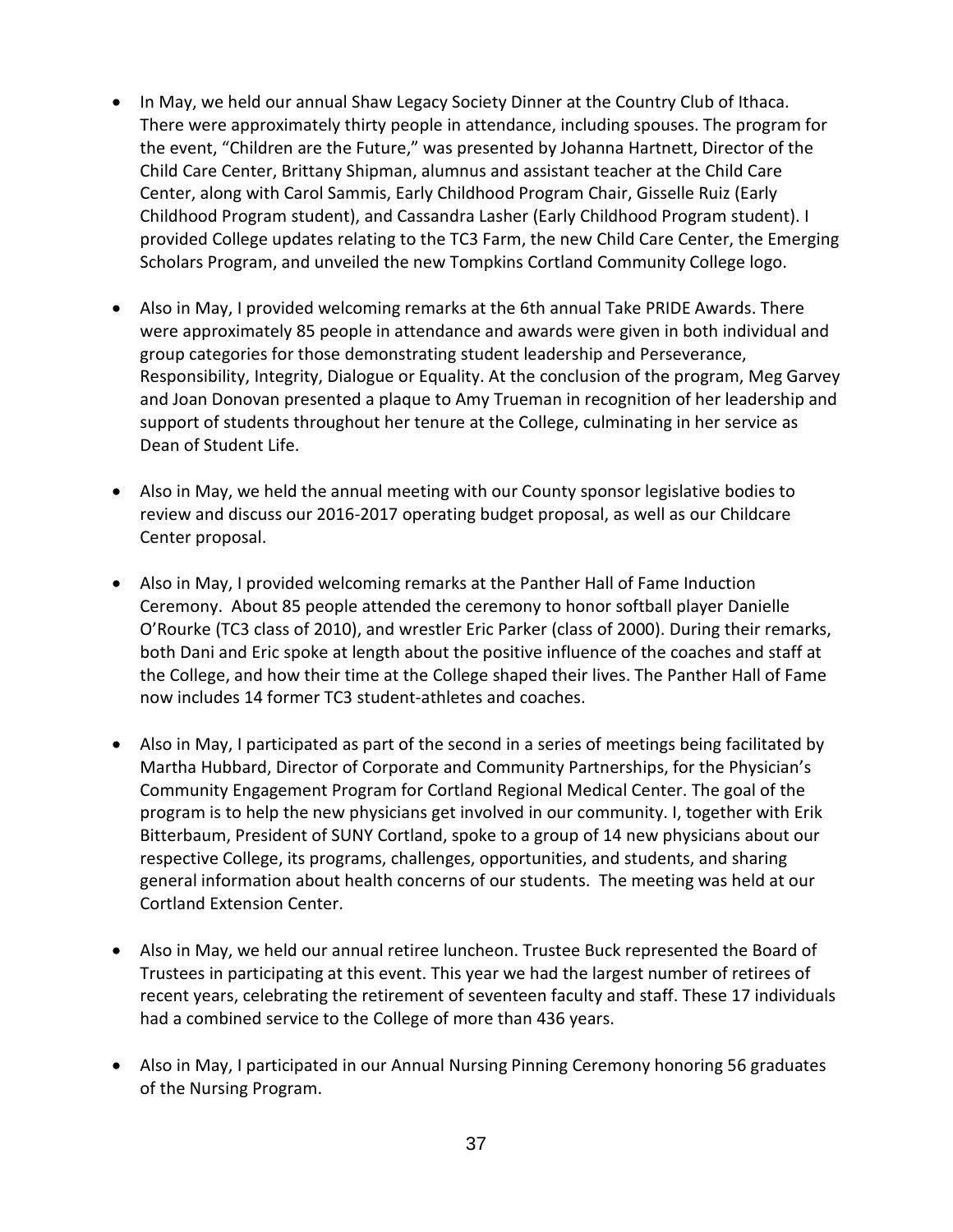- Also in May, I participated in our 47th Annual Commencement. This year we recognized 689 members of the class of 2016. This year's commencement speaker was Justine Lewis, a Public Affairs Specialist working for the U.S. Agency for International Development's (USAID) Bureau for Legislative and Public affairs, and a 2008 graduate of Tompkins Cortland Community College (PTK and Highest Honor). Olu Roberts, Student Trustee, was the student speaker.
- Also in May, I, together with Trustee Schlather, Taylor Reid, and Michael Stamm, attended the Southern Tier Regional Community College Council meeting held at Corning Community College and included representatives from Broome Community College and Corning Community College. Also attending were Lieutenant Governor Kathy Hochul, Sr. Vice Chancellor Johanna Duncan-Poitier.
- In June, I traveled to Blue Mountain Lake to attend and participate in the PEAKS Program (our collaborative leadership development program with OCC and MVCC) and had the pleasure of participating in the group's graduation ceremony. My observations and the feedback we have received from the participants at all three campuses have been extremely positive. This is the second group who has completed this year-long Program.
- Also in June, I attended the NYCCAP annual meeting this year held at Coltivare.
- Also in June, I attended the celebration of the "21st Century Library Campaign" supporting numerous projects for expanding services at our Tompkins County Public Library. I served as one of four other co-chairs for this campaign.
- Also in June, I attended the Cortland County Budget and Finance Committee and the Tompkins County Budget, Capital, and Personnel Committee meetings at which time they both approved the roof replacement project, the Child Care Center project, the Modification of the 2015-2016 Operating Budget, and the Proposed 2016-2017 Operating Budget and agreed to recommend these projects to the respective full Legislatures who also approved all of these resolutions at the full Legislature meetings later in June.
- Also in June, I attended the Foundation donor "Thank You" event held at Walden Oaks Golf Course in Cortland. Approximately 40 people attended and heard presentations from Kim Sharpe, Chair of the Nursing Program, and four of our recent May nursing graduates on how meaningful the scholarships were to their success and ability to complete their degree.
- In August, I participated in the Global Connections commencement ceremony.
- Also in August, Dean Bradac, Seth Thompson, Chief Diversity Officer, and I traveled to Binghamton University to meet with staff from Binghamton University, SUNY Broome, and Corning Community College to discuss how to further enhance our collaborative efforts at diversity, equity and inclusion on our respective campuses and region.